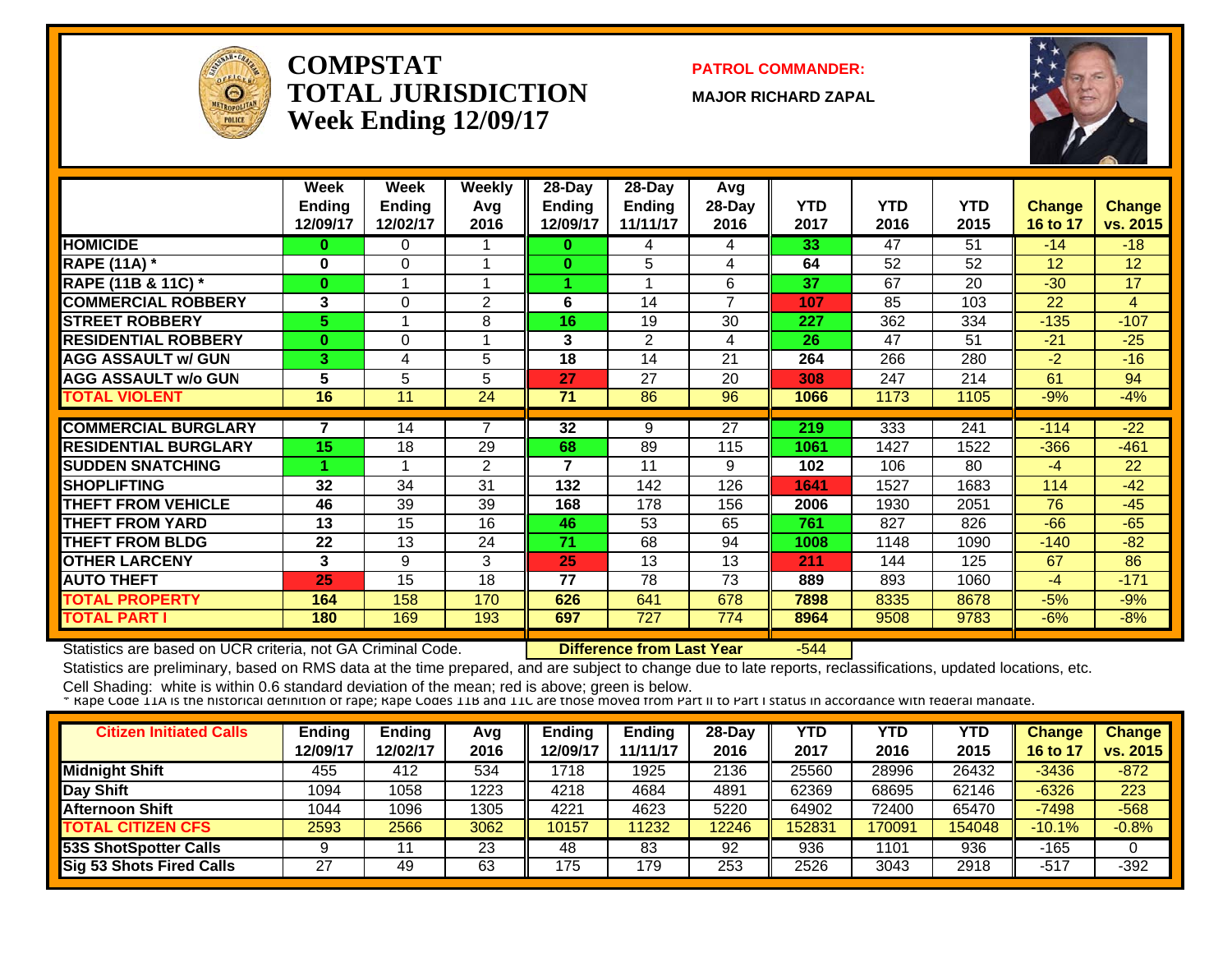# $cF1c$  $\Theta$

#### **Unincorporated Chatham County PATROL COMMANDER:**

**MAJOR RICHARD ZAPAL**



#### **Week Ending 12/09/17**

|                             | Week<br><b>Ending</b><br>12/09/17 | Week<br><b>Ending</b><br>12/02/17 | Weekly<br>Avg<br>2016 | $28$ -Day<br>Ending<br>12/09/17 | $28$ -Day<br><b>Ending</b><br>11/11/17 | Avg<br>28-Day<br>2016 | <b>YTD</b><br>2017 | <b>YTD</b><br>2016 | <b>YTD</b><br>2015 | <b>Change</b><br>16 to 17 | <b>Change</b><br>vs. 2015 |
|-----------------------------|-----------------------------------|-----------------------------------|-----------------------|---------------------------------|----------------------------------------|-----------------------|--------------------|--------------------|--------------------|---------------------------|---------------------------|
| <b>HOMICIDE</b>             | $\bf{0}$                          | 0                                 | 0.1                   | 0                               | $\Omega$                               | 0.5                   | 5                  | 5                  | 5                  | $\Omega$                  | $\Omega$                  |
| <b>RAPE (11A) *</b>         | 0                                 | 0                                 | 0.1                   | 0                               | 2                                      | 0.5                   | 12                 | $\overline{7}$     | 12                 | 5                         | $\mathbf{0}$              |
| RAPE (11B & 11C) *          | $\bf{0}$                          | $\Omega$                          | 0.3                   | $\bf{0}$                        | $\Omega$                               | 1.1                   | 10                 | 12                 | 3                  | $-2$                      | $\overline{7}$            |
| <b>COMMERCIAL ROBBERY</b>   |                                   | 0                                 | 0.2                   | 2                               | $\mathbf{0}$                           | 0.9                   | 8                  | 12                 | 13                 | $-4$                      | $-5$                      |
| <b>STREET ROBBERY</b>       | 0                                 | $\Omega$                          | 0.5                   | 0                               | $\overline{2}$                         | 2.1                   | 20                 | 25                 | 26                 | $-5$                      | $-6$                      |
| <b>RESIDENTIAL ROBBERY</b>  | $\bf{0}$                          | 0                                 | 0.2                   | $\mathbf{0}$                    |                                        | 0.8                   | 4                  | 11                 | $\overline{7}$     | $-7$                      | $-3$                      |
| <b>AGG ASSAULT w/ GUN</b>   | $\bf{0}$                          | 0                                 | 0.8                   | $\mathbf{2}$                    | $\overline{2}$                         | 3.2                   | 25                 | 40                 | 20                 | $-15$                     | 5 <sup>5</sup>            |
| <b>AGG ASSAULT w/o GUN</b>  | $\bf{0}$                          | 0                                 | 0.8                   | 2                               | $\overline{2}$                         | 3.1                   | 41                 | 40                 | 26                 |                           | 15                        |
| <b>TOTAL VIOLENT</b>        | 1                                 | 0                                 | 3.0                   | 6                               | 9                                      | 12.2                  | 125                | 152                | 112                | $-18%$                    | 12%                       |
|                             |                                   |                                   |                       |                                 |                                        |                       |                    |                    |                    |                           |                           |
| <b>COMMERCIAL BURGLARY</b>  | $\bf{0}$                          | 3                                 | 0.7                   | 3                               | 3                                      | 2.7                   | 24                 | 34                 | 20                 | $-10$                     | $\overline{4}$            |
| <b>RESIDENTIAL BURGLARY</b> | $\overline{2}$                    | $\overline{2}$                    | 6.7                   | 17                              | 25                                     | 26.7                  | 306                | 339                | 364                | $-33$                     | $-58$                     |
| <b>SUDDEN SNATCHING</b>     | 1                                 | 0                                 | 0.3                   | 1                               | $\Omega$                               | 1.1                   | 6                  | 13                 | $\mathfrak{p}$     | $-7$                      | $\overline{4}$            |
| <b>SHOPLIFTING</b>          | 3                                 | 7                                 | 6.1                   | 19                              | 25                                     | 24.4                  | 282                | 296                | 354                | $-14$                     | $-72$                     |
| THEFT FROM VEHICLE          | 9                                 | 11                                | 7.1                   | 41                              | 60                                     | 28.3                  | 448                | 343                | 299                | 105                       | 149                       |
| <b>THEFT FROM YARD</b>      | $\mathbf{2}$                      | 3                                 | 2.8                   | $\overline{\mathbf{z}}$         | 12                                     | 11.1                  | 134                | 142                | 124                | $-8$                      | 10                        |
| <b>THEFT FROM BLDG</b>      | 5                                 | 3                                 | 3.8                   | 15                              | 13                                     | 15.1                  | 205                | 184                | 161                | 21                        | 44                        |
| <b>OTHER LARCENY</b>        | 0                                 | $\overline{2}$                    | 0.9                   | 6                               | 2                                      | 3.7                   | 58                 | 40                 | 26                 | 18                        | 32                        |
| <b>AUTO THEFT</b>           | 6                                 | 2                                 | 3.0                   | 14                              | 30                                     | 12.2                  | 191                | 146                | 139                | 45                        | 52                        |
| <b>TOTAL PROPERTY</b>       | 28                                | 33                                | 31.3                  | 123                             | 170                                    | 125.3                 | 1654               | 1537               | 1489               | 8%                        | 11%                       |
| <b>TOTAL PART I</b>         | $\overline{29}$                   | 33                                | 34.4                  | 129                             | 179                                    | 137.5                 | 1779               | 1689               | 1601               | 5%                        | 11%                       |

Statistics are based on UCR criteria, not GA Criminal Code. **Difference from Last Year** 90

Statistics are preliminary, based on RMS data at the time prepared, and are subject to change due to late reports, reclassifications, updated locations, etc.

| <b>Shots Fired Calls</b>     | Week<br><b>Ending</b><br>12/09/17 | Week<br>Ending<br>12/02/17 | Weekly<br>Avg<br>2016 | $28 - Day$<br><b>Endina</b><br>12/09/17 | $28-Dav$<br><b>Ending</b><br>11/11/17 | Avg<br>$28-Day$<br>2016 | <b>YTD</b><br>2017 | <b>YTD</b><br>2016 | <b>YTD</b><br>2015 | <b>Change</b><br>16 to 17 | <b>Change</b><br>vs. 2015 |
|------------------------------|-----------------------------------|----------------------------|-----------------------|-----------------------------------------|---------------------------------------|-------------------------|--------------------|--------------------|--------------------|---------------------------|---------------------------|
| <b>53S ShotSpotter Calls</b> |                                   |                            | 0.0                   |                                         |                                       | 0.0                     |                    |                    |                    |                           |                           |
| Sig 53 Shots Fired Calls     |                                   |                            | 12<br>ں. ا            | 52                                      | 33                                    | 45.                     | 522                | 533                | 522                |                           |                           |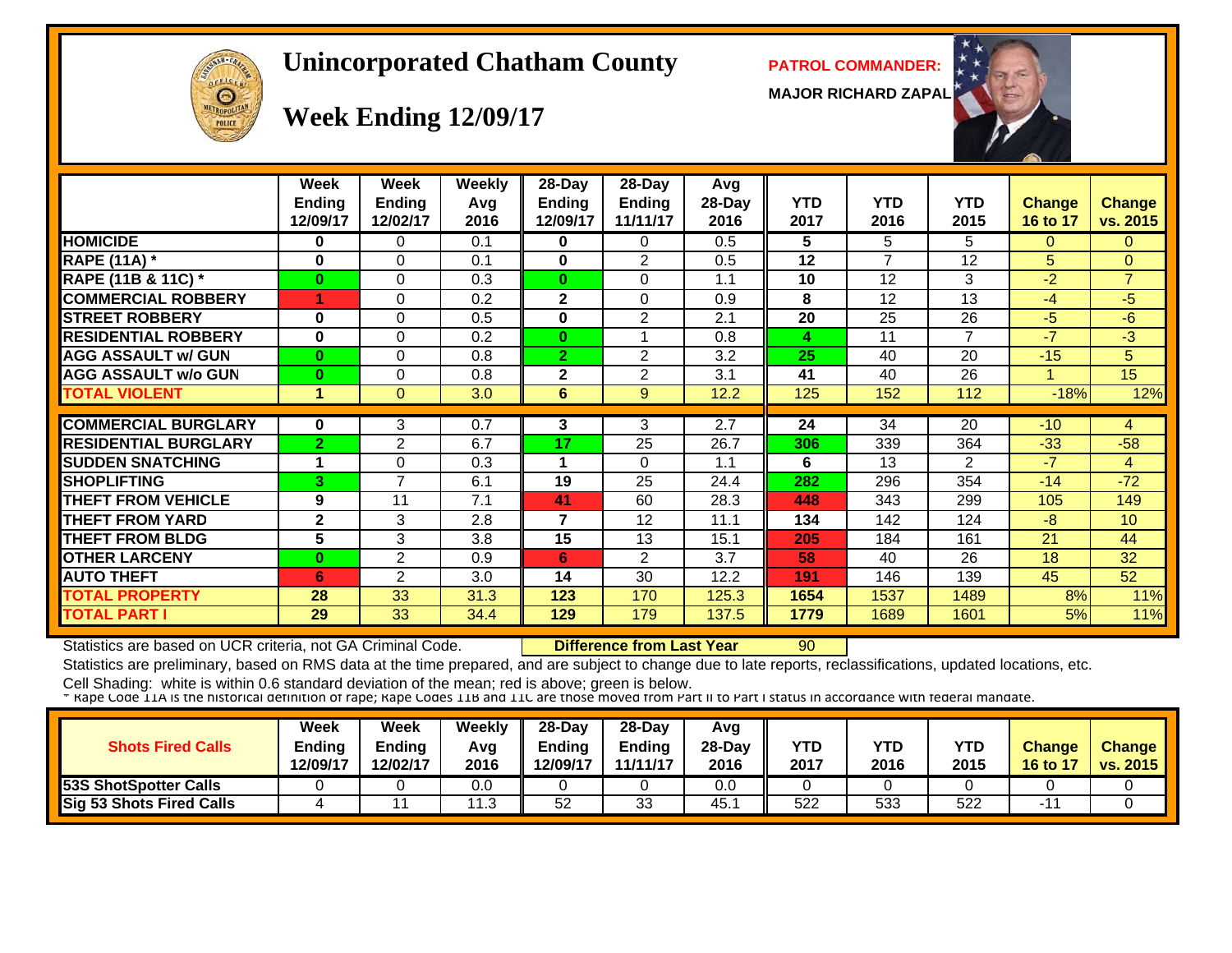

#### City of Savannah Only **PATROL COMMANDER:**

**MAJOR RICHARD ZAPAL**



#### **Week Ending 12/09/17**

|                             | Week          | Week          | <b>Weekly</b>  | $28-Day$ | 28-Day        | Avg    |            |            |            |                |               |
|-----------------------------|---------------|---------------|----------------|----------|---------------|--------|------------|------------|------------|----------------|---------------|
|                             | <b>Ending</b> | <b>Ending</b> | Avq            | Ending   | <b>Ending</b> | 28-Day | <b>YTD</b> | <b>YTD</b> | <b>YTD</b> | <b>Change</b>  | <b>Change</b> |
|                             | 12/09/17      | 12/02/17      | 2016           | 12/09/17 | 11/11/17      | 2016   | 2017       | 2016       | 2015       | 16 to 17       | vs. 2015      |
| <b>HOMICIDE</b>             | $\bf{0}$      | 0             |                | $\bf{0}$ | 4             | 3      | 28         | 42         | 46         | $-14$          | $-18$         |
| <b>RAPE (11A) *</b>         | $\bf{0}$      | $\Omega$      |                | $\bf{0}$ | 3             | 3      | 52         | 45         | 40         | $\overline{7}$ | 12            |
| RAPE (11B & 11C) *          | $\bf{0}$      |               |                |          |               | 5      | 27         | 55         | 17         | $-28$          | 10            |
| <b>COMMERCIAL ROBBERY</b>   | $\mathbf{2}$  | $\Omega$      |                | 4        | 14            | 6      | 99         | 73         | 90         | 26             | 9             |
| <b>STREET ROBBERY</b>       | 5             |               | 7              | 16       | 17            | 28     | 207        | 337        | 308        | $-130$         | $-101$        |
| <b>RESIDENTIAL ROBBERY</b>  | $\mathbf{0}$  | $\Omega$      |                | 3        |               | 3      | 22         | 36         | 44         | $-14$          | $-22$         |
| <b>AGG ASSAULT w/ GUN</b>   | 3.            | 4             | 5              | 16       | 12            | 18     | 239        | 226        | 260        | 13             | $-21$         |
| <b>AGG ASSAULT w/o GUN</b>  | 5             | 5             | 4              | 25       | 25            | 17     | 267        | 207        | 188        | 60             | 79            |
| <b>TOTAL VIOLENT</b>        | 15            | 11            | 21             | 65       | 77            | 83     | 941        | 1021       | 993        | $-8%$          | $-5%$         |
|                             |               |               |                |          |               |        |            |            |            |                |               |
| <b>COMMERCIAL BURGLARY</b>  |               | 11            | 6              | 29       | 6             | 24     | 195        | 299        | 221        | $-104$         | $-26$         |
| <b>RESIDENTIAL BURGLARY</b> | 13            | 16            | 22             | 51       | 64            | 88     | 755        | 1088       | 1158       | $-333$         | $-403$        |
| <b>SUDDEN SNATCHING</b>     | $\mathbf{0}$  |               | 2              | 6        | 11            | 7      | 96         | 93         | 78         | 3              | 18            |
| <b>SHOPLIFTING</b>          | 29            | 27            | 25             | 113      | 117           | 101    | 1359       | 1231       | 1329       | 128            | 30            |
| <b>THEFT FROM VEHICLE</b>   | 37            | 28            | 32             | 127      | 118           | 128    | 1558       | 1587       | 1752       | $-29$          | $-194$        |
| <b>THEFT FROM YARD</b>      | 11            | 12            | 14             | 39       | 41            | 54     | 627        | 685        | 702        | $-58$          | $-75$         |
| <b>THEFT FROM BLDG</b>      | 17            | 10            | 20             | 56       | 55            | 79     | 803        | 964        | 929        | $-161$         | $-126$        |
| <b>OTHER LARCENY</b>        | 3             | 7             | $\overline{2}$ | 19       | 11            | 9      | 153        | 104        | 99         | 49             | 54            |
| <b>AUTO THEFT</b>           | 19            | 13            | 15             | 63       | 48            | 61     | 698        | 747        | 921        | $-49$          | $-223$        |
| <b>TOTAL PROPERTY</b>       | 136           | 125           | 138            | 503      | 471           | 553    | 6244       | 6798       | 7189       | $-8%$          | $-13%$        |
| <b>TOTAL PART I</b>         | 151           | 136           | 159            | 568      | 548           | 636    | 7185       | 7819       | 8182       | $-8%$          | $-12%$        |

Statistics are based on UCR criteria, not GA Criminal Code. **Difference from Last Year** -634

Statistics are preliminary, based on RMS data at the time prepared, and are subject to change due to late reports, reclassifications, updated locations, etc.

| <b>Shots Fired Calls</b>     | Week<br>Ending<br>12/09/17 | Week<br>Ending<br>12/02/17 | Weekly<br>Avg<br>2016 | $28$ -Dav<br><b>Ending</b><br>12/09/17 | $28-Dav$<br>Endina<br>11/11/17 | Avg<br>$28-Dav$<br>2016 | YTD<br>2017 | <b>YTD</b><br>2016 | YTD<br>2015 | <b>Change</b><br>16 to 17 | <b>Change</b><br>vs. 2015 |
|------------------------------|----------------------------|----------------------------|-----------------------|----------------------------------------|--------------------------------|-------------------------|-------------|--------------------|-------------|---------------------------|---------------------------|
| <b>53S ShotSpotter Calls</b> |                            |                            | 22.9                  | 48                                     | 83                             | 91.                     | 936         | 1101               | 936         | -165                      |                           |
| Sig 53 Shots Fired Calls     | 23                         | 38                         | 52.0                  | 123                                    | 146                            | 207.9                   | 2004        | 2510               | 2396        | $-506$                    | $-392$                    |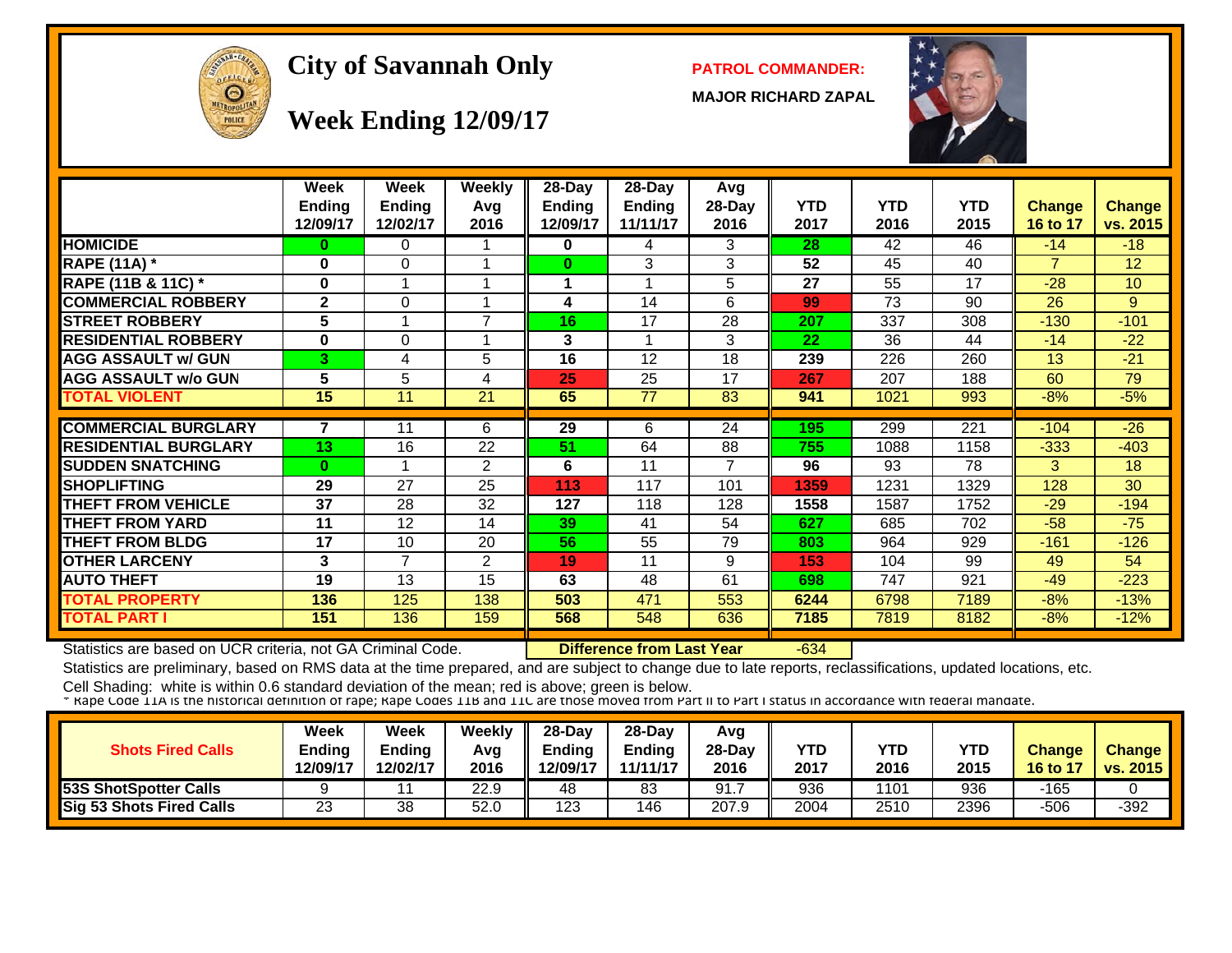

#### **COMPSTATWEST CHATHAM PRECINCTWeek Ending 12/09/17**

**PRECINCT COMMANDER:**

**CAPT. JOHN BEST**



|                             | Week           | Week     | <b>Weekly</b>  | 28-Day        | 28-Day         | Avg    |            |            |            |                |               |
|-----------------------------|----------------|----------|----------------|---------------|----------------|--------|------------|------------|------------|----------------|---------------|
|                             | <b>Ending</b>  | Ending   | Avg            | <b>Ending</b> | <b>Ending</b>  | 28-Day | <b>YTD</b> | <b>YTD</b> | <b>YTD</b> | <b>Change</b>  | <b>Change</b> |
|                             | 12/09/17       | 12/02/17 | 2016           | 12/09/17      | 11/11/17       | 2016   | 2017       | 2016       | 2015       | 16 to 17       | vs. 2015      |
| <b>HOMICIDE</b>             | $\bf{0}$       | 0        | $\Omega$       | 0             | $\Omega$       | 0      | 3          | 4          | 4          | $-1$           | $-1$          |
| <b>RAPE (11A) *</b>         | $\bf{0}$       | $\Omega$ | 0              | 0             | 3              |        | 14         | 11         | 13         | 3              |               |
| RAPE (11B & 11C) *          | $\bf{0}$       | $\Omega$ | $\Omega$       | 0             | $\Omega$       |        | 5          | 16         | 4          | $-11$          |               |
| <b>COMMERCIAL ROBBERY</b>   | 4              | 0        | 0              |               | 2              |        | 14         | 18         | 15         | $-4$           | $-1$          |
| <b>STREET ROBBERY</b>       | $\overline{2}$ | 0        |                | $\mathbf 2$   | 3              | 3      | 25         | 33         | 26         | $-8$           | $-1$          |
| <b>RESIDENTIAL ROBBERY</b>  | 0              | 0        | $\Omega$       |               | $\Omega$       |        | 4          | 17         | 8          | $-13$          | $-4$          |
| <b>AGG ASSAULT w/ GUN</b>   | $\bf{0}$       |          |                | 5             | 4              | 4      | 46         | 45         | 26         |                | 20            |
| <b>AGG ASSAULT w/o GUN</b>  | 1              | 0        |                | 3             | 4              | 4      | 55         | 48         | 38         | $\overline{7}$ | 17            |
| <b>TOTAL VIOLENT</b>        | 4              |          | 4              | 12            | 16             | 16     | 166        | 192        | 134        | $-14%$         | 24%           |
|                             |                |          |                |               |                |        |            |            |            |                |               |
| <b>COMMERCIAL BURGLARY</b>  | $\mathbf{2}$   | 6        |                | 11            | 3              | 5.     | 62         | 63         | 73         | -1             | $-11$         |
| <b>RESIDENTIAL BURGLARY</b> | 4              |          | 6              | 15            | 22             | 22     | 242        | 277        | 335        | $-35$          | -93           |
| <b>SUDDEN SNATCHING</b>     | 0              | $\Omega$ | $\Omega$       | $\bf{0}$      | $\Omega$       |        | 7          | 12         | 4          | $-5$           | 3             |
| <b>SHOPLIFTING</b>          | 4              | 4        | 3              | 15            | $\overline{7}$ | 14     | 155        | 170        | 191        | $-15$          | $-36$         |
| <b>THEFT FROM VEHICLE</b>   | 8              | 15       | $\overline{7}$ | 46            | 46             | 29     | 417        | 366        | 380        | 51             | 37            |
| <b>THEFT FROM YARD</b>      | $\mathbf{2}$   |          | 3              | 6             | 4              | 10     | 141        | 132        | 154        | 9              | $-13$         |
| <b>THEFT FROM BLDG</b>      | 3              |          | 4              | 10            | 10             | 16     | 219        | 183        | 195        | 36             | 24            |
| <b>OTHER LARCENY</b>        | $\bf{0}$       |          |                | $\mathbf{2}$  | 4              | 4      | 44         | 37         | 24         | $\overline{7}$ | 20            |
| <b>AUTO THEFT</b>           | 6              | 3        | 4              | 17            | 25             | 16     | 228        | 194        | 249        | 34             | $-21$         |
| <b>TOTAL PROPERTY</b>       | 29             | 32       | 29             | 122           | 121            | 118    | 1515       | 1434       | 1605       | 6%             | $-6%$         |
| <b>TOTAL PART</b>           | 33             | 33       | 33             | 134           | 137            | 134    | 1681       | 1626       | 1739       | 3%             | $-3%$         |

Statistics are based on UCR criteria, not GA Criminal Code. **Difference from Last Year** 55

Statistics are preliminary, based on RMS data at the time prepared, and are subject to change due to late reports, reclassifications, updated locations, etc.

| <b>Citizen Initiated Calls</b>  | Week<br>Ending<br>12/09/17 | Week<br><b>Ending</b><br>12/02/17 | Weekly<br>Avg<br>2016 | $28-Day$<br><b>Endina</b><br>12/09/17 | $28$ -Day<br><b>Ending</b><br>11/11/17 | Avg<br>$28-Day$<br>2016 | YTD<br>2017 | YTD<br>2016 | YTD<br>2015 | <b>Change</b><br>16 to 17 | <b>Change</b><br>vs. 2015 |
|---------------------------------|----------------------------|-----------------------------------|-----------------------|---------------------------------------|----------------------------------------|-------------------------|-------------|-------------|-------------|---------------------------|---------------------------|
| <b>Midnight Shift</b>           | 130                        | 112                               | 114                   | 470                                   | 461                                    | 455                     | 5615        | 5704        | 5629        | -89                       | $-14$                     |
| Day Shift                       | 267                        | 259                               | 282                   | 1044                                  | 1085                                   | 1127                    | 13581       | 14059       | 13823       | $-478$                    | $-242$                    |
| <b>Afternoon Shift</b>          | 277                        | 266                               | 294                   | 1081                                  | 153                                    | 1177                    | 14292       | 14497       | 14381       | $-205$                    | $-89$                     |
| <b>TOTAL CITIZEN CFS</b>        | 674                        | 674                               | 690                   | 2595                                  | 2699                                   | 2758                    | 33488       | 34260       | 33832       | $-2.3%$                   | $-1.0%$                   |
| 53S ShotSpotter Calls           |                            |                                   |                       |                                       |                                        |                         |             | 3           |             |                           | າ                         |
| <b>Sig 53 Shots Fired Calls</b> |                            | 10                                | 10                    | 54                                    | 33                                     | 38                      | 443         | 444         | 464         |                           | $-21$                     |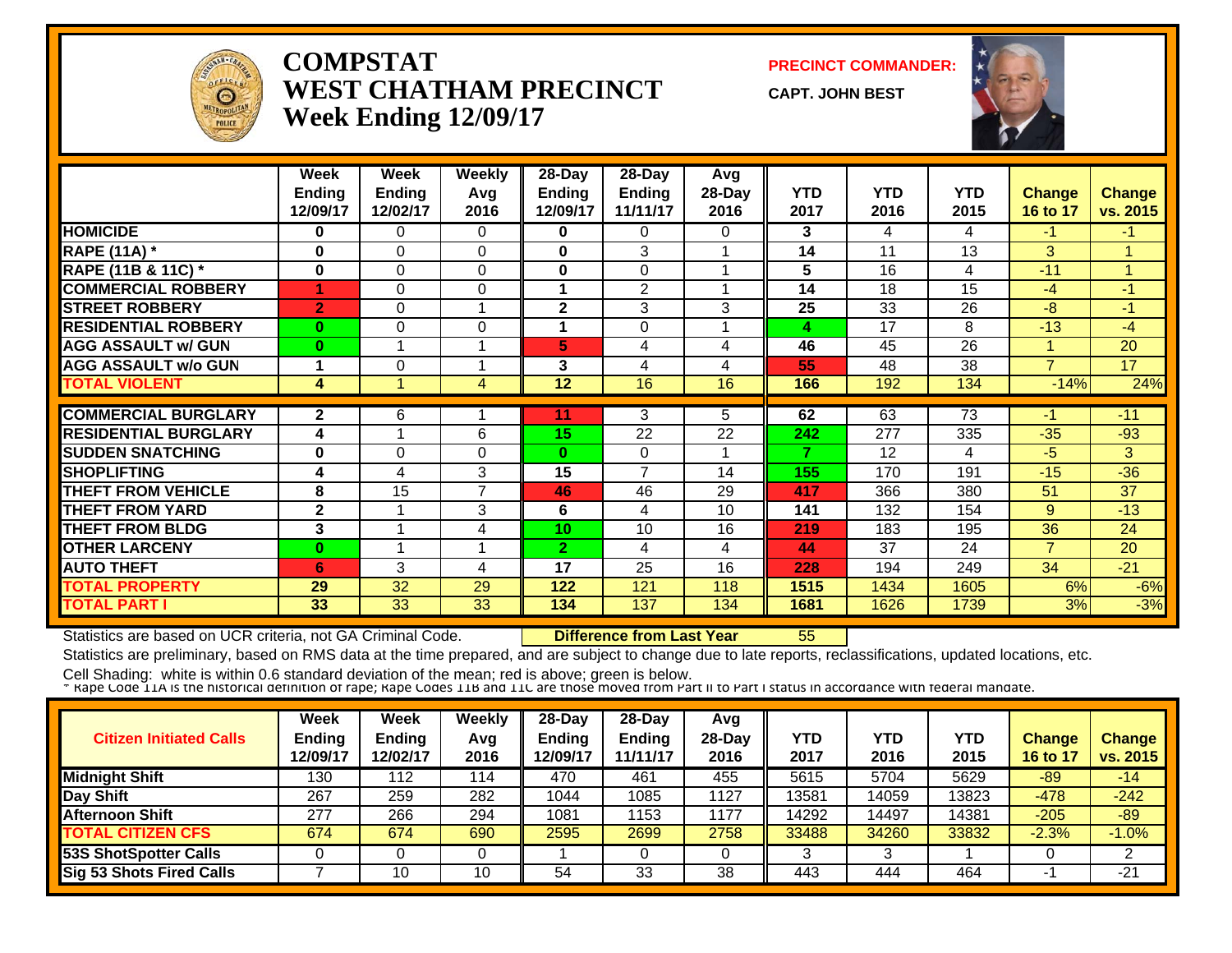#### **BEAT 11 West Chatham PrecinctWeek Ending 12/09/17**



|                             |                |                | <b>Last 4 Weeks</b> |                | 28 Days        | $28$ Day |                |                |                |                |                    |
|-----------------------------|----------------|----------------|---------------------|----------------|----------------|----------|----------------|----------------|----------------|----------------|--------------------|
|                             | <b>Ending</b>  | Ending         | <b>Ending</b>       | <b>Ending</b>  | <b>Ending</b>  | Average  | <b>YTD</b>     | <b>YTD</b>     | <b>YTD</b>     | <b>Change</b>  | <b>Change</b>      |
|                             | 11/11/17       | 11/25/17       | 12/02/17            | 12/09/17       | 12/09/17       | 2016     | 2017           | 2016           | 2015           | 16 to 17       | vs. 2015           |
| <b>HOMICIDE</b>             | $\Omega$       | 0              | $\Omega$            | $\Omega$       | 0              | 0.0      | 0              | $\Omega$       | $\Omega$       | $\Omega$       | $\Omega$           |
| <b>RAPE (11A) *</b>         | $\Omega$       | $\Omega$       | $\Omega$            | $\Omega$       | $\Omega$       | 0.1      | $\mathbf{1}$   | $\mathbf{1}$   | $\mathbf{1}$   | $\Omega$       | $\Omega$           |
| RAPE (11B & 11C) *          | $\Omega$       | 0              | $\Omega$            | $\Omega$       | $\Omega$       | 0.1      | $\mathbf{1}$   | $\mathbf{1}$   | $\mathbf{1}$   | $\Omega$       | $\Omega$           |
| <b>COMMERCIAL ROBBERY</b>   | $\Omega$       | 0              | $\Omega$            | $\Omega$       | $\mathbf 0$    | 0.3      | $\overline{2}$ | 4              | 3              | $-2$           | $-1$               |
| <b>STREET ROBBERY</b>       | $\Omega$       | 0              | $\Omega$            | $\Omega$       | $\Omega$       | 0.2      | 2              | $\overline{2}$ | 4              | $\Omega$       | $-2$               |
| <b>RESIDENTIAL ROBBERY</b>  | $\mathbf{0}$   | $\Omega$       | $\Omega$            | $\Omega$       | $\mathbf 0$    | 0.1      | $\Omega$       | $\mathbf{1}$   | $\mathbf{0}$   | $-1$           | $\Omega$           |
| <b>AGG ASSAULT w/ GUN</b>   | $\mathbf 0$    | $\mathbf 0$    | $\mathbf 0$         | $\mathbf 0$    | $\mathbf 0$    | 0.1      | 5              | $\mathbf{1}$   | $\mathbf{1}$   | $\overline{4}$ | $\overline{4}$     |
| <b>AGG ASSAULT w/o GUN</b>  | $\mathbf 0$    | $\mathbf{1}$   | $\mathbf 0$         | $\mathbf 0$    | $\mathbf{1}$   | 0.5      | 5              | 5              | $\overline{2}$ | $\overline{0}$ | 3                  |
| <b>TOTAL VIOLENT</b>        | $\overline{0}$ | $\mathbf{1}$   | $\Omega$            | $\mathbf{0}$   | $\mathbf{1}$   | 1.3      | 16             | 15             | 12             | 7%             | 33%                |
|                             |                |                |                     |                |                |          |                |                |                |                |                    |
| <b>COMMERCIAL BURGLARY</b>  | $\Omega$       | $\Omega$       | $\Omega$            | $\Omega$       | $\Omega$       | 0.4      | 10             | $\overline{5}$ | 13             | 5              | $\overline{\cdot}$ |
| <b>RESIDENTIAL BURGLARY</b> | $\mathbf{1}$   | 0              | $\mathbf 0$         | $\mathbf{1}$   | $\overline{2}$ | 1.1      | 22             | 13             | 21             | 9              | $\overline{1}$     |
| <b>SUDDEN SNATCHING</b>     | $\mathbf 0$    | $\mathbf 0$    | $\mathbf 0$         | $\mathbf 0$    | 0              | 0.1      | $\mathbf{1}$   | $\mathbf{1}$   | 0              | $\overline{0}$ | $\overline{1}$     |
| <b>SHOPLIFTING</b>          | $\mathbf 0$    | 0              | $\mathbf{1}$        | $\mathbf 0$    | 1              | 0.2      | 8              | 3              | $\overline{2}$ | 5              | 6                  |
| <b>THEFT FROM VEHICLE</b>   | $\overline{2}$ | $\overline{2}$ | $\overline{2}$      | $\mathbf{1}$   | $\overline{7}$ | 3.5      | 54             | 44             | 41             | 10             | 13                 |
| <b>THEFT FROM YARD</b>      | $\mathbf{1}$   | 0              | $\Omega$            | $\Omega$       | $\mathbf{1}$   | 1.9      | 27             | 25             | 23             | $\overline{2}$ | $\overline{4}$     |
| <b>THEFT FROM BLDG</b>      | $\mathbf 0$    | $\mathbf{1}$   | $\mathbf 0$         | $\mathbf{1}$   | $\overline{2}$ | 3.3      | 56             | 39             | 50             | 17             | 6                  |
| <b>OTHER LARCENY</b>        | $\mathbf 0$    | 0              | $\mathbf 0$         | $\mathbf 0$    | $\mathbf 0$    | 0.7      | 6              | 8              | $\overline{2}$ | $-2$           | $\overline{4}$     |
| <b>AUTO THEFT</b>           | $\mathbf 0$    | 1              | $\Omega$            | $\overline{2}$ | 3              | 2.2      | 28             | 28             | 40             | $\Omega$       | $-12$              |
| <b>TOTAL PROPERTY</b>       | 4              | 4              | 3                   | 5.             | 16             | 13.4     | 212            | 166            | 192            | 28%            | 10%                |
| <b>TOTAL PART I</b>         | $\overline{4}$ | 5.             | $\overline{3}$      | 5              | 17             | 14.7     | 228            | 181            | 204            | 26%            | 12%                |

 **Difference from Last Year**47

Statistics are based on UCR criteria, not GA Criminal Code.

\* Rape Code 11A is the historical definition of rape (aka Legacy Rape); Rape Codes 11B and 11C are those moved from Part II to Part I in 2017.

\* Rape Code 11A is the historical definition of rape; Rape Codes 11B and 11C are those moved from Part II to Part I status in accordance with federal mandate.

|                                 | Week          | Week          | <b>Week</b>   | Week                | $\parallel$ 28 Days | 28 Day     |            |            |            |        |                     |
|---------------------------------|---------------|---------------|---------------|---------------------|---------------------|------------|------------|------------|------------|--------|---------------------|
| <b>Shots Fired Calls</b>        | <b>Ending</b> | <b>Ending</b> | <b>Ending</b> | Endina              | Ending              | Average II | <b>YTD</b> | <b>YTD</b> | <b>YTD</b> | Change | <b>Change</b>       |
|                                 | 11/11/17      | 11/25/17      | 12/02/17      | 12/09/17   12/09/17 |                     | 2016       | 2017       | 2016       | 2015       |        | 16 to 17   vs. 2015 |
| <b>53S ShotSpotter Calls</b>    |               |               |               |                     |                     | 0.0        |            |            |            | 0%     | 0%                  |
| <b>Sig 53 Shots Fired Calls</b> |               |               |               |                     |                     | 1.6        | 25         | 16         | 34         | 56%    | $-26%$              |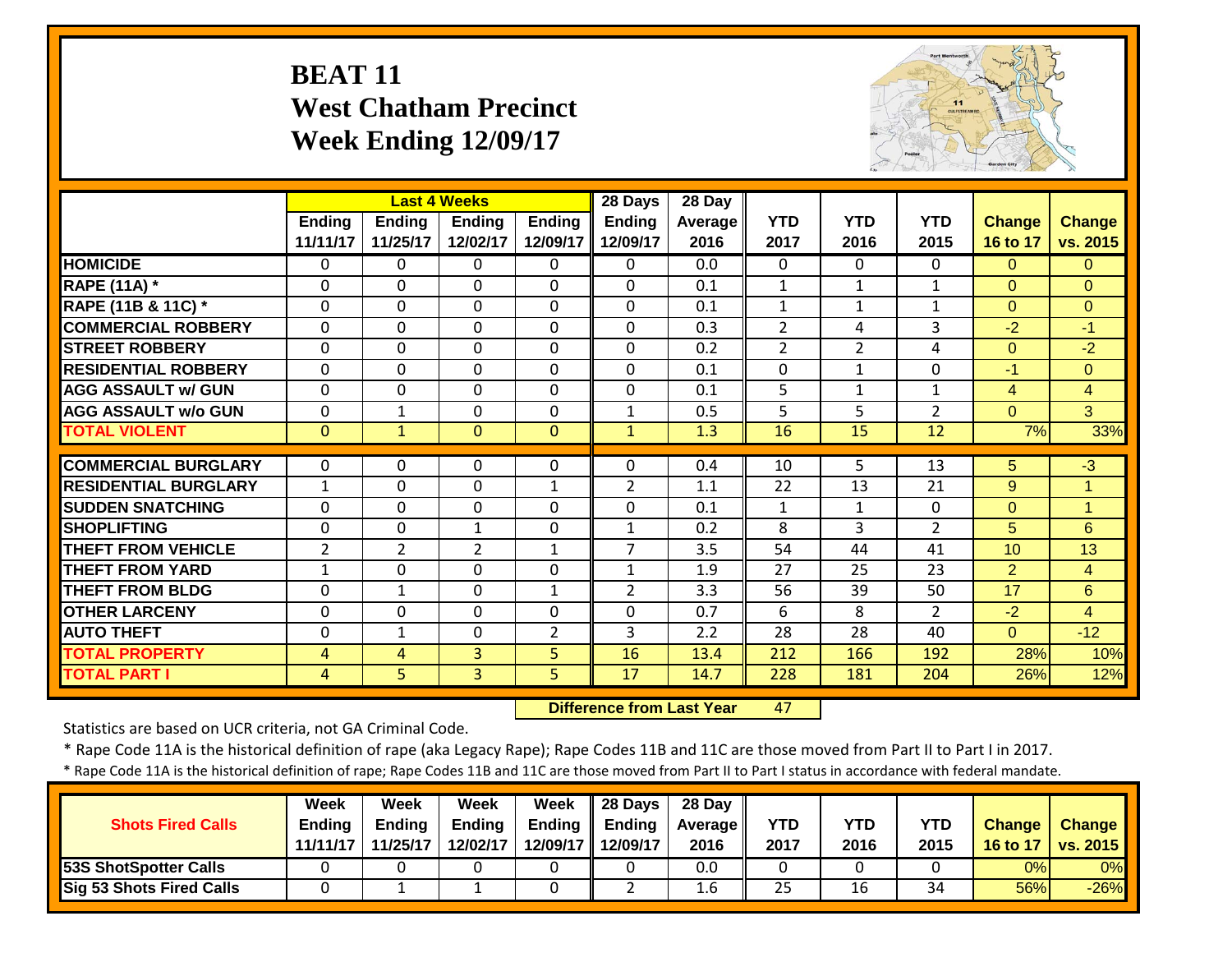# **BEAT 12 West Chatham Precinct Week Ending 12/09/17**



|                             |                |                | <b>Last 4 Weeks</b> |               | 28 Days        | 28 Day  |                |                |                |               |                |
|-----------------------------|----------------|----------------|---------------------|---------------|----------------|---------|----------------|----------------|----------------|---------------|----------------|
|                             | Ending         | <b>Ending</b>  | <b>Ending</b>       | <b>Ending</b> | <b>Ending</b>  | Average | <b>YTD</b>     | <b>YTD</b>     | <b>YTD</b>     | <b>Change</b> | <b>Change</b>  |
|                             | 11/11/17       | 11/25/17       | 12/02/17            | 12/09/17      | 12/09/17       | 2016    | 2017           | 2016           | 2015           | 16 to 17      | vs. 2015       |
| <b>HOMICIDE</b>             | $\Omega$       | 0              | 0                   | $\Omega$      | 0              | 0.1     | 1              | $\mathbf{1}$   | 0              | $\Omega$      | 1              |
| <b>RAPE (11A) *</b>         | $\Omega$       | $\Omega$       | 0                   | $\Omega$      | 0              | 0.2     | 5              | 2              | 3              | 3             | $\overline{2}$ |
| RAPE (11B & 11C) *          | $\mathbf 0$    | $\Omega$       | 0                   | 0             | $\Omega$       | 0.6     | $\mathbf{1}$   | 7              | 1              | $-6$          | $\Omega$       |
| <b>COMMERCIAL ROBBERY</b>   | $\Omega$       | $\Omega$       | $\Omega$            | $\Omega$      | $\Omega$       | 0.3     | $\overline{2}$ | 4              | 1              | $-2$          | 1              |
| <b>STREET ROBBERY</b>       | $\overline{0}$ | $\mathbf 0$    | $\Omega$            | $\mathbf 0$   | $\Omega$       | 0.6     | 4              | $\overline{7}$ | 7              | $-3$          | $-3$           |
| <b>RESIDENTIAL ROBBERY</b>  | $\mathbf 0$    | $\Omega$       | $\mathbf 0$         | 0             | $\Omega$       | 0.3     | $\mathbf{1}$   | 4              | $\overline{2}$ | $-3$          | $-1$           |
| <b>AGG ASSAULT w/ GUN</b>   | $\mathbf 0$    | $\Omega$       | $\Omega$            | $\Omega$      | $\Omega$       | 0.7     | 10             | 9              | 3              | 1             | $\overline{7}$ |
| <b>AGG ASSAULT w/o GUN</b>  | $\mathbf 0$    | 0              | $\mathbf 0$         | 0             | 0              | 0.8     | 16             | 10             | 10             | 6             | 6              |
| <b>TOTAL VIOLENT</b>        | $\mathbf{0}$   | $\Omega$       | $\Omega$            | $\Omega$      | $\Omega$       | 3.6     | 40             | 44             | 27             | $-9%$         | 48%            |
|                             |                |                |                     |               |                |         |                |                |                |               |                |
| <b>COMMERCIAL BURGLARY</b>  | $\Omega$       | 0              | 1                   | 0             | $\mathbf{1}$   | 0.5     | 3              | 5.             | 8              | $-2$          | $-5$           |
| <b>RESIDENTIAL BURGLARY</b> | $\overline{2}$ | $\mathbf{1}$   | $\Omega$            | 0             | 3              | 7.1     | 60             | 91             | 121            | $-31$         | $-61$          |
| <b>SUDDEN SNATCHING</b>     | 0              | $\Omega$       | $\Omega$            | 0             | 0              | 0.3     | $\Omega$       | 3              | 0              | $-3$          | $\Omega$       |
| <b>SHOPLIFTING</b>          | 1              | $\Omega$       | $\overline{2}$      | $\Omega$      | 3              | 2.9     | 22             | 35             | 26             | $-13$         | $-4$           |
| <b>THEFT FROM VEHICLE</b>   | 5              | 1              | 3                   | 0             | 9              | 8.6     | 104            | 107            | 104            | $-3$          | $\Omega$       |
| <b>THEFT FROM YARD</b>      | $\Omega$       | $\Omega$       | 1                   | $\Omega$      | $\mathbf{1}$   | 2.6     | 25             | 33             | 37             | $-8$          | $-12$          |
| <b>THEFT FROM BLDG</b>      | $\mathbf{1}$   | $\Omega$       | $\Omega$            | 1             | $\overline{2}$ | 2.7     | 41             | 30             | 35             | 11            | 6              |
| <b>OTHER LARCENY</b>        | $\Omega$       | $\Omega$       | $\Omega$            | 0             | 0              | 0.9     | $\overline{7}$ | 8              | 4              | $-1$          | 3              |
| <b>AUTO THEFT</b>           | $\Omega$       | $\Omega$       | 1                   | 3             | 4              | 4.0     | 34             | 42             | 59             | $-8$          | $-25$          |
| <b>TOTAL PROPERTY</b>       | 9              | $\overline{2}$ | 8                   | 4             | 23             | 29.5    | 296            | 354            | 394            | $-16%$        | $-25%$         |
| <b>TOTAL PART I</b>         | 9              | 2 <sup>1</sup> | 8                   | 4             | 23             | 33.1    | 336            | 398            | 421            | $-16%$        | $-20%$         |

 **Difference from Last Year** $-62$ 

Statistics are based on UCR criteria, not GA Criminal Code.

|                                 | <b>Week</b>   | Week          | Week          | <b>Week</b>        | $\parallel$ 28 Days | 28 Day            |            |      |            |               |                 |
|---------------------------------|---------------|---------------|---------------|--------------------|---------------------|-------------------|------------|------|------------|---------------|-----------------|
| <b>Shots Fired Calls</b>        | <b>Ending</b> | <b>Ending</b> | <b>Ending</b> | Ending $\parallel$ | <b>Ending</b>       | <b>Average II</b> | <b>YTD</b> | YTD  | <b>YTD</b> | <b>Change</b> | Change          |
|                                 | 11/11/17      | 11/25/17      | 12/02/17      |                    | 12/09/17   12/09/17 | 2016              | 2017       | 2016 | 2015       | 16 to 17      | <b>vs. 2015</b> |
| <b>53S ShotSpotter Calls</b>    |               |               |               |                    |                     | 0.0               |            |      |            | 0%            | 0%              |
| <b>Sig 53 Shots Fired Calls</b> |               |               |               |                    | 15                  | 6.5               | 94         | 78   | 70         | 21%           | 34%             |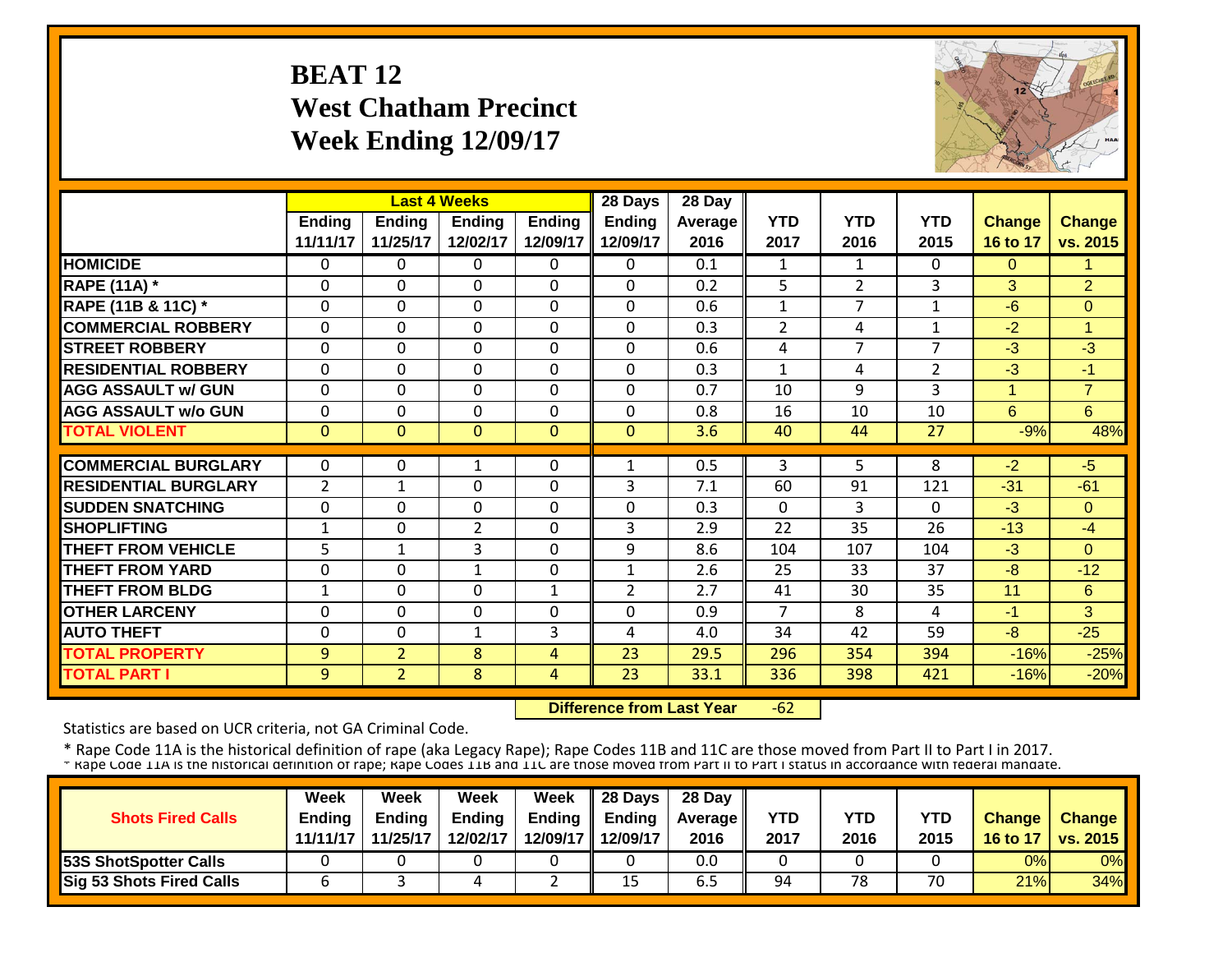#### **BEAT 13 West Chatham Precinct Week Ending 12/09/17**



|                               |                    |                           | <b>Last 4 Weeks</b> |                           | 28 Days                   | 28 Day          |                    |                    |                    |                           |                           |
|-------------------------------|--------------------|---------------------------|---------------------|---------------------------|---------------------------|-----------------|--------------------|--------------------|--------------------|---------------------------|---------------------------|
|                               | Ending<br>11/11/17 | <b>Ending</b><br>11/25/17 | Ending<br>12/02/17  | <b>Ending</b><br>12/09/17 | <b>Ending</b><br>12/09/17 | Average<br>2016 | <b>YTD</b><br>2017 | <b>YTD</b><br>2016 | <b>YTD</b><br>2015 | <b>Change</b><br>16 to 17 | <b>Change</b><br>vs. 2015 |
| <b>HOMICIDE</b>               | $\Omega$           | 0                         | $\Omega$            | $\Omega$                  | $\Omega$                  | 0.1             | $\mathbf{1}$       | $\Omega$           | 3                  | 1                         | $-2$                      |
| <b>RAPE (11A)</b> *           | $\Omega$           | 0                         | $\Omega$            | $\Omega$                  | $\Omega$                  | 0.4             | 3                  | 4                  | 1                  | $-1$                      | 2                         |
| <b>RAPE (11B &amp; 11C)</b> * | $\mathbf{0}$       | 0                         | $\Omega$            | $\Omega$                  | 0                         | 0.1             | $\overline{0}$     | $\mathbf{1}$       | 0                  | $-1$                      | $\Omega$                  |
| <b>COMMERCIAL ROBBERY</b>     | $\mathbf{0}$       | 0                         | $\Omega$            | $\Omega$                  | $\Omega$                  | 0.2             | 3                  | $\mathbf{1}$       | 3                  | $\overline{2}$            | $\Omega$                  |
| <b>STREET ROBBERY</b>         | $\mathbf{0}$       | 0                         | $\mathbf 0$         | $\mathbf 0$               | $\mathbf 0$               | 0.8             | 6                  | 6                  | 4                  | $\Omega$                  | $\overline{2}$            |
| <b>RESIDENTIAL ROBBERY</b>    | $\mathbf{1}$       | 0                         | $\Omega$            | $\Omega$                  | $\mathbf{1}$              | 0.2             | 2                  | $\overline{2}$     | $\overline{2}$     | $\Omega$                  | $\Omega$                  |
| <b>AGG ASSAULT w/ GUN</b>     | $\mathbf{0}$       | $\overline{2}$            | $\mathbf{1}$        | $\mathbf 0$               | 3                         | 1.2             | 13                 | 15                 | 9                  | $-2$                      | $\overline{4}$            |
| <b>AGG ASSAULT w/o GUN</b>    | $\Omega$           | 0                         | $\Omega$            | $\mathbf 1$               | 1                         | 0.8             | 14                 | 10                 | 11                 | $\overline{4}$            | $\overline{3}$            |
| <b>TOTAL VIOLENT</b>          | $\mathbf{1}$       | $\overline{2}$            | 1                   | 1                         | 5                         | 3.6             | 42                 | 39                 | 33                 | 8%                        | 27%                       |
| <b>COMMERCIAL BURGLARY</b>    |                    |                           |                     |                           |                           |                 |                    |                    |                    |                           |                           |
|                               | $\mathbf{1}$       | 1                         | 3                   | 1                         | 6                         | 1.1             | 27                 | 14                 | 21                 | 13                        | 6                         |
| <b>RESIDENTIAL BURGLARY</b>   | $\mathbf{0}$       | $\overline{2}$            | $\mathbf{1}$        | $\mathbf{1}$              | 4                         | 3.1             | 38                 | 37                 | 51                 | 1                         | $-13$                     |
| <b>ISUDDEN SNATCHING</b>      | $\Omega$           | 0                         | $\Omega$            | 0                         | $\Omega$                  | 0.3             | 2                  | 3                  | 4                  | $-1$                      | $-2$                      |
| <b>SHOPLIFTING</b>            | $\mathbf{1}$       | 0                         | $\Omega$            | $\Omega$                  | $\mathbf{1}$              | 1.6             | 22                 | 20                 | $\overline{7}$     | $\overline{2}$            | 15                        |
| THEFT FROM VEHICLE            | $\Omega$           | 0                         | 4                   | 3                         | $\overline{7}$            | 4.2             | 48                 | 55                 | 67                 | $-7$                      | $-19$                     |
| <b>THEFT FROM YARD</b>        | $\Omega$           | $\mathbf{1}$              | $\mathbf 0$         | 1                         | $\overline{2}$            | 1.9             | 26                 | 24                 | 27                 | $\overline{2}$            | $-1$                      |
| <b>THEFT FROM BLDG</b>        | $\overline{2}$     | 0                         | $\mathbf{1}$        | 0                         | 3                         | 2.1             | 21                 | 26                 | 25                 | $-5$                      | $-4$                      |
| <b>OTHER LARCENY</b>          | $\Omega$           | $\Omega$                  | $\Omega$            | 0                         | $\Omega$                  | 0.1             | 6                  | 1                  | 4                  | 5                         | 2                         |
| <b>AUTO THEFT</b>             | 2                  | $\mathbf{1}$              | 1                   | 1                         | 5                         | 2.7             | 43                 | 32                 | 36                 | 11                        | $\overline{7}$            |
| <b>TOTAL PROPERTY</b>         | 6                  | 5 <sup>1</sup>            | 10                  | $\overline{7}$            | 28                        | 17.1            | 233                | 212                | 242                | 10%                       | $-4%$                     |
| <b>TOTAL PART I</b>           | $\overline{7}$     | $\overline{7}$            | 11                  | 8                         | 33                        | 20.7            | 275                | 251                | 275                | 10%                       | 0%                        |

 **Difference from Last Year**24

Statistics are based on UCR criteria, not GA Criminal Code.

| <b>Shots Fired Calls</b>        | Week<br><b>Endina</b> | Week<br><b>Ending</b> | Week<br><b>Ending</b> | <b>Week</b> | $\parallel$ 28 Days<br>Ending $\parallel$ Ending | 28 Day<br><b>Average</b> II | YTD  | YTD  | YTD  | <b>Change</b> | <b>Change</b>   |
|---------------------------------|-----------------------|-----------------------|-----------------------|-------------|--------------------------------------------------|-----------------------------|------|------|------|---------------|-----------------|
|                                 | 11/11/17              | 11/25/17              | 12/02/17              |             | 12/09/17 12/09/17                                | 2016                        | 2017 | 2016 | 2017 | 16 to 17      | <b>vs. 2015</b> |
| <b>53S ShotSpotter Calls</b>    |                       |                       |                       |             |                                                  | 0.2                         |      |      |      | 0%            | 0%              |
| <b>Sig 53 Shots Fired Calls</b> |                       |                       |                       |             | 14                                               | 8.6                         | 85   | 98   | 103  | $-13%$        | $-17%$          |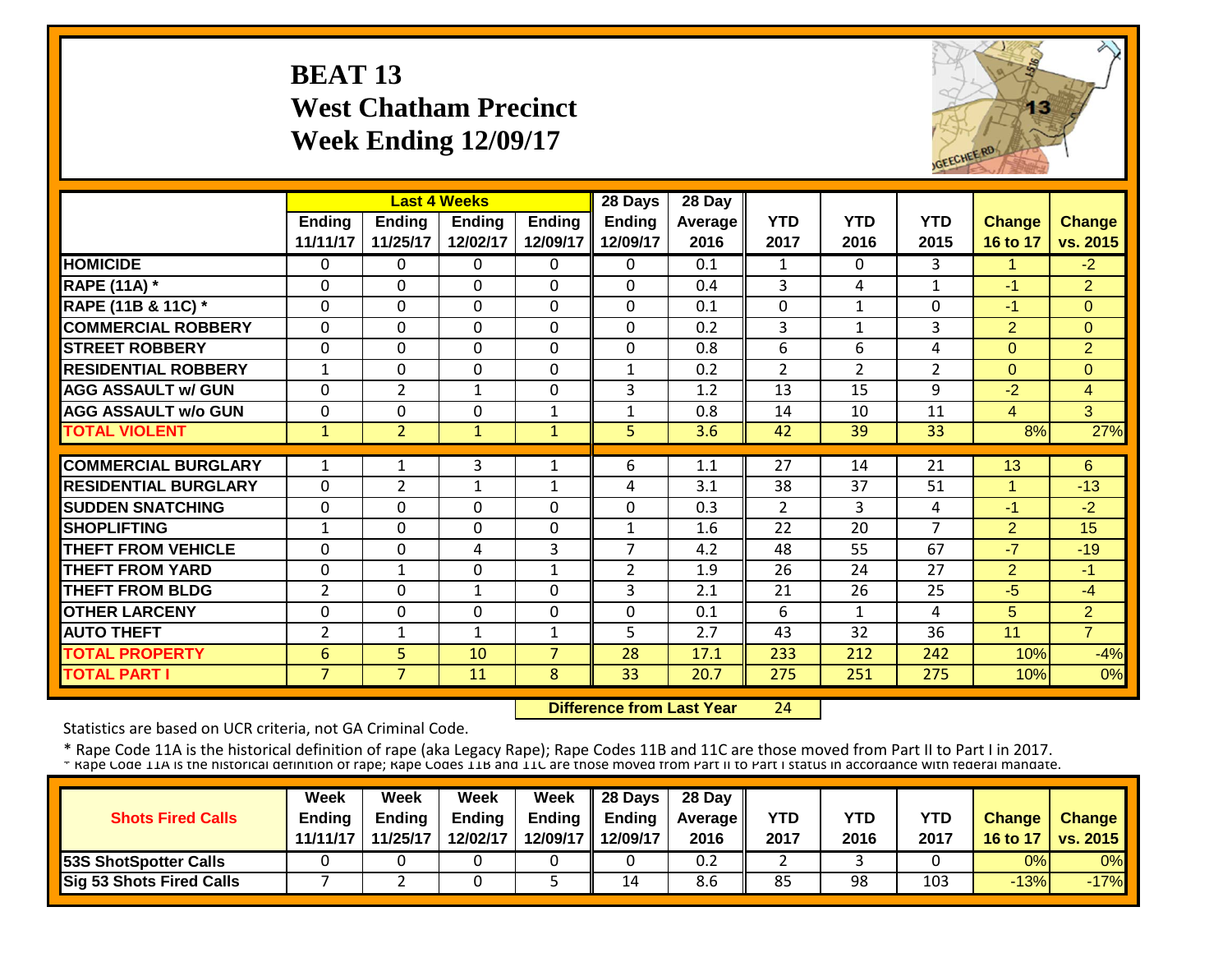#### **BEAT 14 West Chatham Precinct Week Ending 12/09/17**



|                             |                           |                           | <b>Last 4 Weeks</b>       |                           | 28 Days                   | 28 Day            |                    |                    |                    |                           |                           |
|-----------------------------|---------------------------|---------------------------|---------------------------|---------------------------|---------------------------|-------------------|--------------------|--------------------|--------------------|---------------------------|---------------------------|
|                             | <b>Ending</b><br>11/11/17 | <b>Ending</b><br>11/25/17 | <b>Endina</b><br>12/02/17 | <b>Ending</b><br>12/09/17 | <b>Ending</b><br>12/09/17 | Average I<br>2016 | <b>YTD</b><br>2017 | <b>YTD</b><br>2016 | <b>YTD</b><br>2015 | <b>Change</b><br>16 to 17 | <b>Change</b><br>vs. 2015 |
| <b>HOMICIDE</b>             | $\mathbf{0}$              | 0                         | $\Omega$                  | $\Omega$                  | $\Omega$                  | 0.2               | $\Omega$           | $\mathbf{1}$       | $\mathbf{1}$       | $-1$                      | $-1$                      |
| <b>RAPE (11A) *</b>         | $\mathbf{0}$              | 0                         | $\Omega$                  | $\Omega$                  | $\mathbf 0$               | 0.0               | $\overline{2}$     | $\Omega$           | 5                  | $\overline{2}$            | $-3$                      |
| RAPE (11B & 11C) *          | $\mathbf 0$               | 0                         | $\mathbf 0$               | $\mathbf 0$               | $\mathbf 0$               | 0.2               | $\mathbf{1}$       | $\overline{2}$     | $\mathbf{1}$       | $-1$                      | $\overline{0}$            |
| <b>COMMERCIAL ROBBERY</b>   | $\Omega$                  | $\Omega$                  | $\Omega$                  | $\Omega$                  | 0                         | 0.2               | 4                  | 2                  | $\overline{2}$     | 2                         | 2                         |
| <b>STREET ROBBERY</b>       | $\mathbf{0}$              | 0                         | $\Omega$                  | $\Omega$                  | 0                         | 0.4               | 3                  | 4                  | $\mathbf{1}$       | $-1$                      | $\overline{2}$            |
| <b>RESIDENTIAL ROBBERY</b>  | $\Omega$                  | $\Omega$                  | $\Omega$                  | $\Omega$                  | $\Omega$                  | 0.2               | $\mathbf 0$        | $\overline{2}$     | $\Omega$           | $-2$                      | $\Omega$                  |
| <b>AGG ASSAULT w/ GUN</b>   | $\Omega$                  | 0                         | $\Omega$                  | $\Omega$                  | 0                         | 0.2               | $\overline{7}$     | $\overline{2}$     | $\Omega$           | 5                         | $\overline{7}$            |
| <b>AGG ASSAULT w/o GUN</b>  | $\mathbf 0$               | 0                         | $\Omega$                  | $\Omega$                  | $\mathbf 0$               | 0.5               | 6                  | 5                  | $\mathbf{1}$       | $\blacktriangleleft$      | 5                         |
| <b>TOTAL VIOLENT</b>        | $\mathbf{0}$              | $\overline{0}$            | $\overline{0}$            | $\mathbf{0}$              | $\mathbf{0}$              | 1.6               | 23                 | 18                 | 11                 | 28%                       | 109%                      |
|                             |                           |                           |                           |                           |                           |                   |                    |                    |                    |                           |                           |
| <b>COMMERCIAL BURGLARY</b>  | $\Omega$                  | 0                         | $\mathbf{1}$              | $\Omega$                  | $\mathbf{1}$              | 0.9               | 9                  | 11                 | 8                  | $-2$                      | 4                         |
| <b>RESIDENTIAL BURGLARY</b> | $\mathbf{0}$              | 0                         | 0                         | 0                         | 0                         | 4.0               | 56                 | 51                 | 41                 | 5                         | 15                        |
| <b>SUDDEN SNATCHING</b>     | $\mathbf{0}$              | 0                         | 0                         | $\Omega$                  | $\Omega$                  | 0.1               | $\mathbf{0}$       | $\mathbf{1}$       | 0                  | $-1$                      | $\Omega$                  |
| <b>SHOPLIFTING</b>          | $\Omega$                  | 0                         | $\Omega$                  | 0                         | $\mathbf 0$               | 0.7               | 13                 | 8                  | $\overline{7}$     | 5                         | 6                         |
| <b>THEFT FROM VEHICLE</b>   | $\mathbf 1$               | 3                         | 1                         | $\overline{2}$            | $\overline{7}$            | 3.7               | 90                 | 44                 | 55                 | 46                        | 35                        |
| <b>THEFT FROM YARD</b>      | $\mathbf{1}$              | 0                         | $\Omega$                  | 0                         | $\mathbf{1}$              | 1.6               | 22                 | 20                 | 24                 | 2                         | $-2$                      |
| <b>THEFT FROM BLDG</b>      | $\mathbf{1}$              | 0                         | 0                         | 0                         | $\mathbf{1}$              | 1.8               | 32                 | 20                 | 33                 | 12                        | $-1$                      |
| <b>OTHER LARCENY</b>        | $\mathbf 0$               | 0                         | $\mathbf{1}$              | 0                         | 1                         | 1.2               | 12                 | 13                 | 10                 | -1                        | $\overline{2}$            |
| <b>AUTO THEFT</b>           | $\Omega$                  | 0                         | $\Omega$                  | $\Omega$                  | $\Omega$                  | 2.6               | 31                 | 32                 | 41                 | $-1$                      | $-10$                     |
| <b>TOTAL PROPERTY</b>       | $\overline{3}$            | $\overline{3}$            | 3                         | $\overline{2}$            | 11                        | 16.5              | 265                | 200                | 219                | 33%                       | 21%                       |
| <b>TOTAL PART I</b>         | $\overline{3}$            | $\overline{3}$            | $\overline{3}$            | $\overline{2}$            | 11                        | 18.1              | 288                | 218                | 230                | 32%                       | 25%                       |

 **Difference from Last Year**70

Statistics are based on UCR criteria, not GA Criminal Code.

|                                 | Week          | Week          | Week          | Week | $\parallel$ 28 Days       | 28 Day            |      |      |      |               |                 |
|---------------------------------|---------------|---------------|---------------|------|---------------------------|-------------------|------|------|------|---------------|-----------------|
| <b>Shots Fired Calls</b>        | <b>Endina</b> | <b>Ending</b> | <b>Ending</b> |      | Ending $\parallel$ Ending | <b>Average</b> II | YTD  | YTD  | YTD  | <b>Change</b> | <b>Change</b>   |
|                                 | 11/11/17      | 11/25/17      | 12/02/17      |      | 12/09/17 12/09/17         | 2016              | 2017 | 2016 | 2015 | 16 to 17      | <b>vs. 2015</b> |
| <b>53S ShotSpotter Calls</b>    |               |               |               |      |                           | 0.0               |      |      |      | 0%            | 0%              |
| <b>Sig 53 Shots Fired Calls</b> |               |               |               |      |                           | .4                | 95   | 83   | 96   | 14%           | $-1%$           |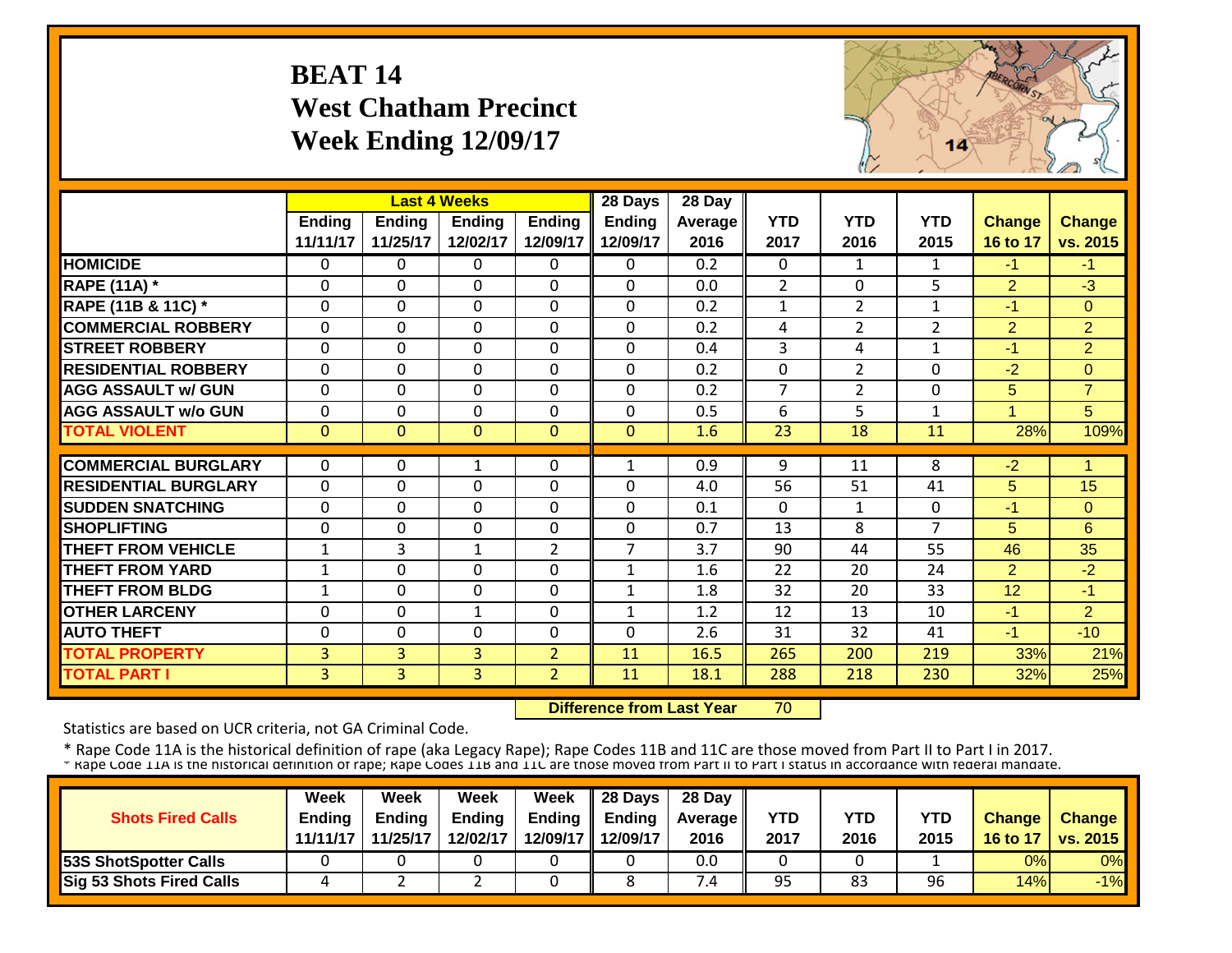#### **BEAT 15 West Chatham Precinct Week Ending 12/09/17**



|                             |              |                | <b>Last 4 Weeks</b> |                | 28 Days       | 28 Day           |                |                |                |                |                |
|-----------------------------|--------------|----------------|---------------------|----------------|---------------|------------------|----------------|----------------|----------------|----------------|----------------|
|                             | Ending       | <b>Ending</b>  | <b>Ending</b>       | <b>Ending</b>  | <b>Ending</b> | Average          | <b>YTD</b>     | <b>YTD</b>     | <b>YTD</b>     | <b>Change</b>  | <b>Change</b>  |
|                             | 11/11/17     | 11/25/17       | 12/02/17            | 12/09/17       | 12/09/17      | 2016             | 2017           | 2016           | 2015           | 16 to 17       | vs. 2015       |
| <b>HOMICIDE</b>             | $\mathbf{0}$ | 0              | $\Omega$            | $\Omega$       | 0             | $\overline{0.2}$ | $\Omega$       | $\overline{2}$ | $\Omega$       | $-2$           | $\Omega$       |
| <b>RAPE (11A) *</b>         | $\Omega$     | 0              | 0                   | $\mathbf 0$    | $\Omega$      | 0.2              | $\mathbf{1}$   | $\overline{2}$ | $\overline{2}$ | $-1$           | $-1$           |
| RAPE (11B & 11C) *          | $\mathbf{0}$ | 0              | 0                   | $\mathbf 0$    | $\Omega$      | 0.4              | $\Omega$       | 5              | $\mathbf{0}$   | $-5$           | $\Omega$       |
| <b>COMMERCIAL ROBBERY</b>   | $\Omega$     | 0              | 0                   | $\mathbf 0$    | $\Omega$      | 0.5              | $\mathbf{1}$   | 6              | $\overline{2}$ | $-5$           | $-1$           |
| <b>STREET ROBBERY</b>       | $\Omega$     | 0              | 0                   | $\overline{2}$ | 2             | 0.7              | 6              | 9              | 6              | $-3$           | $\Omega$       |
| <b>RESIDENTIAL ROBBERY</b>  | $\Omega$     | 0              | 0                   | 0              | $\Omega$      | 0.3              | $\Omega$       | 4              | 1              | $-4$           | -1             |
| <b>AGG ASSAULT w/ GUN</b>   | $\Omega$     | 2              | $\Omega$            | 0              | 2             | 0.9              | 10             | 12             | 12             | $-2$           | $-2$           |
| <b>AGG ASSAULT w/o GUN</b>  | $\mathbf{1}$ | 0              | $\Omega$            | 0              | 1             | 0.9              | 6              | 12             | 6              | $-6$           | $\Omega$       |
| <b>TOTAL VIOLENT</b>        | $\mathbf{1}$ | $\overline{2}$ | $\mathbf{0}$        | $\overline{2}$ | 5             | 4.0              | 24             | 52             | 29             | $-54%$         | $-17%$         |
|                             |              |                |                     |                |               |                  |                |                |                |                |                |
| <b>COMMERCIAL BURGLARY</b>  | $\Omega$     | 1              | $\Omega$            | 1              | 2             | 1.3              | 7              | 17             | 17             | $-10$          | $-10$          |
| <b>RESIDENTIAL BURGLARY</b> | $\mathbf{0}$ | 1              | $\mathbf 0$         | $\overline{2}$ | 3             | 3.9              | 43             | 47             | 60             | $-4$           | $-17$          |
| <b>SUDDEN SNATCHING</b>     | $\mathbf{0}$ | 0              | 0                   | 0              | $\Omega$      | 0.2              | $\overline{2}$ | 3              | $\Omega$       | -1             | $\overline{2}$ |
| <b>SHOPLIFTING</b>          | $\mathbf{1}$ | 0              | $\mathbf 0$         | 0              | 1             | 1.5              | 10             | 18             | 9              | $-8$           | 1              |
| <b>THEFT FROM VEHICLE</b>   | $\mathbf{1}$ | 1              | $\overline{2}$      | 1              | 5             | 2.9              | 40             | 38             | 54             | $\overline{2}$ | $-14$          |
| <b>THEFT FROM YARD</b>      | 0            | 0              | 0                   | $\mathbf 0$    | 0             | 1.0              | 16             | 12             | 10             | 4              | 6              |
| <b>THEFT FROM BLDG</b>      | 0            | 0              | 0                   | $\mathbf 0$    | $\mathbf 0$   | 2.2              | 28             | 26             | 17             | $\overline{2}$ | 11             |
| <b>OTHER LARCENY</b>        | $\Omega$     | 0              | $\Omega$            | $\Omega$       | $\Omega$      | 0.3              | 5              | 4              | $\Omega$       | 1              | 5              |
| <b>AUTO THEFT</b>           | 1            | 1              | $\mathbf{1}$        | $\Omega$       | 3             | 1.9              | 36             | 24             | 37             | 12             | $-1$           |
| <b>TOTAL PROPERTY</b>       | 3            | 4              | 3                   | $\overline{4}$ | 14            | 15.2             | 187            | 189            | 204            | $-1%$          | $-8%$          |
| <b>TOTAL PART I</b>         | 4            | 6              | 3                   | 6              | 19            | 19.2             | 211            | 241            | 233            | $-12%$         | $-9%$          |

 **Difference from Last Year** $-30$ 

Statistics are based on UCR criteria, not GA Criminal Code.

| <b>Shots Fired Calls</b>        | <b>Week</b><br><b>Endina</b><br>11/11/17 | Week<br><b>Ending</b><br>11/25/17 | Week<br><b>Ending</b><br>12/02/17 | Week | $\parallel$ 28 Days<br>Ending $\parallel$ Ending<br>12/09/17 12/09/17 | 28 Day<br><b>Average II</b><br>2016 | YTD<br>2017 | YTD<br>2016 | YTD<br>2015 | <b>Change</b><br>16 to 17 | <b>Change</b><br><b>vs. 2015</b> |
|---------------------------------|------------------------------------------|-----------------------------------|-----------------------------------|------|-----------------------------------------------------------------------|-------------------------------------|-------------|-------------|-------------|---------------------------|----------------------------------|
| <b>53S ShotSpotter Calls</b>    |                                          |                                   |                                   |      |                                                                       | 0.0                                 |             |             |             | 0%                        | 0%                               |
| <b>Sig 53 Shots Fired Calls</b> |                                          |                                   |                                   |      | 12                                                                    | 8.2                                 | 74          | 98          | 106         | $-24%$                    | $-30\%$                          |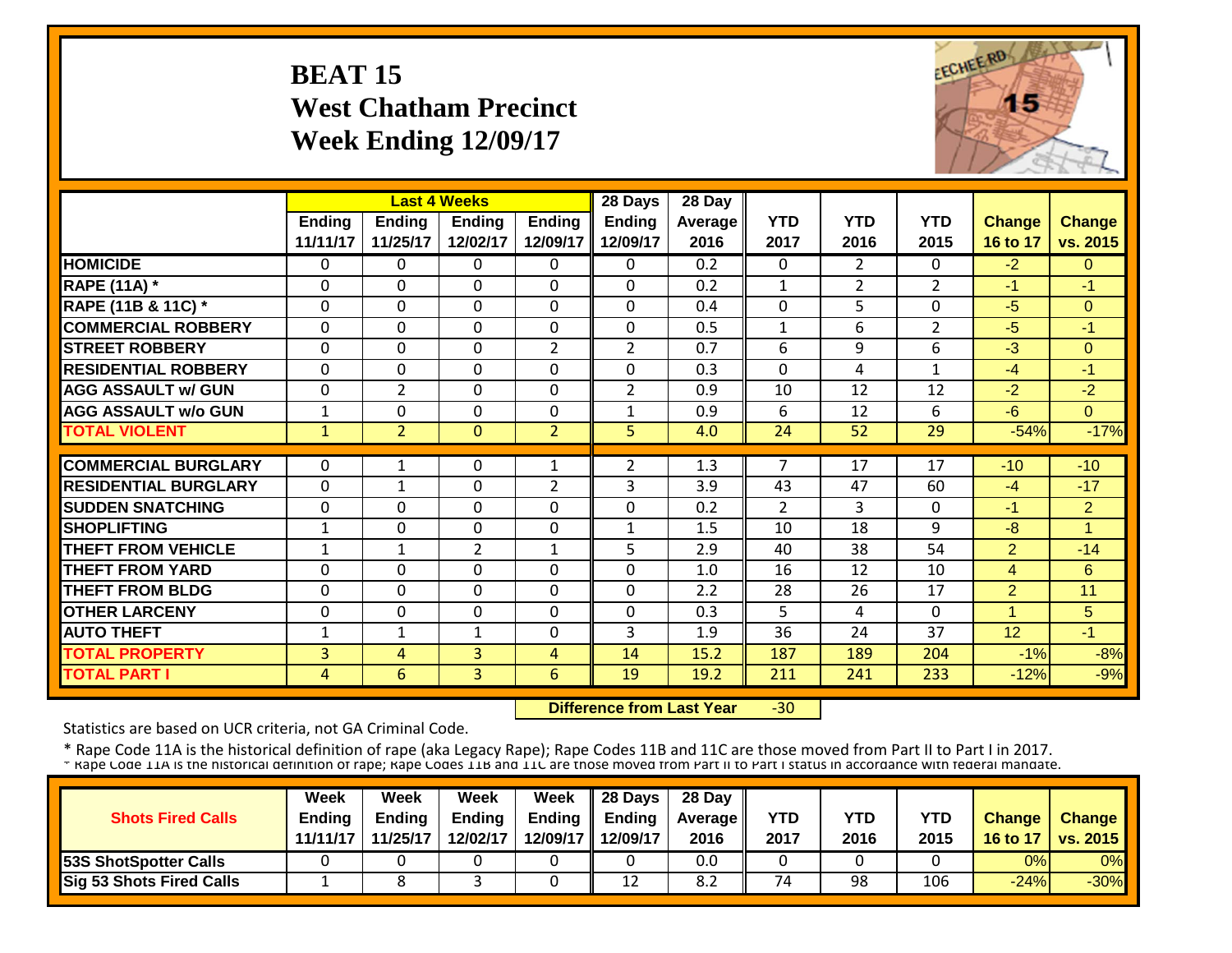#### **BEAT 16 West Chatham Precinct Week Ending 12/09/17**



|                             |                |                | <b>Last 4 Weeks</b> |                | 28 Days        | 28 Day     |                |                    |                    |                      |                |
|-----------------------------|----------------|----------------|---------------------|----------------|----------------|------------|----------------|--------------------|--------------------|----------------------|----------------|
|                             | <b>Ending</b>  | <b>Ending</b>  | <b>Ending</b>       | <b>Ending</b>  | <b>Ending</b>  | Average II | <b>YTD</b>     | <b>YTD</b><br>2016 | <b>YTD</b><br>2015 | <b>Change</b>        | <b>Change</b>  |
|                             | 11/11/17       | 11/25/17       | 12/02/17            | 12/09/17       | 12/09/17       | 2016       | 2017           |                    |                    | 16 to 17             | vs. 2015       |
| <b>HOMICIDE</b>             | $\Omega$       | 0              | $\Omega$            | 0              | $\Omega$       | 0.0        | $\mathbf{1}$   | $\Omega$           | 0                  | 1                    |                |
| <b>RAPE (11A) *</b>         | $\Omega$       | $\Omega$       | $\mathbf 0$         | $\Omega$       | $\Omega$       | 0.2        | $\overline{2}$ | $\overline{2}$     | $\mathbf{1}$       | $\Omega$             | -4             |
| RAPE (11B & 11C) *          | $\mathbf 0$    | 0              | $\mathbf 0$         | $\Omega$       | 0              | 0.0        | $\overline{2}$ | $\Omega$           | $\mathbf{1}$       | 2                    | $\overline{1}$ |
| <b>COMMERCIAL ROBBERY</b>   | $\Omega$       | 0              | $\mathbf 0$         | $\mathbf{1}$   | $\mathbf{1}$   | 0.1        | $\overline{2}$ | $\mathbf{1}$       | 4                  | $\blacktriangleleft$ | $-2$           |
| <b>STREET ROBBERY</b>       | $\mathbf 0$    | 0              | 0                   | 0              | $\Omega$       | 0.4        | 4              | 5                  | 4                  | $-1$                 | $\Omega$       |
| <b>RESIDENTIAL ROBBERY</b>  | $\Omega$       | 0              | $\Omega$            | 0              | 0              | 0.4        | $\mathbf{1}$   | 4                  | 3                  | $-3$                 | $-2$           |
| <b>AGG ASSAULT w/ GUN</b>   | $\mathbf 0$    | 0              | $\mathbf 0$         | $\Omega$       | 0              | 0.5        | $\mathbf{1}$   | 6                  | $\mathbf{1}$       | $-5$                 | $\overline{0}$ |
| <b>AGG ASSAULT w/o GUN</b>  | $\Omega$       | 0              | 0                   | $\Omega$       | 0              | 0.5        | 8              | 6                  | 8                  | $\overline{2}$       | $\Omega$       |
| <b>TOTAL VIOLENT</b>        | $\Omega$       | $\overline{0}$ | $\mathbf{0}$        | $\mathbf{1}$   | $\mathbf{1}$   | 1.9        | 21             | 24                 | 22                 | $-13%$               | $-5%$          |
|                             |                |                |                     |                |                |            |                |                    |                    |                      |                |
| <b>COMMERCIAL BURGLARY</b>  | $\Omega$       | 0              | 1                   | 0              | $\mathbf{1}$   | 0.9        | 6              | 11                 | 6                  | $-5$                 | $\Omega$       |
| <b>RESIDENTIAL BURGLARY</b> | $\mathbf{1}$   | 2              | $\mathbf 0$         | $\Omega$       | 3              | 3.1        | 23             | 38                 | 41                 | $-15$                | $-18$          |
| <b>SUDDEN SNATCHING</b>     | $\Omega$       | 0              | 0                   | $\Omega$       | $\Omega$       | 0.1        | $\overline{2}$ | $\mathbf{1}$       | $\Omega$           | 1                    | $\overline{2}$ |
| <b>SHOPLIFTING</b>          | $\overline{2}$ | $\overline{2}$ | $\mathbf{1}$        | 4              | 9              | 7.0        | 80             | 86                 | 140                | $-6$                 | $-60$          |
| <b>THEFT FROM VEHICLE</b>   | $\overline{2}$ | 5              | 3                   | 1              | 11             | 6.3        | 81             | 78                 | 59                 | 3                    | 22             |
| <b>THEFT FROM YARD</b>      | $\Omega$       | 0              | $\mathbf 0$         | 1              | $\mathbf{1}$   | 1.4        | 25             | 18                 | 33                 | $\overline{7}$       | -8             |
| <b>THEFT FROM BLDG</b>      | $\mathbf{1}$   | 0              | $\Omega$            | 1              | $\overline{2}$ | 3.7        | 41             | 42                 | 35                 | $-1$                 | 6              |
| <b>OTHER LARCENY</b>        | $\mathbf{1}$   | 0              | $\mathbf 0$         | $\Omega$       | $\mathbf{1}$   | 0.5        | 8              | 3                  | 4                  | 5                    | 4              |
| <b>AUTO THEFT</b>           | 0              | $\overline{2}$ | $\mathbf 0$         | $\Omega$       | $\overline{2}$ | 3.0        | 56             | 36                 | 36                 | 20                   | 20             |
| <b>TOTAL PROPERTY</b>       | $\overline{7}$ | 11             | 5                   | $\overline{7}$ | 30             | 25.9       | 322            | 313                | 354                | 3%                   | $-9%$          |
| <b>TOTAL PART I</b>         | $\overline{7}$ | 11             | $\overline{5}$      | 8              | 31             | 27.8       | 343            | 337                | 376                | 2%                   | $-9%$          |

 **Difference from Last Year**6

Statistics are based on UCR criteria, not GA Criminal Code.

| <b>Shots Fired Calls</b>        | Week<br><b>Endina</b><br>11/11/17 | Week<br><b>Ending</b><br>11/25/17 | Week<br><b>Ending</b><br>12/02/17 | Week | $\parallel$ 28 Days<br>Ending $\parallel$ Ending<br>12/09/17 12/09/17 | 28 Day<br><b>Average</b> II<br>2016 | YTD<br>2017 | YTD<br>2016 | YTD<br>2015 | <b>Change</b><br>16 to 17 | <b>Change</b><br><b>vs. 2015</b> |
|---------------------------------|-----------------------------------|-----------------------------------|-----------------------------------|------|-----------------------------------------------------------------------|-------------------------------------|-------------|-------------|-------------|---------------------------|----------------------------------|
| <b>53S ShotSpotter Calls</b>    |                                   |                                   |                                   |      |                                                                       | 0.0                                 |             |             |             | 0%                        | 0%                               |
| <b>Sig 53 Shots Fired Calls</b> |                                   |                                   |                                   |      |                                                                       | 0.1                                 | 70          |             | 55          | $-1%$                     | 27%                              |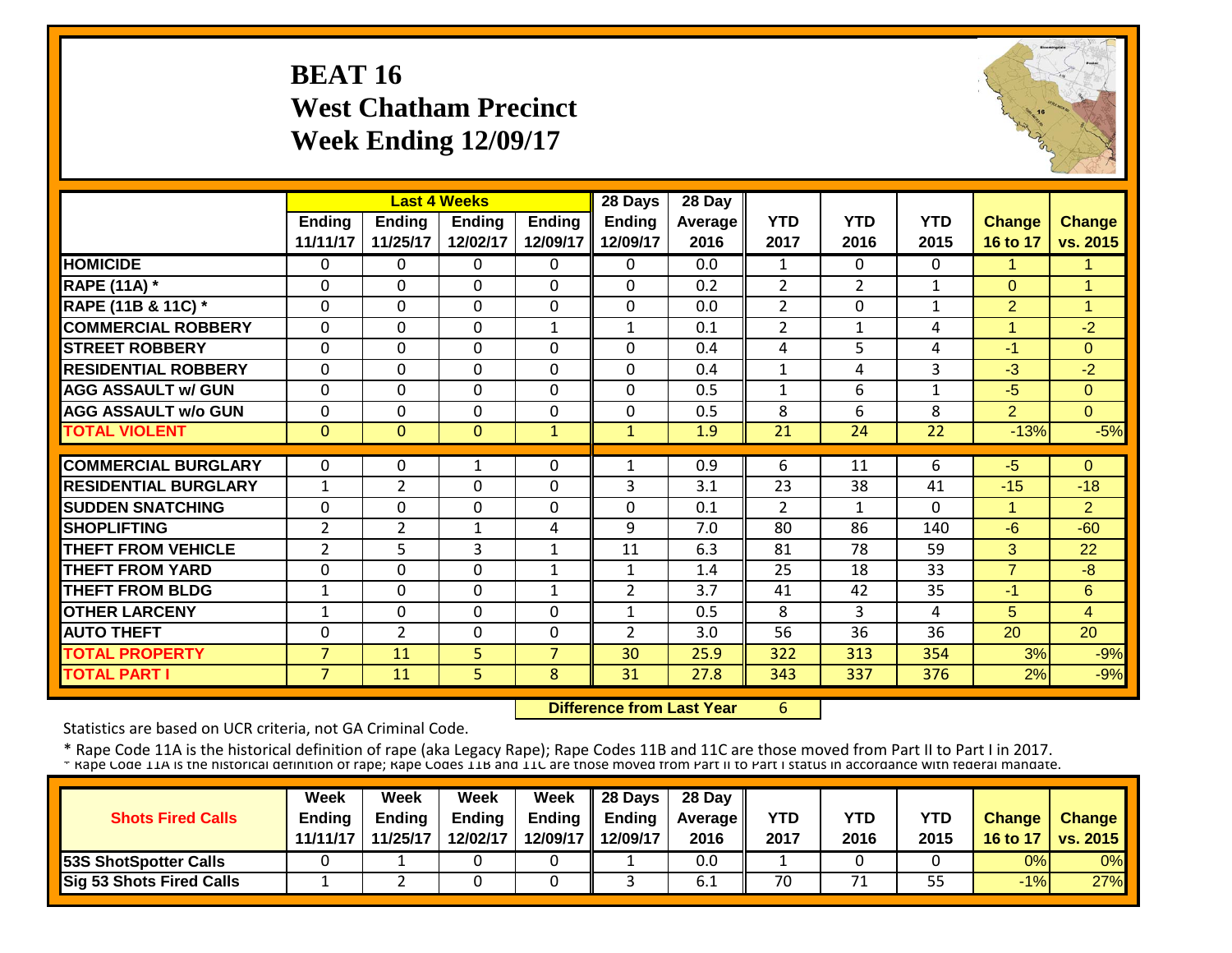

#### **COMPSTATDOWNTOWN PRECINCTWeek Ending 12/09/17**

**PRECINCT COMMANDER:**

**CAPT. CARY HILL**



|                             | Week<br><b>Ending</b><br>12/09/17 | Week<br><b>Ending</b><br>12/02/17 | <b>Weekly</b><br>Avg<br>2016 | 28-Day<br>Endina<br>12/09/17 | 28-Day<br><b>Ending</b><br>11/11/17 | Avg<br>28-Day<br>2016 | <b>YTD</b><br>2017 | <b>YTD</b><br>2016 | <b>YTD</b><br>2015 | <b>Change</b><br>16 to 17 | <b>Change</b><br>vs. 2015 |
|-----------------------------|-----------------------------------|-----------------------------------|------------------------------|------------------------------|-------------------------------------|-----------------------|--------------------|--------------------|--------------------|---------------------------|---------------------------|
| <b>HOMICIDE</b>             | 0                                 | 0                                 | $\Omega$                     | 0                            | $\Omega$                            | 0                     | 3                  | 5.                 | 10 <sup>1</sup>    | $-2$                      | $-7$                      |
| <b>RAPE (11A) *</b>         | 0                                 | 0                                 | $\Omega$                     | $\bf{0}$                     | $\Omega$                            |                       | 17                 | 11                 | 16                 | 6                         |                           |
| RAPE (11B & 11C) *          | $\bf{0}$                          | 0                                 | $\Omega$                     | $\bf{0}$                     | $\Omega$                            |                       | 6                  | 14                 | 3                  | $-8$                      | 3                         |
| <b>COMMERCIAL ROBBERY</b>   | $\bf{0}$                          | $\Omega$                          | $\Omega$                     |                              | $\Omega$                            |                       | 11                 | 7                  | 11                 | $\overline{4}$            | $\Omega$                  |
| <b>STREET ROBBERY</b>       | $\bf{0}$                          | 0                                 | 3                            | 5.                           | 4                                   | 13                    | 81                 | 164                | 109                | $-83$                     | $-28$                     |
| <b>RESIDENTIAL ROBBERY</b>  | 0                                 | 0                                 | $\mathbf 0$                  |                              | $\Omega$                            | $\Omega$              | 4                  | 6                  | 9                  | $-2$                      | $-5$                      |
| <b>AGG ASSAULT w/ GUN</b>   | 1                                 |                                   |                              | 4                            | 3                                   | 6                     | 48                 | 73                 | 49                 | $-25$                     | $-1$                      |
| <b>AGG ASSAULT w/o GUN</b>  | 3                                 | 2                                 |                              | 10                           | 10                                  | 5                     | 92                 | 65                 | 45                 | 27                        | 47                        |
| <b>TOTAL VIOLENT</b>        | 4                                 | 3                                 | 7                            | 21                           | 17                                  | 27                    | 262                | 345                | 252                | $-24%$                    | 4%                        |
| <b>COMMERCIAL BURGLARY</b>  | $\mathbf{2}$                      | 3                                 |                              | 9                            | 0                                   | 5                     | 37                 | 62                 | 26                 | $-25$                     | 11                        |
| <b>RESIDENTIAL BURGLARY</b> | 1                                 | 5                                 | 3                            | 9                            | 9                                   | 11                    | 89                 | 134                | 132                | $-45$                     | $-43$                     |
|                             |                                   |                                   |                              |                              |                                     |                       |                    |                    |                    |                           |                           |
| <b>SUDDEN SNATCHING</b>     | $\bf{0}$                          |                                   |                              | 4                            | 5                                   | 4                     | 49                 | 52                 | 36                 | $-3$                      | 13                        |
| <b>SHOPLIFTING</b>          | 3                                 | 2                                 | 5                            | 8                            | 15                                  | 19                    | 191                | 226                | 242                | $-35$                     | $-51$                     |
| <b>THEFT FROM VEHICLE</b>   | 6                                 | 6                                 | 11                           | 27                           | 20                                  | 42                    | 397                | 527                | 382                | $-130$                    | 15                        |
| <b>THEFT FROM YARD</b>      |                                   | 5                                 | 4                            | 7                            | $\overline{7}$                      | 16                    | 177                | 193                | 212                | $-16$                     | $-35$                     |
| <b>THEFT FROM BLDG</b>      | $\overline{2}$                    | 4                                 | 5                            | 12                           | 13                                  | 21                    | 186                | 258                | 214                | $-72$                     | $-28$                     |
| <b>OTHER LARCENY</b>        | 1                                 | 4                                 |                              | 9                            | 2                                   | $\overline{2}$        | 41                 | 27                 | 19                 | 14                        | 22                        |
| <b>AUTO THEFT</b>           | $\overline{2}$                    | 4                                 | 4                            | 11                           | 9                                   | 16                    | 145                | 200                | 196                | $-55$                     | $-51$                     |
| TOTAL PROPERTY              | 18                                | 34                                | 34                           | 96                           | 80                                  | 136                   | 1312               | 1679               | 1459               | $-22%$                    | $-10%$                    |
| <b>TOTAL PART I</b>         | 22                                | 37                                | 41                           | 117                          | 97                                  | 163                   | 1574               | 2024               | 1711               | $-22%$                    | $-8%$                     |

Statistics are based on UCR criteria, not GA Criminal Code. **Difference from Last Year** -450

Statistics are preliminary, based on RMS data at the time prepared, and are subject to change due to late reports, reclassifications, updated locations, etc.

| <b>Citizen Initiated Calls</b>  | Week<br><b>Ending</b><br>12/09/17 | <b>Week</b><br><b>Ending</b><br>12/02/17 | Weekly<br>Avg<br>2016 | 28-Day<br>Ending<br>2/09/17 | $28-Day$<br><b>Endina</b><br>11/11/17 | Avg<br>$28-Dav$<br>2016 | YTD<br>2017 | YTD<br>2016 | YTD<br>2015     | <b>Change</b><br>16 to 17 | <b>Change</b><br>vs. 2015 |
|---------------------------------|-----------------------------------|------------------------------------------|-----------------------|-----------------------------|---------------------------------------|-------------------------|-------------|-------------|-----------------|---------------------------|---------------------------|
| <b>Midnight Shift</b>           | 84                                | 83                                       | 121                   | 348                         | 428                                   | 484                     | 5249        | 5802        | 5668            | $-553$                    | $-419$                    |
| Day Shift                       | 162                               | 168                                      | 233                   | 710                         | 779                                   | 931                     | 10147       | 0807        | 10826           | $-660$                    | $-679$                    |
| <b>Afternoon Shift</b>          | 169                               | 194                                      | 252                   | 722                         | 842                                   | 1010                    | 10878       | 1860        | 1171 $^{\circ}$ | $-982$                    | $-833$                    |
| <b>TOTAL CITIZEN CFS</b>        | 415                               | 445                                      | 606                   | 1780                        | 2049                                  | 2425                    | 26274       | 28469       | 28205           | $-7.7%$                   | $-6.8%$                   |
| <b>53S ShotSpotter Calls</b>    |                                   |                                          |                       | 18                          | 25                                    | 30                      | 262         | 367         | 269             | -105                      | -7                        |
| <b>Sig 53 Shots Fired Calls</b> |                                   | 10                                       |                       | ົດ<br>ا ک                   | 25                                    | 43                      | 385         | 537         | 402             | -152                      | $-17$                     |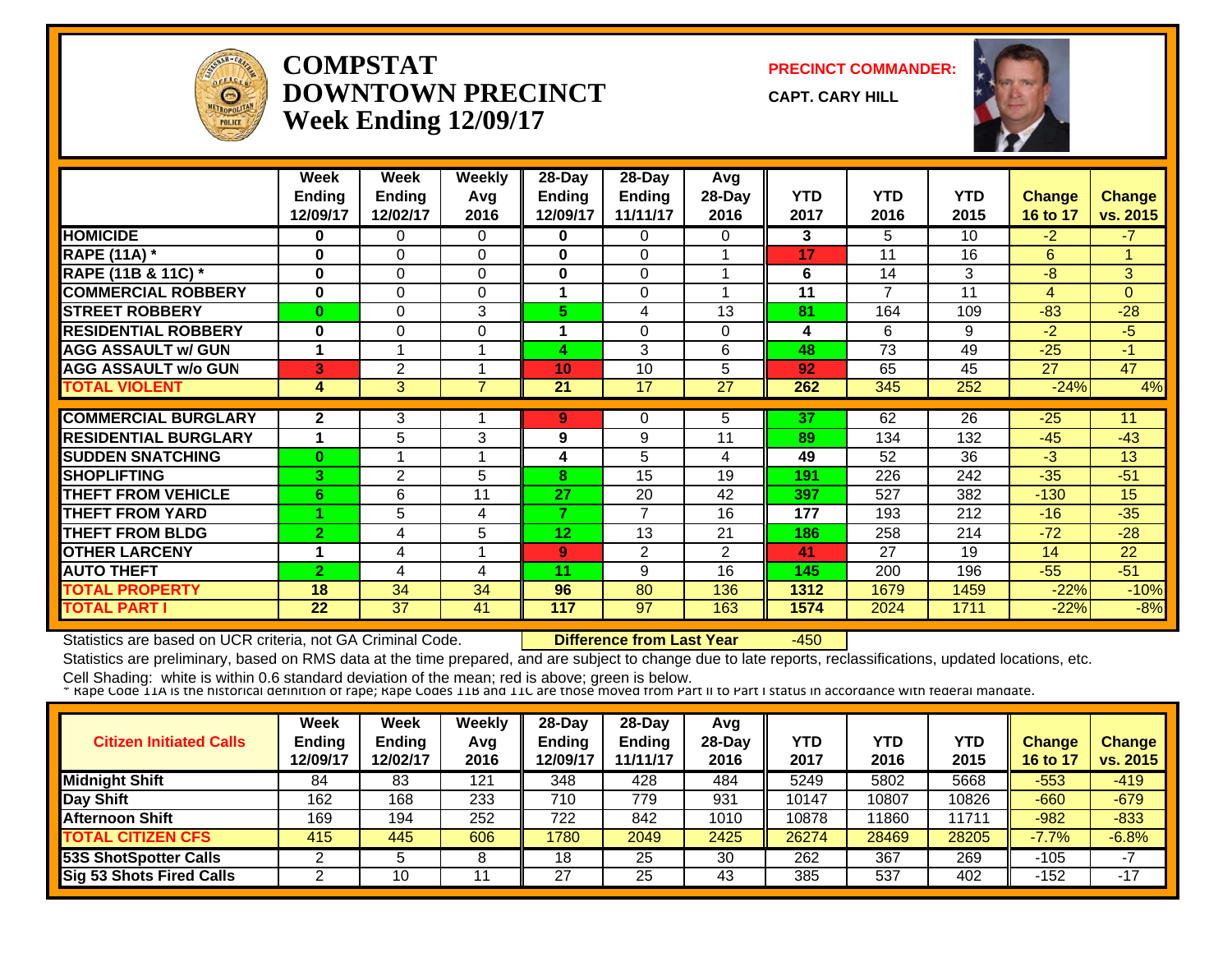## **BEAT 21Downtown Precinct Week Ending 12/09/17**



|                             |                | <b>Last 4 Weeks</b> |                |                | 28 Days        | 28 Day  |              |                |                |                |                 |
|-----------------------------|----------------|---------------------|----------------|----------------|----------------|---------|--------------|----------------|----------------|----------------|-----------------|
|                             | <b>Ending</b>  | <b>Ending</b>       | <b>Endina</b>  | <b>Ending</b>  | <b>Ending</b>  | Average | <b>YTD</b>   | <b>YTD</b>     | <b>YTD</b>     | <b>Change</b>  | <b>Change</b>   |
|                             | 11/11/17       | 11/25/17            | 12/02/17       | 12/09/17       | 12/09/17       | 2016    | 2017         | 2016           | 2015           | 16 to 17       | vs. 2015        |
| <b>HOMICIDE</b>             | 0              | $\Omega$            | $\mathbf{0}$   | $\mathbf{0}$   | $\Omega$       | 0.2     | 0            | $\overline{2}$ | $\overline{2}$ | $-2$           | $-2$            |
| RAPE (11A) *                | $\Omega$       | $\Omega$            | $\Omega$       | 0              | $\Omega$       | 0.1     | $\mathbf{1}$ | $\mathbf{1}$   | $\overline{2}$ | $\Omega$       | $-1$            |
| RAPE (11B & 11C) *          | $\mathbf 0$    | $\Omega$            | $\mathbf 0$    | 0              | $\Omega$       | 0.1     | $\mathbf{1}$ | $\mathbf{1}$   | $\mathbf{1}$   | $\Omega$       | $\Omega$        |
| <b>COMMERCIAL ROBBERY</b>   | $\mathbf{1}$   | $\Omega$            | $\Omega$       | $\Omega$       | $\mathbf{1}$   | 0.3     | 3            | 4              | 3              | $-1$           | $\Omega$        |
| <b>STREET ROBBERY</b>       | 1              | $\Omega$            | $\Omega$       | $\mathbf 0$    | 1              | 0.7     | 8            | $\mathbf{q}$   | 12             | $-1$           | $-4$            |
| <b>RESIDENTIAL ROBBERY</b>  | $\mathbf 0$    | $\Omega$            | $\Omega$       | $\mathbf 0$    | $\Omega$       | 0.1     | $\mathbf 0$  | $\mathbf{1}$   | 3              | $-1$           | $-3$            |
| <b>AGG ASSAULT w/ GUN</b>   | 1              | $\mathbf{1}$        | 1              | $\mathbf 1$    | 4              | 1.1     | 25           | 15             | 13             | 10             | 12              |
| <b>AGG ASSAULT w/o GUN</b>  | 0              | 0                   | $\mathbf 0$    | $\overline{2}$ | $\overline{2}$ | 1.4     | 19           | 17             | 9              | $\overline{2}$ | 10 <sup>°</sup> |
| <b>TOTAL VIOLENT</b>        | 3              | $\mathbf{1}$        | $\mathbf{1}$   | 3              | 8              | 3.9     | 57           | 50             | 45             | 14%            | 27%             |
|                             |                |                     |                |                |                |         |              |                |                |                |                 |
| <b>COMMERCIAL BURGLARY</b>  | 1              | $\overline{2}$      | $\overline{2}$ | 1              | 6              | 0.7     | 10           | 8              | 3              | $\overline{2}$ | $\overline{7}$  |
| <b>RESIDENTIAL BURGLARY</b> | 1              | 0                   | 1              | 0              | 2              | 1.9     | 23           | 24             | 42             | $-1$           | $-19$           |
| <b>SUDDEN SNATCHING</b>     | $\mathbf 0$    | $\Omega$            | $\Omega$       | 0              | $\Omega$       | 0.1     | $\mathbf{1}$ | $\mathbf{1}$   | 1              | $\Omega$       | $\Omega$        |
| <b>SHOPLIFTING</b>          | $\mathbf 0$    | $\mathbf{1}$        | $\mathbf 0$    | 0              | 1              | 2.1     | 35           | 25             | 28             | 10             | $\overline{7}$  |
| <b>THEFT FROM VEHICLE</b>   | $\mathbf 0$    | $\mathbf 0$         | 1              | 1              | $\overline{2}$ | 2.5     | 26           | 31             | 42             | $-5$           | $-16$           |
| <b>THEFT FROM YARD</b>      | $\mathbf 0$    | 0                   | $\mathbf 0$    | 0              | $\Omega$       | 1.7     | 10           | 20             | 13             | $-10$          | $-3$            |
| <b>THEFT FROM BLDG</b>      | $\mathbf 0$    | 0                   | $\mathbf 0$    | 0              | $\Omega$       | 2.0     | 20           | 24             | 26             | $-4$           | $-6$            |
| <b>OTHER LARCENY</b>        | $\mathbf{1}$   | $\Omega$            | $\mathbf{1}$   | $\Omega$       | $\overline{2}$ | 0.2     | 3            | $\overline{2}$ | 1              | 1              | 2               |
| <b>AUTO THEFT</b>           | $\Omega$       | $\Omega$            | $\mathbf{1}$   | $\Omega$       | 1              | 2.5     | 25           | 31             | 40             | $-6$           | $-15$           |
| <b>TOTAL PROPERTY</b>       | $\overline{3}$ | 3                   | 6              | $\overline{2}$ | 14             | 13.6    | 153          | 166            | 196            | $-8%$          | $-22%$          |
| <b>TOTAL PART I</b>         | 6              | 4                   | $\overline{7}$ | 5              | 22             | 17.5    | 210          | 216            | 241            | $-3%$          | $-13%$          |

 **Difference from Last Year**‐6

Statistics are based on UCR criteria, not GA Criminal Code.

| <b>Shots Fired Calls</b>        | Week<br><b>Endina</b><br>11/11/17 | Week<br><b>Ending</b><br>11/25/17 | Week<br><b>Ending</b><br>12/02/17 | Week | $\parallel$ 28 Days<br>Ending $\parallel$ Ending<br>12/09/17 12/09/17 | 28 Day<br><b>Average</b> II<br>2016 | YTD<br>2017 | YTD<br>2016 | YTD<br>2015 | <b>Change</b><br>16 to 17 | <b>Change</b><br><b>vs. 2015</b> |
|---------------------------------|-----------------------------------|-----------------------------------|-----------------------------------|------|-----------------------------------------------------------------------|-------------------------------------|-------------|-------------|-------------|---------------------------|----------------------------------|
| <b>53S ShotSpotter Calls</b>    |                                   |                                   |                                   |      |                                                                       | 0.0                                 |             |             |             | 0%                        | 0%                               |
| <b>Sig 53 Shots Fired Calls</b> |                                   |                                   |                                   | -    | 10                                                                    | 9.3                                 | 103         | 112         | 93          | $-8%$                     | 11%                              |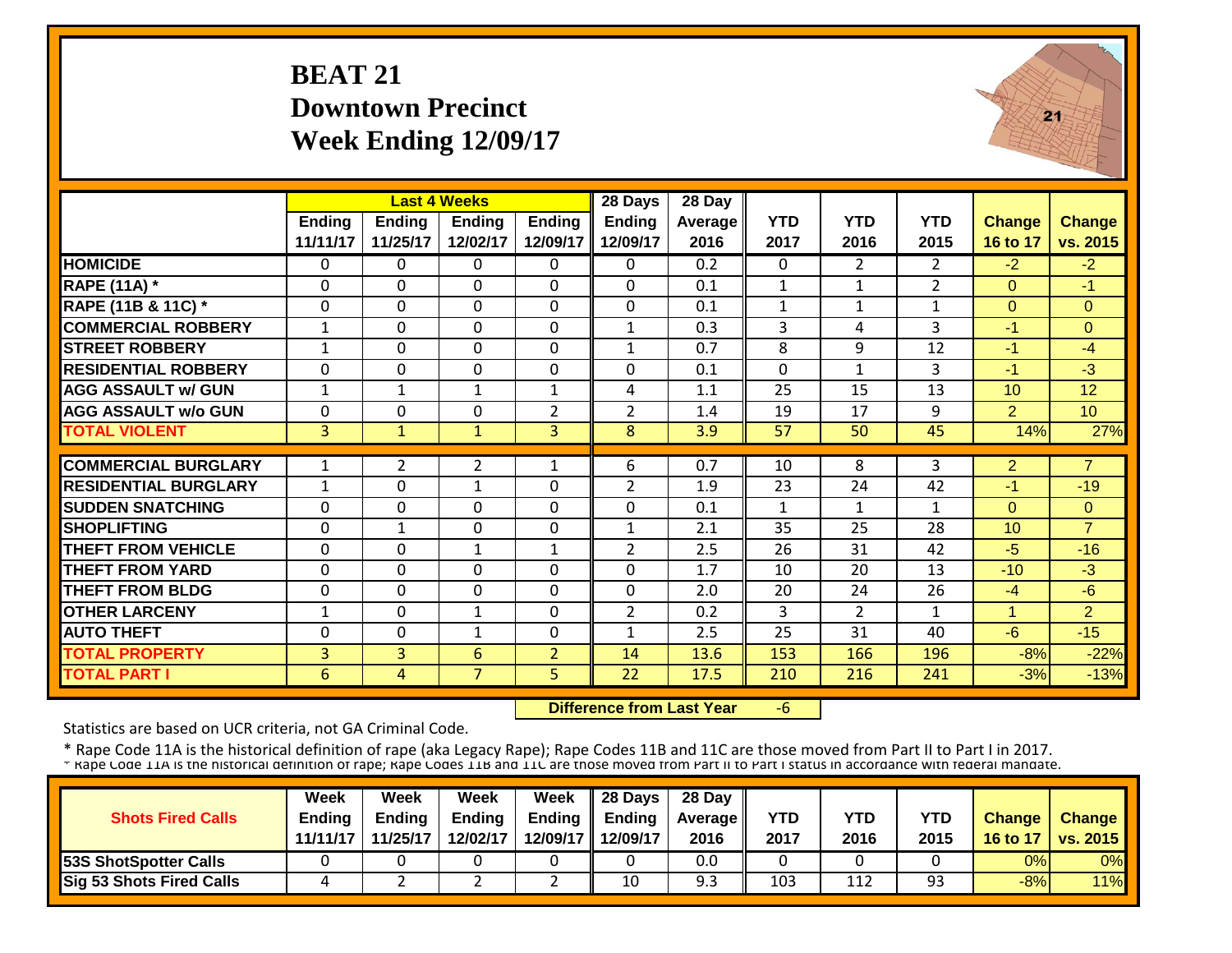#### **BEAT 22Downtown Precinct Week Ending 12/09/17**



|                                              |                           |                           | <b>Last 4 Weeks</b>       |                           | 28 Days                   | 28 Day            |                    |                    |                    |                           |                           |
|----------------------------------------------|---------------------------|---------------------------|---------------------------|---------------------------|---------------------------|-------------------|--------------------|--------------------|--------------------|---------------------------|---------------------------|
|                                              | <b>Ending</b><br>11/11/17 | <b>Ending</b><br>11/25/17 | <b>Ending</b><br>12/02/17 | <b>Ending</b><br>12/09/17 | <b>Ending</b><br>12/09/17 | Average  <br>2016 | <b>YTD</b><br>2017 | <b>YTD</b><br>2016 | <b>YTD</b><br>2015 | <b>Change</b><br>16 to 17 | <b>Change</b><br>vs. 2015 |
| <b>HOMICIDE</b>                              | $\mathbf{0}$              | $\Omega$                  | $\Omega$                  | $\Omega$                  | $\Omega$                  | 0.0               | $\Omega$           | 0                  | 1                  | $\Omega$                  | $-1$                      |
| <b>RAPE (11A) *</b>                          | $\Omega$                  | $\Omega$                  | $\Omega$                  | $\Omega$                  | $\Omega$                  | 0.4               | 8                  | 5                  | 5                  | 3                         | $\overline{3}$            |
| RAPE (11B & 11C) *                           | $\mathbf 0$               | 0                         | $\mathbf 0$               | $\mathbf 0$               | $\mathbf 0$               | 0.2               | $\mathbf{1}$       | $\overline{2}$     | $\mathbf{0}$       | $-1$                      | $\overline{1}$            |
| <b>COMMERCIAL ROBBERY</b>                    | $\Omega$                  | $\Omega$                  | $\mathbf 0$               | $\Omega$                  | $\mathbf 0$               | 0.1               | 3                  | $\mathbf{1}$       | $\overline{2}$     | $\overline{2}$            | $\overline{1}$            |
| <b>STREET ROBBERY</b>                        | $\Omega$                  | 1                         | $\Omega$                  | $\Omega$                  | $\mathbf{1}$              | 3.4               | 14                 | 40                 | $\overline{28}$    | $-26$                     | $-14$                     |
| <b>RESIDENTIAL ROBBERY</b>                   | $\Omega$                  | $\Omega$                  | $\Omega$                  | $\Omega$                  | $\Omega$                  | 0.0               | $\Omega$           | $\Omega$           | $\Omega$           | $\Omega$                  | $\Omega$                  |
| <b>AGG ASSAULT w/ GUN</b>                    | $\Omega$                  | $\Omega$                  | $\Omega$                  | $\Omega$                  | $\Omega$                  | 0.6               | 5                  | 8                  | 5                  | $-3$                      | $\Omega$                  |
| <b>AGG ASSAULT w/o GUN</b>                   | $\overline{2}$            | 0                         | $\Omega$                  | $\Omega$                  | 2                         | 0.9               | 22                 | 10                 | 8                  | 12                        | 14                        |
| <b>TOTAL VIOLENT</b>                         | $\overline{2}$            | $\mathbf{1}$              | $\mathbf{0}$              | $\mathbf{0}$              | $\overline{3}$            | 5.6               | 53                 | 66                 | 49                 | $-20%$                    | 8%                        |
| <b>COMMERCIAL BURGLARY</b>                   | $\mathbf{0}$              | 0                         | $\Omega$                  | $\Omega$                  | 0                         | 0.8               | 11                 | 10                 | 7                  | 4                         | 4                         |
| <b>RESIDENTIAL BURGLARY</b>                  |                           |                           | $\mathbf 0$               | $\Omega$                  | $\Omega$                  | 0.5               | $\Omega$           | 7                  | $\mathbf 0$        | $-7$                      | $\Omega$                  |
|                                              | 0                         | 0                         |                           |                           |                           |                   |                    | 37                 |                    |                           |                           |
| <b>SUDDEN SNATCHING</b>                      | $\mathbf{1}$              | $\overline{2}$            | $\Omega$                  | $\Omega$                  | 3                         | 2.9               | 31                 |                    | 17                 | $-6$                      | 14                        |
| <b>SHOPLIFTING</b>                           | $\Omega$                  | $\Omega$                  | $\Omega$                  | $\mathbf{1}$              | 1                         | 3.0               | 33                 | 36                 | 27                 | $-3$                      | 6                         |
| THEFT FROM VEHICLE<br><b>THEFT FROM YARD</b> | $\Omega$                  | $\Omega$                  | 0                         | $\mathbf 1$               | 1                         | 10.9              | 59                 | 135                | 67                 | $-76$                     | $-8$                      |
|                                              | $\Omega$                  | $\Omega$                  | $\mathbf{1}$              | $\Omega$                  | 1                         | 3.1               | 38                 | 41                 | 51                 | $-3$                      | $-13$                     |
| <b>THEFT FROM BLDG</b>                       | 1                         | 3                         | $\overline{2}$            | 1                         | 7                         | 8.0               | 71                 | 97                 | 69                 | $-26$                     | $\overline{2}$            |
| <b>OTHER LARCENY</b>                         | $\overline{2}$            | 0                         | 0                         | $\Omega$                  | $\overline{2}$            | 0.4               | $\overline{7}$     | 4                  | 1                  | 3                         | 6                         |
| <b>AUTO THEFT</b>                            | $\Omega$                  | $\mathbf{1}$              | $\mathbf{1}$              | $\Omega$                  | $\overline{2}$            | 3.1               | 23                 | 38                 | 23                 | $-15$                     | $\Omega$                  |
| <b>TOTAL PROPERTY</b>                        | 4                         | 6                         | 4                         | 3                         | 17                        | 32.7              | 273                | 405                | 262                | $-33%$                    | 4%                        |
| <b>TOTAL PART I</b>                          | 6                         | $\overline{7}$            | 4                         | 3 <sup>1</sup>            | 20                        | 38.3              | 326                | 471                | 311                | $-31%$                    | 5%                        |

 **Difference from Last Year** $-145$ 

Statistics are based on UCR criteria, not GA Criminal Code.

| <b>Shots Fired Calls</b>        | <b>Week</b><br><b>Ending</b><br>11/11/17 | Week<br><b>Ending</b><br>11/25/17 | Week<br><b>Ending</b><br>12/02/17 | Week | $\parallel$ 28 Days<br>Ending $\parallel$ Ending<br>12/09/17 12/09/17 | 28 Day<br><b>Average II</b><br>2016 | YTD<br>2017 | YTD<br>2016 | YTD<br>2015 | <b>Change</b><br>16 to 17 | <b>Change</b><br><b>vs. 2015</b> |
|---------------------------------|------------------------------------------|-----------------------------------|-----------------------------------|------|-----------------------------------------------------------------------|-------------------------------------|-------------|-------------|-------------|---------------------------|----------------------------------|
| <b>53S ShotSpotter Calls</b>    |                                          |                                   |                                   |      |                                                                       | 1.2                                 | 17          | 15          |             | 0%                        | 0%                               |
| <b>Sig 53 Shots Fired Calls</b> |                                          |                                   |                                   |      |                                                                       | 1.8                                 | 18          | 21          | דר          | $-14%$                    | $-33%$                           |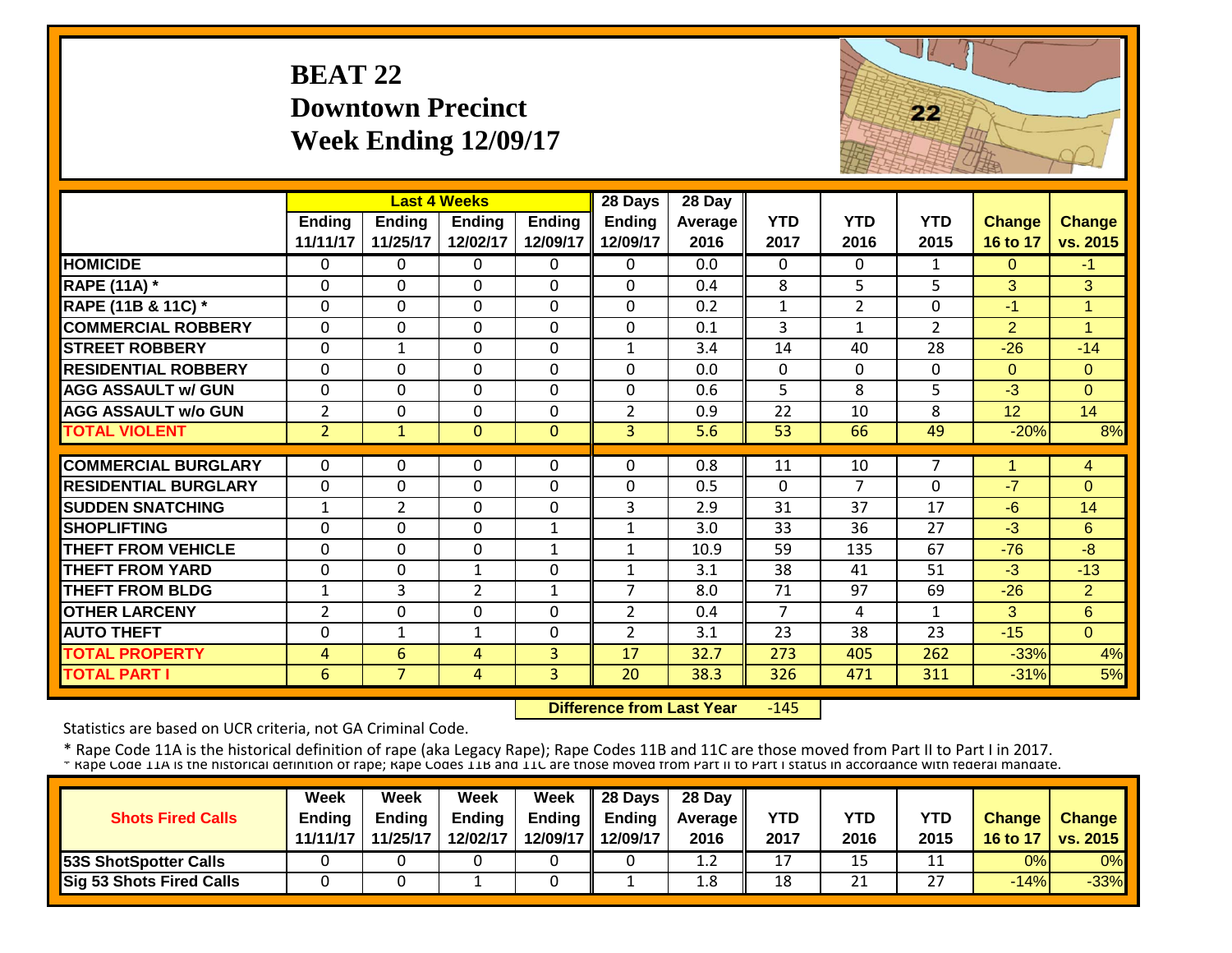#### **BEAT 23 Downtown Precinct Week Ending 12/09/17**



|                             |                           |                           | <b>Last 4 Weeks</b>       |                           | 28 Days                   | 28 Day             |                    |                    |                    |                           |                           |
|-----------------------------|---------------------------|---------------------------|---------------------------|---------------------------|---------------------------|--------------------|--------------------|--------------------|--------------------|---------------------------|---------------------------|
|                             | <b>Ending</b><br>11/11/17 | <b>Ending</b><br>11/25/17 | <b>Ending</b><br>12/02/17 | <b>Ending</b><br>12/09/17 | <b>Ending</b><br>12/09/17 | Average   <br>2016 | <b>YTD</b><br>2017 | <b>YTD</b><br>2016 | <b>YTD</b><br>2015 | <b>Change</b><br>16 to 17 | <b>Change</b><br>vs. 2015 |
| <b>HOMICIDE</b>             |                           |                           |                           |                           |                           |                    |                    |                    |                    |                           |                           |
|                             | $\Omega$                  | 0                         | $\Omega$                  | $\Omega$                  | $\Omega$                  | 0.0                | $\overline{2}$     | $\Omega$           | $\overline{2}$     | $\overline{2}$            | $\Omega$                  |
| <b>RAPE (11A) *</b>         | $\Omega$                  | 0                         | $\Omega$                  | $\Omega$                  | $\Omega$                  | 0.1                | $\overline{2}$     | 1                  | $\overline{2}$     | $\overline{1}$            | $\mathbf{0}$              |
| RAPE (11B & 11C) *          | $\Omega$                  | $\Omega$                  | $\Omega$                  | $\mathbf 0$               | $\mathbf 0$               | 0.0                | $\overline{2}$     | $\Omega$           | $\Omega$           | $\overline{2}$            | $\overline{2}$            |
| <b>COMMERCIAL ROBBERY</b>   | $\Omega$                  | $\Omega$                  | $\mathbf 0$               | $\Omega$                  | $\mathbf 0$               | 0.0                | $\Omega$           | $\Omega$           | $\Omega$           | $\Omega$                  | $\Omega$                  |
| <b>STREET ROBBERY</b>       | $\mathbf{1}$              | 0                         | $\mathbf 0$               | $\mathbf 0$               | 1                         | 1.7                | 9                  | 21                 | 17                 | $-12$                     | $-8$                      |
| <b>RESIDENTIAL ROBBERY</b>  | $\Omega$                  | 0                         | $\Omega$                  | $\Omega$                  | 0                         | 0.2                | $\Omega$           | $\overline{2}$     | $\overline{2}$     | $-2$                      | $-2$                      |
| <b>AGG ASSAULT w/ GUN</b>   | $\mathbf 0$               | 0                         | $\Omega$                  | $\Omega$                  | 0                         | 0.6                | 3                  | 8                  | 10                 | $-5$                      | $-7$                      |
| <b>AGG ASSAULT w/o GUN</b>  | 1                         | 0                         | $\Omega$                  | 1                         | $\overline{2}$            | 0.8                | 15                 | 10                 | 5                  | 5                         | 10 <sup>°</sup>           |
| <b>TOTAL VIOLENT</b>        | 2 <sup>2</sup>            | $\overline{0}$            | $\mathbf{0}$              | $\mathbf{1}$              | $\overline{3}$            | 3.3                | 33                 | 42                 | 38                 | $-21%$                    | $-13%$                    |
|                             |                           |                           |                           |                           |                           |                    |                    |                    |                    |                           |                           |
| <b>COMMERCIAL BURGLARY</b>  | $\Omega$                  | 0                         | $\Omega$                  | $\Omega$                  | $\Omega$                  | 0.1                | 2                  | 1                  | 0                  | 1                         | $\overline{2}$            |
| <b>RESIDENTIAL BURGLARY</b> | $\mathbf{0}$              | 0                         | $\Omega$                  | $\Omega$                  | $\Omega$                  | 1.3                | $\overline{7}$     | 16                 | 12                 | $-9$                      | $-5$                      |
| <b>SUDDEN SNATCHING</b>     | $\Omega$                  | 0                         | $\Omega$                  | $\Omega$                  | $\Omega$                  | 0.4                | 6                  | 5.                 | 3                  |                           | $\overline{3}$            |
| <b>SHOPLIFTING</b>          | $\Omega$                  | 0                         | $\Omega$                  | 1                         | $\mathbf{1}$              | 2.0                | 11                 | 25                 | 28                 | $-14$                     | $-17$                     |
| <b>THEFT FROM VEHICLE</b>   | 3                         | 1                         | 1                         | $\Omega$                  | 5                         | 4.4                | 43                 | 56                 | 53                 | $-13$                     | $-10$                     |
| <b>THEFT FROM YARD</b>      | $\Omega$                  | 0                         | $\Omega$                  | $\Omega$                  | $\mathbf 0$               | 1.7                | 14                 | 20                 | 13                 | $-6$                      | 1                         |
| <b>THEFT FROM BLDG</b>      | $\Omega$                  | 0                         | $\mathbf{1}$              | 0                         | $\mathbf{1}$              | 3.1                | 22                 | 39                 | 31                 | $-17$                     | $-9$                      |
| <b>OTHER LARCENY</b>        | $\Omega$                  | 0                         | $\Omega$                  | $\Omega$                  | 0                         | 0.3                | 1                  | 3                  | 1                  | $-2$                      | $\Omega$                  |
| <b>AUTO THEFT</b>           | $\mathbf 0$               | 0                         | $\mathbf{1}$              | $\Omega$                  | $\mathbf{1}$              | 2.0                | $\overline{7}$     | 25                 | 22                 | $-18$                     | $-15$                     |
| <b>TOTAL PROPERTY</b>       | 3 <sup>1</sup>            | $\mathbf{1}$              | 3                         | $\mathbf{1}$              | 8                         | 15.3               | 113                | 190                | 163                | $-41%$                    | $-31%$                    |
| <b>TOTAL PART I</b>         | 5 <sup>1</sup>            | $\mathbf{1}$              | 3                         | $\overline{2}$            | 11                        | 18.6               | 146                | 232                | 201                | $-37%$                    | $-27%$                    |

 **Difference from Last Year** $-86$ 

Statistics are based on UCR criteria, not GA Criminal Code.

| <b>Shots Fired Calls</b>        | Week<br><b>Endina</b><br>11/11/17 | Week<br><b>Ending</b><br>11/25/17 | Week<br><b>Ending</b><br>12/02/17 | Week | $\parallel$ 28 Days<br>Ending $\parallel$ Ending<br>12/09/17 12/09/17 | 28 Day<br><b>Average</b> II<br>2016 | YTD<br>2017 | YTD<br>2016 | YTD<br>2015 | <b>Change</b><br>16 to 17 | <b>Change</b><br><b>vs. 2015</b> |
|---------------------------------|-----------------------------------|-----------------------------------|-----------------------------------|------|-----------------------------------------------------------------------|-------------------------------------|-------------|-------------|-------------|---------------------------|----------------------------------|
| <b>53S ShotSpotter Calls</b>    |                                   |                                   |                                   |      |                                                                       | ں د                                 | 35          | 39          | 55          | 0%                        | 0%                               |
| <b>Sig 53 Shots Fired Calls</b> |                                   |                                   |                                   |      |                                                                       | ں د                                 | 26          | 41          | 36          | $-37%$                    | $-28%$                           |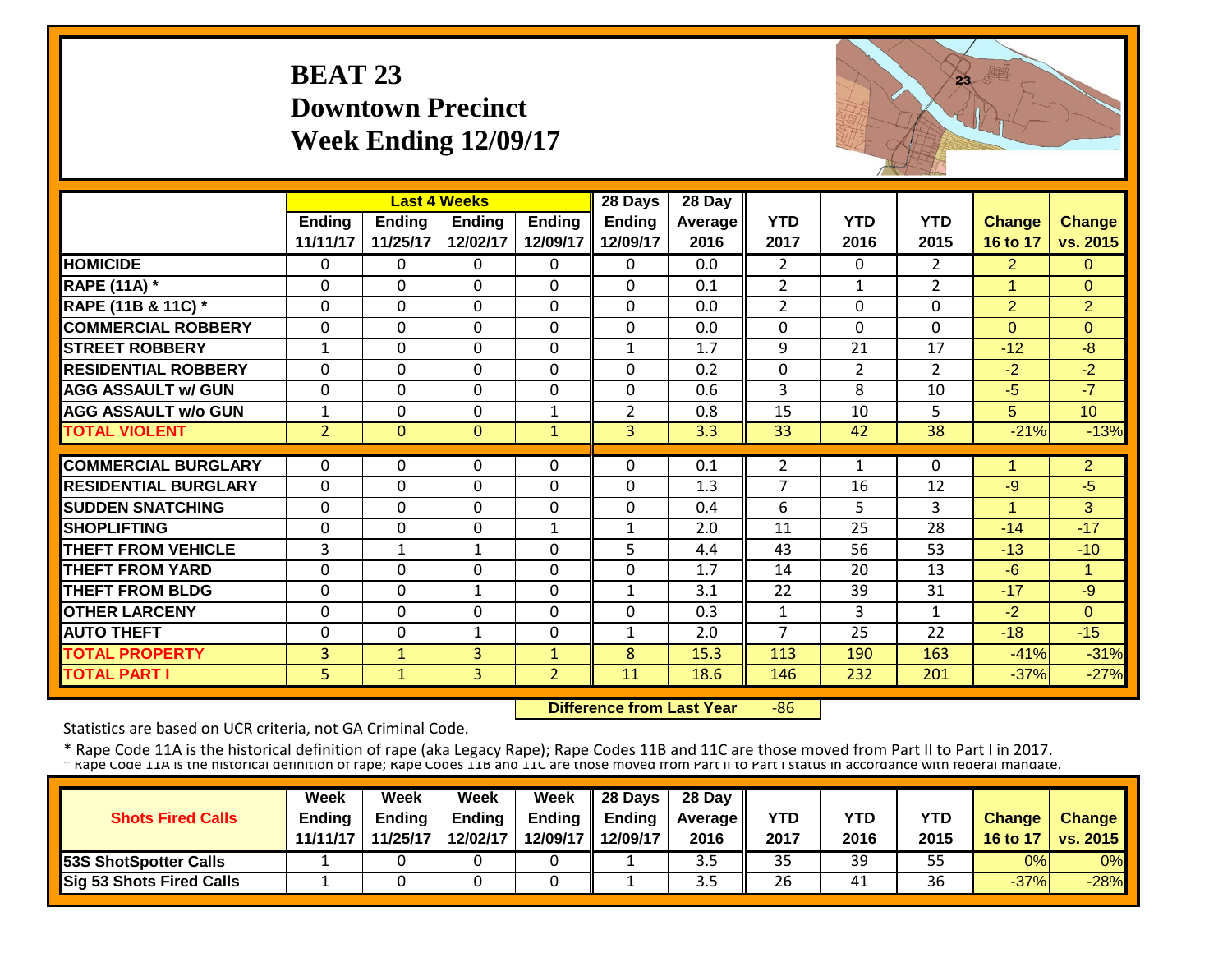## **BEAT 24Downtown Precinct Week Ending 12/09/17**



|                             |                |                | <b>Last 4 Weeks</b> |               | 28 Days        | 28 Day  |                |                |                |                |                |
|-----------------------------|----------------|----------------|---------------------|---------------|----------------|---------|----------------|----------------|----------------|----------------|----------------|
|                             | <b>Ending</b>  | <b>Ending</b>  | <b>Ending</b>       | <b>Ending</b> | <b>Ending</b>  | Average | <b>YTD</b>     | <b>YTD</b>     | <b>YTD</b>     | <b>Change</b>  | <b>Change</b>  |
|                             | 11/11/17       | 11/25/17       | 12/02/17            | 12/09/17      | 12/09/17       | 2016    | 2017           | 2016           | 2015           | 16 to 17       | vs. 2015       |
| <b>HOMICIDE</b>             | $\mathbf{0}$   | 0              | $\Omega$            | $\Omega$      | $\Omega$       | 0.1     | $\mathbf{0}$   | $\mathbf{1}$   | 0              | $-1$           | $\Omega$       |
| <b>RAPE (11A) *</b>         | $\Omega$       | 0              | $\Omega$            | $\Omega$      | $\Omega$       | 0.2     | $\overline{2}$ | $\overline{2}$ | 5              | $\Omega$       | $-3$           |
| RAPE (11B & 11C) *          | $\mathbf 0$    | $\Omega$       | $\Omega$            | $\Omega$      | $\mathbf 0$    | 0.2     | 0              | $\overline{2}$ | $\Omega$       | $-2$           | $\Omega$       |
| <b>COMMERCIAL ROBBERY</b>   | $\Omega$       | 0              | $\Omega$            | $\Omega$      | $\mathbf{0}$   | 0.1     | 2              | 1              | $\mathbf{1}$   | 1              | 1              |
| <b>STREET ROBBERY</b>       | $\mathbf 0$    | 0              | $\mathbf 0$         | $\mathbf 0$   | $\mathbf{0}$   | 3.1     | 15             | 41             | 21             | $-26$          | $-6$           |
| <b>RESIDENTIAL ROBBERY</b>  | $\Omega$       | 0              | $\Omega$            | 0             | $\mathbf 0$    | 0.2     | $\mathbf{0}$   | $\overline{2}$ | $\overline{2}$ | $-2$           | $-2$           |
| <b>AGG ASSAULT w/ GUN</b>   | $\Omega$       | 0              | 0                   | $\Omega$      | $\mathbf 0$    | 0.1     | 4              | 1              | $\overline{2}$ | 3              | $\overline{2}$ |
| <b>AGG ASSAULT w/o GUN</b>  | $\mathbf{1}$   | 0              | $\mathbf{1}$        | 0             | $\overline{2}$ | 0.5     | 8              | 6              | 4              | $\overline{2}$ | 4              |
| <b>TOTAL VIOLENT</b>        | $\mathbf{1}$   | 0              | $\mathbf{1}$        | $\mathbf{0}$  | $\overline{2}$ | 4.3     | 31             | 56             | 35             | $-45%$         | $-11%$         |
|                             |                |                |                     |               |                |         |                |                |                |                |                |
| <b>COMMERCIAL BURGLARY</b>  | $\mathbf{0}$   | 0              | $\Omega$            | 1             | 1              | 0.5     | 4              |                | 1              | $-3$           | 3              |
| <b>RESIDENTIAL BURGLARY</b> | $\Omega$       | 1              | 0                   | $\Omega$      | $\mathbf{1}$   | 1.5     | 14             | 17             | 18             | $-3$           | $-4$           |
| <b>SUDDEN SNATCHING</b>     | $\Omega$       | 0              | 1                   | 0             | 1              | 0.5     | 3              | 7              | $\overline{7}$ | $-4$           | $-4$           |
| <b>SHOPLIFTING</b>          | 1              | 0              | 1                   | 1             | 3              | 5.0     | 45             | 63             | 100            | $-18$          | $-55$          |
| <b>THEFT FROM VEHICLE</b>   | $\overline{2}$ | 5              | $\overline{2}$      | 1             | 10             | 10.3    | 113            | 128            | 111            | $-15$          | $\overline{2}$ |
| <b>THEFT FROM YARD</b>      | $\Omega$       | $\Omega$       | 4                   | 0             | 4              | 5.1     | 55             | 63             | 82             | -8             | $-27$          |
| <b>THEFT FROM BLDG</b>      | $\Omega$       | $\mathbf{1}$   | $\Omega$            | $\mathbf{1}$  | $\overline{2}$ | 3.7     | 30             | 45             | 46             | $-15$          | $-16$          |
| <b>OTHER LARCENY</b>        | $\Omega$       | 0              | $\overline{2}$      | $\mathbf{1}$  | 3              | 0.8     | 19             | 8              | 13             | 11             | 6              |
| <b>AUTO THEFT</b>           | $\mathbf{1}$   | 0              | $\mathbf{1}$        | $\mathbf{1}$  | 3              | 3.3     | 36             | 40             | 38             | $-4$           | $-2$           |
| <b>TOTAL PROPERTY</b>       | 4              | $\overline{7}$ | 11                  | 6             | 28             | 30.7    | 319            | 378            | 416            | $-16%$         | $-23%$         |
| <b>TOTAL PART I</b>         | 5              | $\overline{7}$ | 12                  | 6             | 30             | 35.0    | 350            | 434            | 451            | $-19%$         | $-22%$         |

 **Difference from Last Year**‐84

Statistics are based on UCR criteria, not GA Criminal Code.

|                                 | Week          | Week          | Week          | Week     | 28 Days       | 28 Day            |      |            |      |               |                 |
|---------------------------------|---------------|---------------|---------------|----------|---------------|-------------------|------|------------|------|---------------|-----------------|
| <b>Shots Fired Calls</b>        | <b>Ending</b> | <b>Endina</b> | <b>Ending</b> | Ending   | <b>Ending</b> | <b>Average II</b> | YTD  | <b>YTD</b> | YTD  | <b>Change</b> | <b>Change</b>   |
|                                 | 11/11/17      | 11/25/17      | 12/02/17      | 12/09/17 | 12/09/17      | 2016              | 2017 | 2016       | 2015 | 16 to 17      | <b>vs. 2015</b> |
| <b>153S ShotSpotter Calls</b>   |               |               |               |          |               | 3.8               | 37   | 46         |      | 0%            | 0%              |
| <b>Sig 53 Shots Fired Calls</b> |               |               |               |          |               | 8.8               | 73   | 112        | 58   | $-35%$        | 26%             |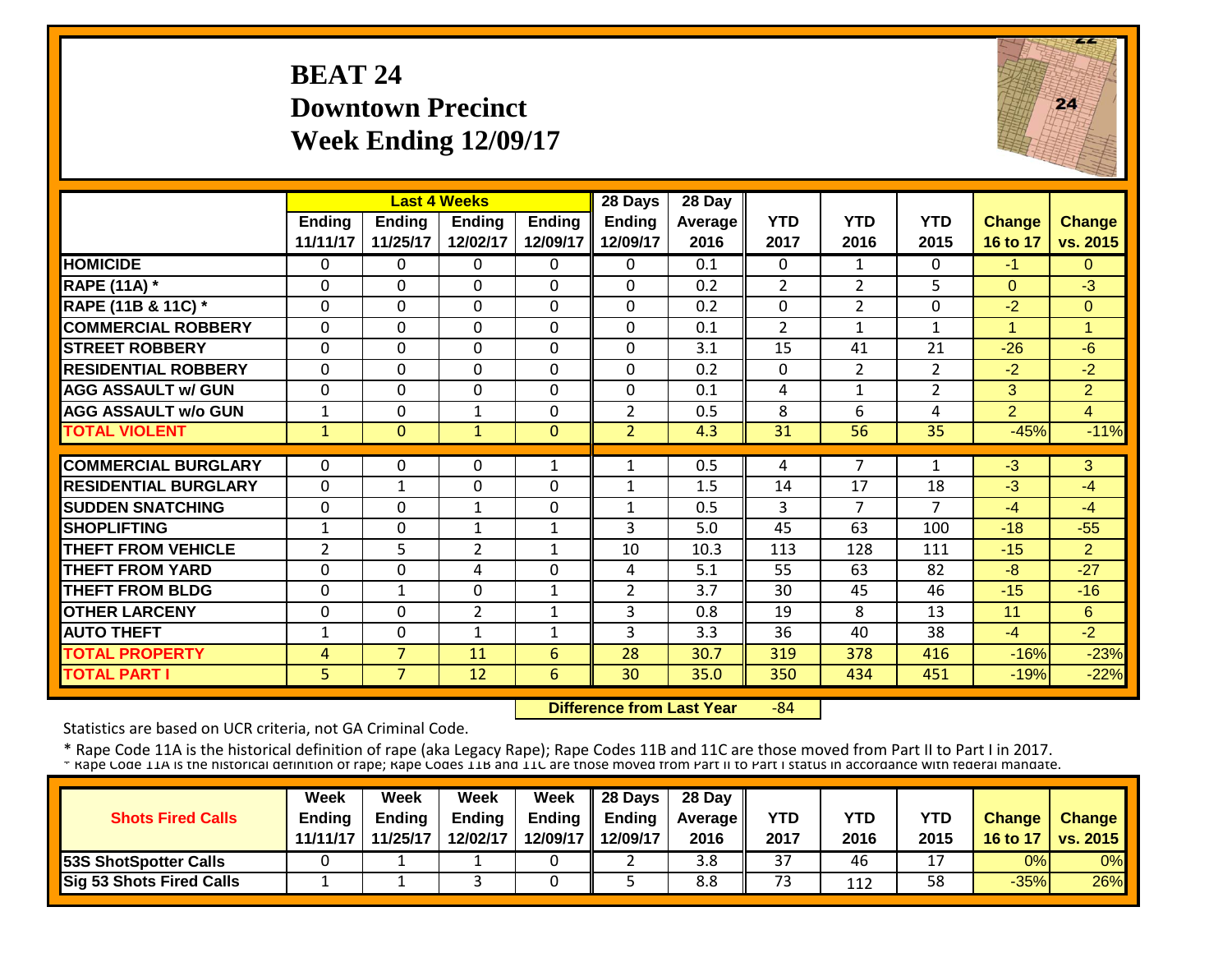#### **BEAT 25Downtown Precinct Week Ending 12/09/17**



|                             |                |                | <b>Last 4 Weeks</b> |                | 28 Days       | 28 Day  |                |                |                 |                |                |
|-----------------------------|----------------|----------------|---------------------|----------------|---------------|---------|----------------|----------------|-----------------|----------------|----------------|
|                             | <b>Ending</b>  | <b>Ending</b>  | <b>Ending</b>       | Ending         | <b>Ending</b> | Average | <b>YTD</b>     | <b>YTD</b>     | <b>YTD</b>      | <b>Change</b>  | <b>Change</b>  |
|                             | 11/11/17       | 11/25/17       | 12/02/17            | 12/09/17       | 12/09/17      | 2016    | 2017           | 2016           | 2015            | 16 to 17       | vs. 2015       |
| <b>HOMICIDE</b>             | $\Omega$       | 0              | $\Omega$            | $\Omega$       | 0             | 0.0     | $\mathbf{0}$   | $\Omega$       | $\mathbf{1}$    | $\Omega$       | $-1$           |
| <b>RAPE (11A)</b> *         | $\mathbf{0}$   | 0              | $\mathbf 0$         | $\mathbf 0$    | $\mathbf 0$   | 0.1     | 3              | $\mathbf{1}$   | $\overline{2}$  | $\overline{2}$ | 1              |
| RAPE (11B & 11C) *          | $\mathbf{0}$   | 0              | $\mathbf 0$         | $\mathbf 0$    | 0             | 0.2     | $\mathbf 0$    | 3              | 0               | $-3$           | $\Omega$       |
| <b>COMMERCIAL ROBBERY</b>   | $\mathbf{0}$   | 0              | $\mathbf 0$         | $\mathbf 0$    | 0             | 0.1     | 3              | $\mathbf{1}$   | 4               | $\overline{2}$ | $-1$           |
| <b>STREET ROBBERY</b>       | $\mathbf{0}$   | 0              | $\mathbf 0$         | $\Omega$       | $\mathbf 0$   | 2.4     | 19             | 31             | 19              | $-12$          | $\mathbf{0}$   |
| <b>RESIDENTIAL ROBBERY</b>  | $\Omega$       | 0              | 0                   | $\Omega$       | 0             | 0.0     | $\mathbf{0}$   | $\Omega$       | $\Omega$        | $\Omega$       | $\Omega$       |
| <b>AGG ASSAULT w/ GUN</b>   | $\mathbf{0}$   | 0              | $\mathbf 0$         | $\mathbf 0$    | 0             | 0.9     | $\overline{7}$ | 12             | 11              | $-5$           | $-4$           |
| <b>AGG ASSAULT w/o GUN</b>  | $\mathbf 0$    | 0              | 1                   | $\Omega$       | $\mathbf{1}$  | 0.8     | 8              | 9              | 9               | $-1$           | $-1$           |
| <b>TOTAL VIOLENT</b>        | $\mathbf{0}$   | $\overline{0}$ | $\mathbf{1}$        | $\mathbf{0}$   | $\mathbf{1}$  | 4.5     | 40             | 57             | 46              | $-30%$         | $-13%$         |
|                             |                |                |                     |                |               |         |                |                |                 |                |                |
| <b>COMMERCIAL BURGLARY</b>  | $\Omega$       | 0              | 1                   | $\Omega$       | 1             | 1.6     | 6              | 20             | 10              | $-14$          | $-4$           |
| <b>RESIDENTIAL BURGLARY</b> | $\Omega$       | 0              | $\mathbf 0$         | $\mathbf{1}$   | $\mathbf{1}$  | 1.7     | 9              | 20             | 18              | $-11$          | $-9$           |
| <b>SUDDEN SNATCHING</b>     | $\mathbf 0$    | 0              | 0                   | $\Omega$       | $\Omega$      | 0.2     | $\overline{4}$ | $\overline{2}$ | 6               | $\overline{2}$ | $-2$           |
| <b>SHOPLIFTING</b>          | $\mathbf{0}$   | 0              | $\mathbf 0$         | 0              | $\mathbf 0$   | 4.0     | 47             | 50             | 22              | $-3$           | 25             |
| <b>THEFT FROM VEHICLE</b>   | $\mathbf{0}$   | $\overline{2}$ | $\mathbf{1}$        | $\overline{2}$ | 5             | 9.5     | 77             | 118            | $\overline{57}$ | $-41$          | 20             |
| <b>THEFT FROM YARD</b>      | 0              | 0              | $\mathbf 0$         | $\Omega$       | 0             | 2.3     | 34             | 27             | 17              | $\overline{7}$ | 17             |
| <b>THEFT FROM BLDG</b>      | $\mathbf{1}$   | 0              | 0                   | $\Omega$       | $\mathbf{1}$  | 2.3     | 25             | 28             | 23              | $-3$           | 2              |
| <b>OTHER LARCENY</b>        | 0              | 0              | $\mathbf{1}$        | $\Omega$       | $\mathbf{1}$  | 0.3     | 5              | 4              | $\overline{2}$  | 1              | 3 <sup>1</sup> |
| <b>AUTO THEFT</b>           | $\mathbf{1}$   | 1              | 0                   | $\Omega$       | 2             | 3.2     | 33             | 41             | 36              | $-8$           | $-3$           |
| <b>TOTAL PROPERTY</b>       | $\overline{2}$ | 3              | 3                   | 3              | 11            | 25.0    | 240            | 310            | 191             | $-23%$         | 26%            |
| <b>TOTAL PART I</b>         | 2 <sup>1</sup> | 3              | 4                   | 3              | 12            | 29.5    | 280            | 367            | 237             | $-24%$         | 18%            |

 **Difference from Last Year**‐87

Statistics are based on UCR criteria, not GA Criminal Code.

|                                 | Week          | Week          | Week          | Week     | 28 Days       | 28 Day            |      |      |      |               |                     |
|---------------------------------|---------------|---------------|---------------|----------|---------------|-------------------|------|------|------|---------------|---------------------|
| <b>Shots Fired Calls</b>        | <b>Ending</b> | <b>Ending</b> | <b>Ending</b> | Ending   | <b>Ending</b> | <b>Average II</b> | YTD  | YTD  | YTD  | <b>Change</b> | <b>Change</b>       |
|                                 | 11/11/17      | 11/25/17      | 12/02/17      | 12/09/17 | 12/09/17      | 2016              | 2017 | 2016 | 2015 |               | 16 to 17   vs. 2015 |
| <b>53S ShotSpotter Calls</b>    |               |               |               |          |               | 6.3               | 63   | 75   | 72   | 0%            | 0% <b>I</b>         |
| <b>Sig 53 Shots Fired Calls</b> |               |               |               |          |               | 6.4               | 59   | 83   | 68   | $-29%$        | $-13%$              |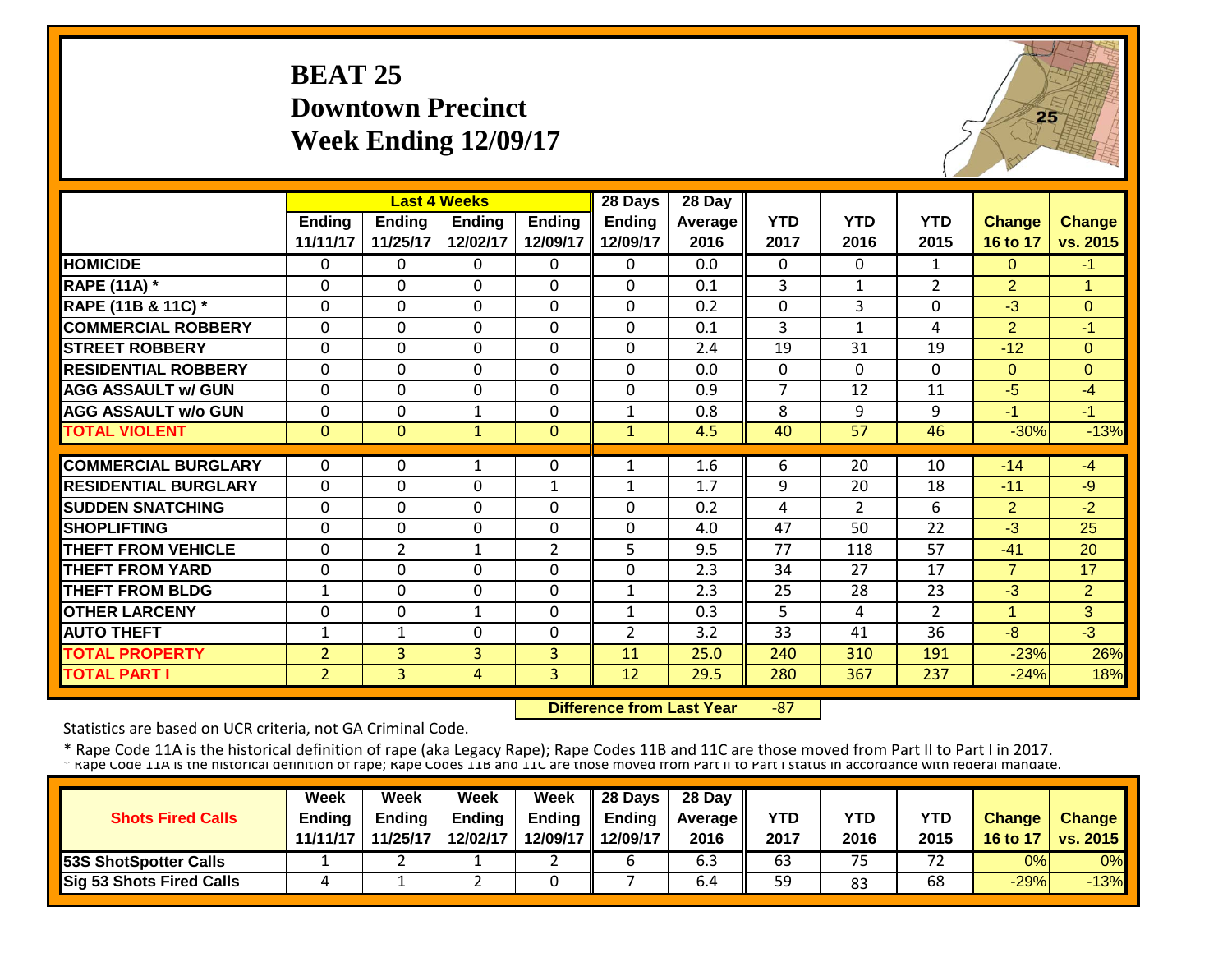## **BEAT 26 Downtown Precinct Week Ending 12/09/17**



|                             |                |                | <b>Last 4 Weeks</b> |                | 28 Days        | 28 Day  |                |                |                |                |                 |
|-----------------------------|----------------|----------------|---------------------|----------------|----------------|---------|----------------|----------------|----------------|----------------|-----------------|
|                             | <b>Ending</b>  | <b>Ending</b>  | <b>Ending</b>       | <b>Ending</b>  | <b>Ending</b>  | Average | <b>YTD</b>     | <b>YTD</b>     | <b>YTD</b>     | <b>Change</b>  | <b>Change</b>   |
|                             | 11/11/17       | 11/25/17       | 12/02/17            | 12/09/17       | 12/09/17       | 2016    | 2017           | 2016           | 2015           | 16 to 17       | vs. 2015        |
| <b>HOMICIDE</b>             | $\Omega$       | 0              | 0                   | 0              | 0              | 0.2     | 1              | $\overline{2}$ | 4              | $-1$           | $-3$            |
| <b>RAPE (11A)</b> *         | $\Omega$       | $\Omega$       | $\Omega$            | $\Omega$       | $\Omega$       | 0.1     | $\mathbf{1}$   | $\mathbf{1}$   | $\Omega$       | $\Omega$       | $\overline{1}$  |
| RAPE (11B & 11C) *          | $\mathbf 0$    | 0              | 0                   | $\Omega$       | $\Omega$       | 0.5     | $\overline{2}$ | 6              | $\overline{2}$ | $-4$           | $\overline{0}$  |
| <b>COMMERCIAL ROBBERY</b>   | $\Omega$       | 0              | 0                   | $\Omega$       | $\Omega$       | 0.0     | $\Omega$       | $\Omega$       | 1              | $\Omega$       | -1              |
| <b>STREET ROBBERY</b>       | $\mathbf{1}$   | $\mathbf{1}$   | $\mathbf 0$         | $\Omega$       | $\overline{2}$ | 1.7     | 16             | 22             | 12             | $-6$           | $\overline{4}$  |
| <b>RESIDENTIAL ROBBERY</b>  | $\Omega$       | $\mathbf{1}$   | $\Omega$            | $\Omega$       | $\mathbf{1}$   | 0.1     | 4              | 1              | $\overline{2}$ | 3              | $\overline{2}$  |
| <b>AGG ASSAULT w/ GUN</b>   | $\Omega$       | 0              | 0                   | 0              | $\Omega$       | 2.3     | 4              | 29             | 8              | $-25$          | $-4$            |
| <b>AGG ASSAULT w/o GUN</b>  | 1              | 0              | $\mathbf 0$         | $\Omega$       | 1              | 1.1     | 20             | 13             | 10             | $\overline{7}$ | 10 <sup>°</sup> |
| <b>TOTAL VIOLENT</b>        | $\overline{2}$ | $\overline{2}$ | $\Omega$            | $\Omega$       | 4              | 5.9     | 48             | 74             | 39             | $-35%$         | 23%             |
|                             |                |                |                     |                |                |         |                |                |                |                |                 |
| <b>COMMERCIAL BURGLARY</b>  | 1              | 0              | 0                   | 0              | 1              | 1.3     | 4              | 16             | 5              | $-12$          | $-1$            |
| <b>RESIDENTIAL BURGLARY</b> | 1              | 0              | 4                   | 0              | 5              | 4.1     | 36             | 50             | 42             | $-14$          | $-6$            |
| <b>SUDDEN SNATCHING</b>     | $\Omega$       | 0              | $\Omega$            | 0              | $\Omega$       | 0.0     | 4              | $\Omega$       | $\overline{2}$ | $\overline{4}$ | $\overline{2}$  |
| <b>SHOPLIFTING</b>          | $\mathbf 1$    | 0              | 1                   | 0              | 2              | 2.4     | 20             | 27             | 37             | $-7$           | $-17$           |
| <b>THEFT FROM VEHICLE</b>   | $\overline{2}$ | 0              | 1                   | 1              | 4              | 4.6     | 79             | 59             | 52             | 20             | 27              |
| <b>THEFT FROM YARD</b>      | 1              | 0              | 0                   | 1              | $\overline{2}$ | 1.7     | 26             | 22             | 36             | $\overline{4}$ | $-10$           |
| <b>THEFT FROM BLDG</b>      | $\Omega$       | 0              | 1                   | $\Omega$       | $\mathbf{1}$   | 1.9     | 18             | 25             | 19             | $-7$           | -1              |
| <b>OTHER LARCENY</b>        | 1              | 0              | 0                   | 0              | 1              | 0.5     | 6              | 6              | $\mathbf{1}$   | $\Omega$       | 5               |
| <b>AUTO THEFT</b>           | $\mathbf{1}$   | 0              | 0                   | $\mathbf{1}$   | $\overline{2}$ | 2.1     | 21             | 25             | 37             | $-4$           | $-16$           |
| <b>TOTAL PROPERTY</b>       | 8              | $\Omega$       | $\overline{7}$      | 3              | 18             | 18.7    | 214            | 230            | 231            | $-7%$          | $-7%$           |
| <b>TOTAL PART I</b>         | 10             | $\overline{2}$ | $\overline{7}$      | $\overline{3}$ | 22             | 24.6    | 262            | 304            | 270            | $-14%$         | $-3%$           |

 **Difference from Last Year** $-42$ 

Statistics are based on UCR criteria, not GA Criminal Code.

|                              | <b>Week</b>   | Week          | Week          | Week | $\parallel$ 28 Days       | 28 Day            |      |      |      |               |                 |
|------------------------------|---------------|---------------|---------------|------|---------------------------|-------------------|------|------|------|---------------|-----------------|
| <b>Shots Fired Calls</b>     | <b>Endina</b> | <b>Ending</b> | <b>Ending</b> |      | Ending $\parallel$ Ending | <b>Average</b> II | YTD  | YTD  | YTD  | <b>Change</b> | <b>Change</b>   |
|                              | 11/11/17      | 11/25/17      | 12/02/17      |      | 12/09/17 12/09/17         | 2016              | 2017 | 2016 | 2015 | 16 to 17      | <b>vs. 2015</b> |
| <b>53S ShotSpotter Calls</b> |               |               |               |      |                           | 15.6              | 110  | 192  | 114  | 0%            | 0%              |
| Sig 53 Shots Fired Calls     |               |               |               |      |                           | 13.3              | 106  | 168  | 120  | $-37%$        | $-12%$          |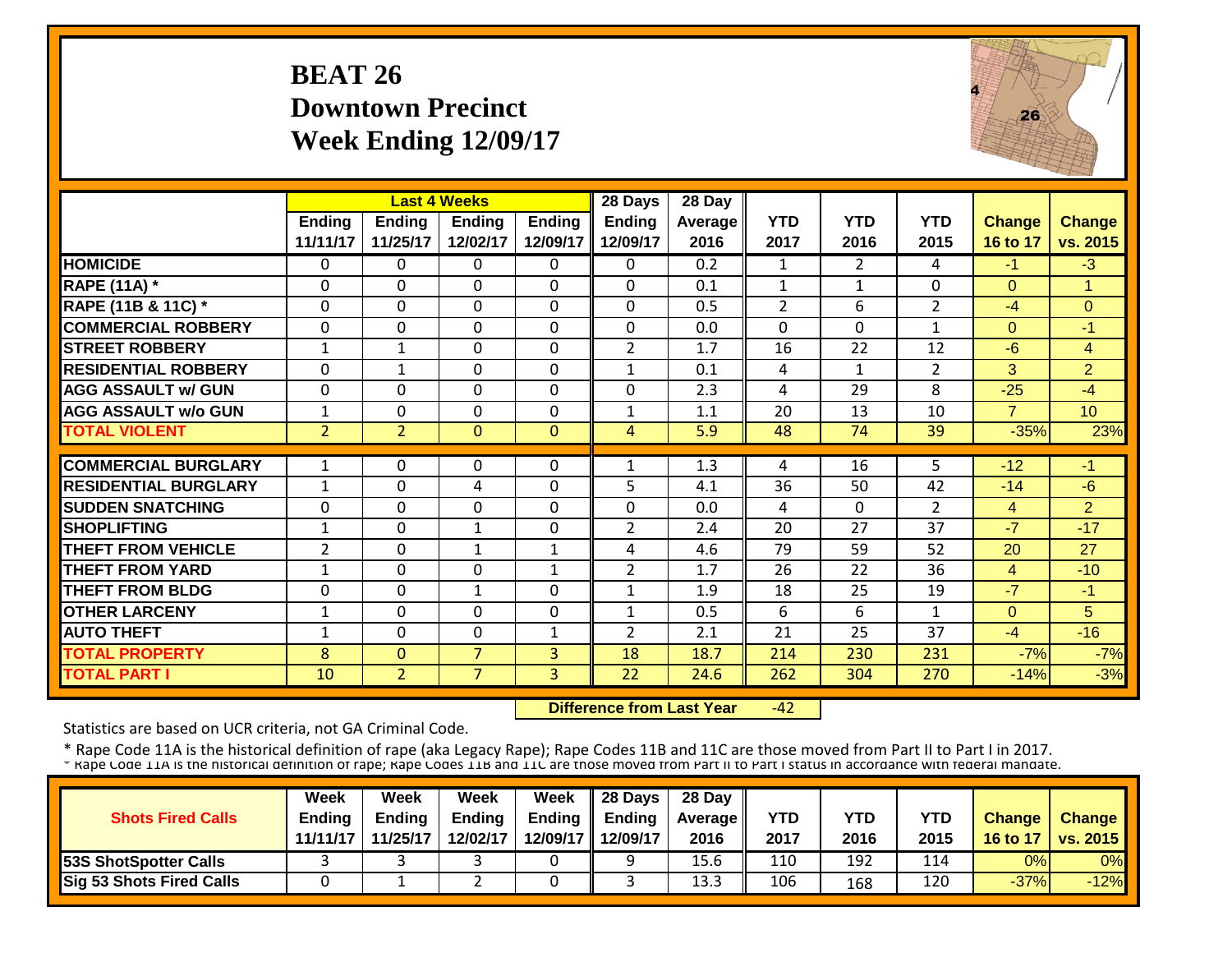

#### **COMPSTATCENTRAL PRECINCTWeek Ending 12/09/17**

**PRECINCT COMMANDER:**

**CAPT. BEN HERRON**



|                             | Week<br><b>Ending</b><br>12/09/17 | Week<br>Ending<br>12/02/17 | Weekly<br>Avq<br>2016 | $28-Day$<br><b>Ending</b><br>12/09/17 | $28$ -Day<br><b>Ending</b><br>11/11/17 | Avg<br>28-Day<br>2016 | <b>YTD</b><br>2017 | <b>YTD</b><br>2016 | <b>YTD</b><br>2015 | <b>Change</b><br>16 to 17 | <b>Change</b><br>vs. 2015 |
|-----------------------------|-----------------------------------|----------------------------|-----------------------|---------------------------------------|----------------------------------------|-----------------------|--------------------|--------------------|--------------------|---------------------------|---------------------------|
| <b>HOMICIDE</b>             | 0                                 | 0                          | $\Omega$              | 0                                     | 2                                      | $\overline{2}$        | 15 <sub>1</sub>    | 23                 | 17                 | $-8$                      | $-2$                      |
| <b>RAPE (11A) *</b>         | 0                                 | 0                          | $\Omega$              | $\bf{0}$                              |                                        |                       | 16                 | 12                 | 6                  | $\overline{4}$            | 10                        |
| RAPE (11B & 11C) *          | 0                                 | 0                          | $\Omega$              | $\bf{0}$                              | $\Omega$                               |                       | 8                  | 13                 | 5                  | $-5$                      | 3                         |
| <b>COMMERCIAL ROBBERY</b>   | 0                                 | 0                          | 0                     | 0                                     | 3                                      |                       | 23                 | 14                 | 18                 | 9                         | 5                         |
| <b>STREET ROBBERY</b>       | $\mathbf{2}$                      |                            | 2                     | 7                                     | 3                                      | 8                     | 58                 | 93                 | 97                 | $-35$                     | $-39$                     |
| <b>RESIDENTIAL ROBBERY</b>  | 0                                 | $\Omega$                   | $\Omega$              | 0                                     | $\Omega$                               |                       | 9                  | 10                 | 11                 | $-1$                      | $-2$                      |
| <b>AGG ASSAULT w/ GUN</b>   | 1                                 | 1                          |                       | 4                                     | 3                                      | 5                     | 92                 | 63                 | 100                | 29                        | -8                        |
| <b>AGG ASSAULT w/o GUN</b>  | $\bf{0}$                          | 4                          |                       | 6                                     | 4                                      | 4                     | 81                 | 51                 | 54                 | 30                        | 27                        |
| <b>TOTAL VIOLENT</b>        | 3                                 | 3                          | 6                     | 17                                    | 16                                     | 23                    | 302                | 279                | 308                | 8%                        | $-2%$                     |
|                             |                                   |                            |                       |                                       |                                        |                       |                    |                    |                    |                           |                           |
| <b>COMMERCIAL BURGLARY</b>  | 1                                 | 2                          | 2                     | 5.                                    | 2                                      | 8                     | 39                 | 106                | 64                 | $-67$                     | $-25$                     |
| <b>RESIDENTIAL BURGLARY</b> | 3                                 | 4                          | $\overline{7}$        | 12                                    | 18                                     | 30                    | 210                | 371                | 391                | $-161$                    | $-181$                    |
| <b>SUDDEN SNATCHING</b>     | 0                                 | 0                          | $\Omega$              | 0                                     | 2                                      |                       | 22                 | 18                 | 14                 | 4                         | 8                         |
| <b>SHOPLIFTING</b>          | 4                                 | 3                          | 3                     | 14                                    | 16                                     | 13                    | 223                | 156                | 95                 | 67                        | 128                       |
| <b>THEFT FROM VEHICLE</b>   | 14                                | 6                          | 9                     | 32                                    | 29                                     | 35                    | 401                | 435                | 546                | $-34$                     | $-145$                    |
| <b>THEFT FROM YARD</b>      | $\mathbf{3}$                      | 3                          | 4                     | 8                                     | 14                                     | 17                    | 192                | 222                | 188                | $-30$                     | 4                         |
| <b>THEFT FROM BLDG</b>      | 9                                 | 4                          | 6                     | 20                                    | 19                                     | 23                    | 206                | 281                | 206                | $-75$                     | $\overline{0}$            |
| <b>OTHER LARCENY</b>        |                                   | $\overline{2}$             | $\Omega$              | 4                                     | 3                                      | $\overline{2}$        | 40                 | 20                 | 36                 | 20                        | $\overline{4}$            |
| <b>AUTO THEFT</b>           | 8                                 | 3                          | 4                     | 19                                    | 16                                     | 18                    | 203                | 219                | 255                | $-16$                     | $-52$                     |
| <b>TOTAL PROPERTY</b>       | 43                                | 27                         | 37                    | 114                                   | 119                                    | 146                   | 1536               | 1828               | 1795               | $-16%$                    | $-14%$                    |
| <b>TOTAL PART I</b>         | 46                                | 30                         | 42                    | 131                                   | 135                                    | 169                   | 1838               | 2107               | 2103               | $-13%$                    | $-13%$                    |

Statistics are based on UCR criteria, not GA Criminal Code. **Difference from Last Year** -269

Statistics are preliminary, based on RMS data at the time prepared, and are subject to change due to late reports, reclassifications, updated locations, etc.

| <b>Citizen Initiated Calls</b> | Week<br><b>Ending</b><br>12/09/17 | <b>Week</b><br>Ending<br>12/02/17 | Weekly<br>Avg<br>2015 | $28-Dav$<br><b>Ending</b><br>12/09/17 | 28-Dav<br><b>Ending</b><br>11/11/17 | Avg<br>$28-Day$<br>2016 | YTD<br>2017 | YTD<br>2016 | <b>YTD</b><br>2015 | Change<br>16 to 17 | <b>Change</b><br>vs. 2015 |
|--------------------------------|-----------------------------------|-----------------------------------|-----------------------|---------------------------------------|-------------------------------------|-------------------------|-------------|-------------|--------------------|--------------------|---------------------------|
| <b>Midnight Shift</b>          | 105                               | 81                                | 126                   | 358                                   | 407                                 | 503                     | 5123        | 6031        | 5788               | $-908$             | $-665$                    |
| Day Shift                      | 224                               | 227                               | 271                   | 873                                   | 1007                                | 1085                    | 11709       | 12759       | 12687              | $-1050$            | $-978$                    |
| <b>Afternoon Shift</b>         | 209                               | 215                               | 294                   | 840                                   | 958                                 | 1176                    | 12612       | 13562       | 13508              | $-950$             | $-896$                    |
| <b>TOTAL CITIZEN CFS</b>       | 538                               | 523                               | 691                   | 2071                                  | 2372                                | 2764                    | 29444       | 32352       | 31983              | $-9.0%$            | $-7.9%$                   |
| 53S ShotSpotter Calls          |                                   |                                   | 12                    | 25                                    | 52                                  | 49                      | 562         | 583         | 573                | $-21$              | $-11$                     |
| Sig 53 Shots Fired Calls       | 15                                |                                   | 19                    | 50                                    | 62                                  | 74                      | 806         | 882         | 928                | $-76$              | $-122$                    |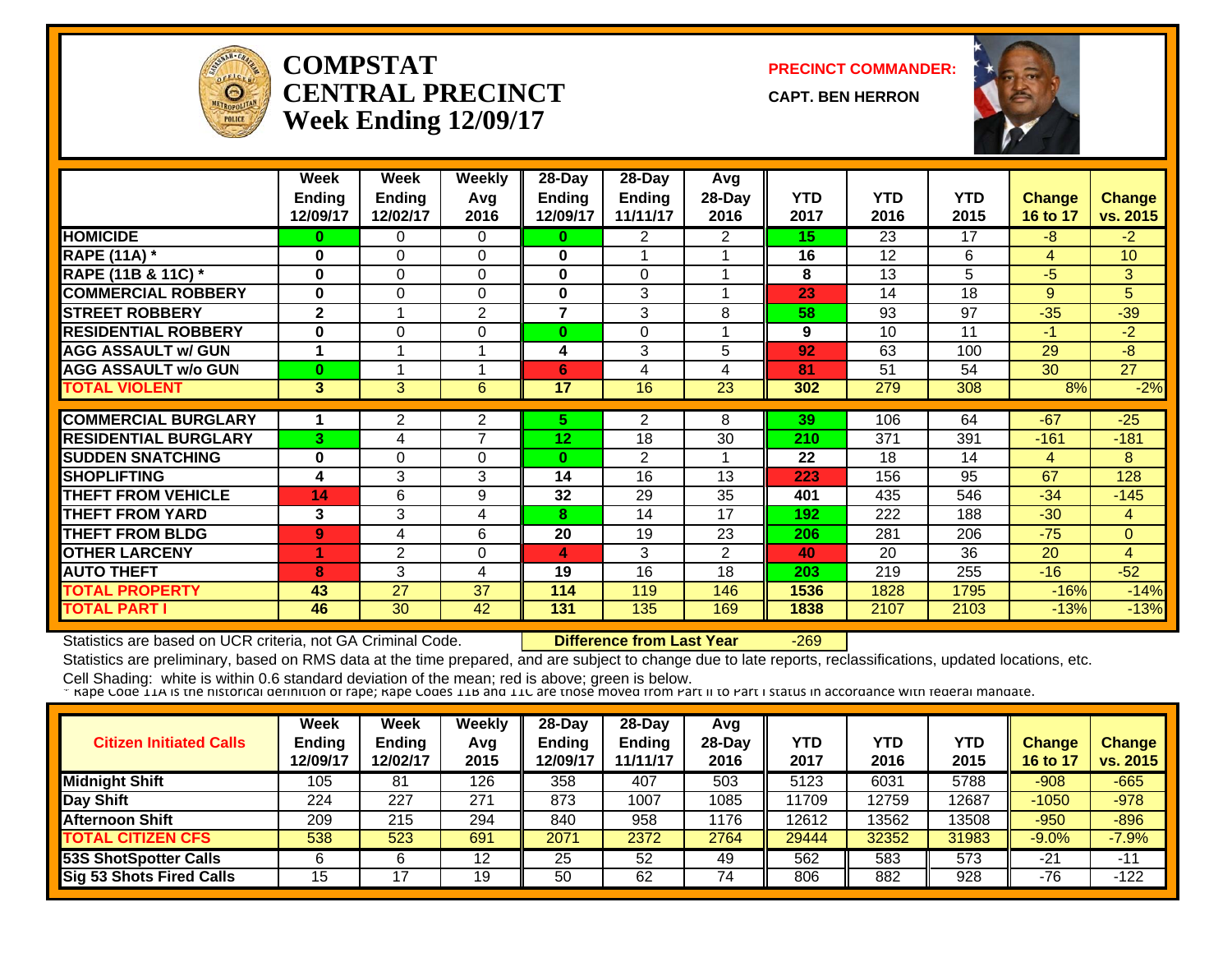# **BEAT 31 Central Precinct Week Ending 12/09/17**



|                             |                | <b>Last 4 Weeks</b> |                |                | 28 Days        | 28 Day  |                |            |                |                      |                |
|-----------------------------|----------------|---------------------|----------------|----------------|----------------|---------|----------------|------------|----------------|----------------------|----------------|
|                             | Ending         | <b>Ending</b>       | <b>Ending</b>  | <b>Ending</b>  | <b>Ending</b>  | Average | <b>YTD</b>     | <b>YTD</b> | <b>YTD</b>     | <b>Change</b>        | Change         |
|                             | 11/11/17       | 11/25/17            | 12/02/17       | 12/09/17       | 12/09/17       | 2016    | 2017           | 2016       | 2015           | 16 to 17             | vs. 2015       |
| <b>HOMICIDE</b>             | $\Omega$       | 0                   | 0              | $\Omega$       | $\Omega$       | 0.2     | 4              | 3          | $\overline{2}$ | 1                    | $\overline{2}$ |
| <b>RAPE (11A)</b> *         | $\Omega$       | $\Omega$            | $\Omega$       | $\Omega$       | 0              | 0.0     | 6              | $\Omega$   | 1              | 6                    | 5              |
| RAPE (11B & 11C) *          | $\mathbf 0$    | 0                   | $\Omega$       | $\Omega$       | 0              | 0.2     | $\overline{0}$ | 3          | 0              | $-3$                 | $\Omega$       |
| <b>COMMERCIAL ROBBERY</b>   | $\mathbf{0}$   | 0                   | $\Omega$       | $\Omega$       | 0              | 0.1     | $\mathbf{1}$   | 1          | 0              | $\Omega$             | $\overline{1}$ |
| <b>STREET ROBBERY</b>       | $\mathbf 0$    | 0                   | $\Omega$       | $\Omega$       | $\overline{0}$ | 0.8     | 8              | 11         | 18             | $-3$                 | $-10$          |
| <b>RESIDENTIAL ROBBERY</b>  | $\Omega$       | $\Omega$            | $\Omega$       | $\mathbf 0$    | $\mathbf 0$    | 0.2     | 4              | 3          | 4              | $\blacktriangleleft$ | $\Omega$       |
| <b>AGG ASSAULT w/ GUN</b>   | $\mathbf{1}$   | 1                   | $\Omega$       | 1              | 3              | 1.5     | 30             | 19         | 36             | 11                   | $-6$           |
| <b>AGG ASSAULT w/o GUN</b>  | 1              | 1                   | 1              | 0              | 3              | 0.8     | 24             | 11         | 9              | 13                   | 15             |
| <b>TOTAL VIOLENT</b>        | $\overline{2}$ | $\overline{2}$      | $\mathbf{1}$   | $\mathbf{1}$   | 6              | 4.0     | 77             | 51         | 70             | 51%                  | 10%            |
|                             |                |                     |                |                |                |         |                |            |                |                      |                |
| <b>COMMERCIAL BURGLARY</b>  | $\Omega$       | 0                   | 0              | $\Omega$       | 0              | 0.5     | 5              | 7          | 6              | $-2$                 | $-1$           |
| <b>RESIDENTIAL BURGLARY</b> | $\mathbf{1}$   | 0                   | $\overline{2}$ | 0              | 3              | 6.0     | 65             | 74         | 88             | $-9$                 | $-23$          |
| <b>SUDDEN SNATCHING</b>     | $\Omega$       | 0                   | $\Omega$       | 0              | 0              | 0.3     | 6              | 4          | $\overline{2}$ | $\overline{2}$       | $\overline{4}$ |
| <b>SHOPLIFTING</b>          | $\Omega$       | 1                   | 1              | 1              | 3              | 0.5     | 36             | 6          | $\overline{2}$ | 30                   | 34             |
| <b>THEFT FROM VEHICLE</b>   | 1              | 0                   | $\Omega$       | $\overline{2}$ | 3              | 2.8     | 40             | 34         | 58             | 6                    | $-18$          |
| <b>THEFT FROM YARD</b>      | $\Omega$       | 0                   | $\Omega$       | 1              | $\mathbf{1}$   | 1.8     | 20             | 22         | 17             | $-2$                 | 3              |
| <b>THEFT FROM BLDG</b>      | $\mathbf{1}$   | 0                   | $\mathbf{1}$   | $\mathbf{1}$   | 3              | 2.4     | 30             | 31         | 28             | $-1$                 | $\overline{2}$ |
| <b>OTHER LARCENY</b>        | $\Omega$       | $\Omega$            | $\Omega$       | $\Omega$       | $\Omega$       | 0.3     | 2              | 4          | 1              | $-2$                 | 1              |
| <b>AUTO THEFT</b>           | 1              | 1                   | 1              | $\overline{2}$ | 5              | 3.0     | 39             | 35         | 43             | $\overline{4}$       | $-4$           |
| <b>TOTAL PROPERTY</b>       | 4              | $\overline{2}$      | 5              | $\overline{7}$ | 18             | 17.6    | 243            | 217        | 245            | 12%                  | $-1%$          |
| <b>TOTAL PART I</b>         | 6              | 4                   | 6              | 8              | 24             | 21.6    | 320            | 268        | 315            | 19%                  | 2%             |

 **Difference from Last Year**52

Statistics are based on UCR criteria, not GA Criminal Code.

|                              | <b>Week</b>   | Week          | Week          | Week | $\parallel$ 28 Days       | 28 Day            |      |      |      |               |                 |
|------------------------------|---------------|---------------|---------------|------|---------------------------|-------------------|------|------|------|---------------|-----------------|
| <b>Shots Fired Calls</b>     | <b>Endina</b> | <b>Ending</b> | <b>Ending</b> |      | Ending $\parallel$ Ending | <b>Average</b> II | YTD  | YTD  | YTD  | <b>Change</b> | <b>Change</b>   |
|                              | 11/11/17      | 11/25/17      | 12/02/17      |      | 12/09/17 12/09/17         | 2016              | 2017 | 2016 | 2015 | 16 to 17      | <b>vs. 2015</b> |
| <b>53S ShotSpotter Calls</b> |               |               |               |      | 16                        | 16.8              | 229  | 205  | 233  | 0%            | 0%              |
| Sig 53 Shots Fired Calls     |               |               |               |      | 15                        | 13.7              | 193  | 162  | 193  | 19%           | 0%              |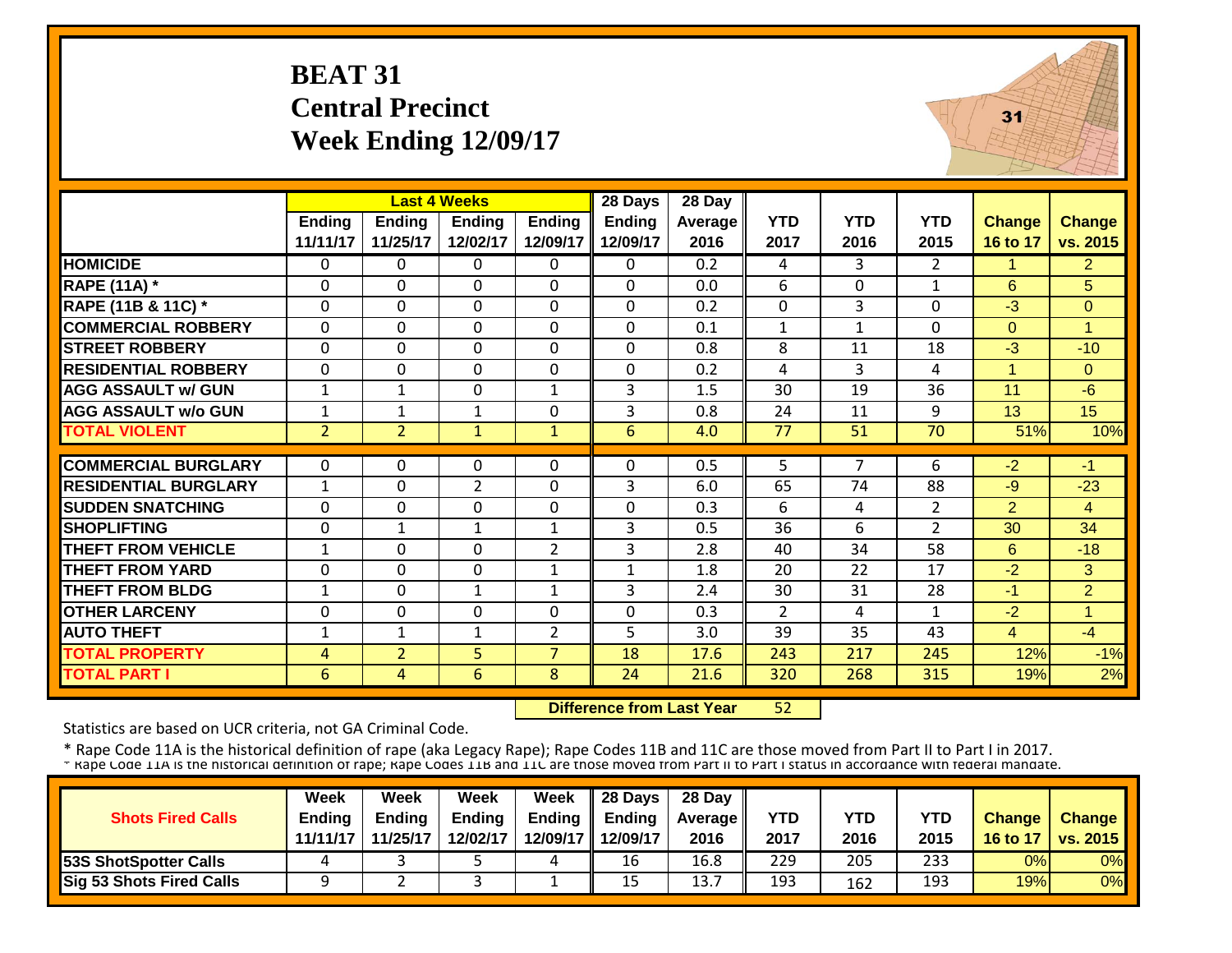## **BEAT 32 Central Precinct Week Ending 12/09/17**



|                             |                |                | <b>Last 4 Weeks</b> |                | 28 Days        | 28 Day           |                |                |                |                      |                |
|-----------------------------|----------------|----------------|---------------------|----------------|----------------|------------------|----------------|----------------|----------------|----------------------|----------------|
|                             | Ending         | <b>Ending</b>  | <b>Ending</b>       | <b>Ending</b>  | <b>Ending</b>  | Average          | <b>YTD</b>     | <b>YTD</b>     | <b>YTD</b>     | <b>Change</b>        | Change         |
|                             | 11/11/17       | 11/25/17       | 12/02/17            | 12/09/17       | 12/09/17       | 2016             | 2017           | 2016           | 2015           | 16 to 17             | vs. 2015       |
| <b>HOMICIDE</b>             | $\mathbf{0}$   | 0              | $\Omega$            | $\Omega$       | $\Omega$       | $\overline{0.3}$ | $\mathbf{1}$   | 4              | 3              | $-3$                 | $-2$           |
| <b>RAPE (11A) *</b>         | $\Omega$       | 0              | $\mathbf 0$         | $\Omega$       | 0              | 0.1              | $\mathbf{1}$   | $\mathbf{1}$   | $\mathbf{1}$   | $\Omega$             | $\Omega$       |
| RAPE (11B & 11C) *          | $\mathbf 0$    | 0              | $\mathbf 0$         | $\Omega$       | $\Omega$       | 0.0              | $\mathbf 0$    | $\Omega$       | $\Omega$       | $\Omega$             | $\mathbf{0}$   |
| <b>COMMERCIAL ROBBERY</b>   | $\Omega$       | 0              | 0                   | $\Omega$       | $\Omega$       | 0.4              | 8              | 5              | 3              | 3                    | 5              |
| <b>STREET ROBBERY</b>       | $\mathbf 0$    | 0              | $\mathbf{1}$        | $\mathbf{1}$   | $\overline{2}$ | 1.1              | $\overline{7}$ | 14             | 6              | $-7$                 | 1              |
| <b>RESIDENTIAL ROBBERY</b>  | $\Omega$       | 0              | 0                   | 0              | $\Omega$       | 0.0              | $\mathbf{1}$   | 1              | $\Omega$       | $\Omega$             | $\overline{1}$ |
| <b>AGG ASSAULT w/ GUN</b>   | $\Omega$       | 0              | 1                   | 0              | 1              | 1.0              | 13             | 14             | 17             | $-1$                 | $-4$           |
| <b>AGG ASSAULT w/o GUN</b>  | $\Omega$       | 0              | 0                   | $\Omega$       | $\Omega$       | 0.5              | 16             | 7              | 11             | 9                    | 5              |
| <b>TOTAL VIOLENT</b>        | $\mathbf{0}$   | $\overline{0}$ | $\overline{2}$      | $\mathbf{1}$   | 3              | 3.4              | 47             | 46             | 41             | 2%                   | 15%            |
|                             |                |                |                     |                |                |                  |                |                |                |                      |                |
| <b>COMMERCIAL BURGLARY</b>  | $\Omega$       | 0              | 0                   | 0              | $\Omega$       | 1.8              | 13             | 25             | 13             | $-12$                | $\Omega$       |
| <b>RESIDENTIAL BURGLARY</b> | $\mathbf{1}$   | 0              | 0                   | 0              | 1              | 4.5              | 46             | 60             | 52             | $-14$                | $-6$           |
| <b>SUDDEN SNATCHING</b>     | $\mathbf 0$    | 0              | $\mathbf 0$         | $\mathbf 0$    | 0              | 0.2              | $\overline{3}$ | $\overline{2}$ | $\overline{2}$ | $\blacktriangleleft$ | 1              |
| <b>SHOPLIFTING</b>          | $\Omega$       | $\mathbf{1}$   | $\mathbf{1}$        | $\Omega$       | $\overline{2}$ | 2.1              | 43             | 33             | 24             | 10                   | 19             |
| <b>THEFT FROM VEHICLE</b>   | $\Omega$       | $\mathbf{1}$   | $\mathbf 0$         | $\mathbf{1}$   | $\overline{2}$ | 4.3              | 38             | 64             | 64             | $-26$                | $-26$          |
| <b>THEFT FROM YARD</b>      | $\Omega$       | 0              | $\mathbf 0$         | 0              | 0              | 1.8              | 20             | 25             | 16             | $-5$                 | $\overline{4}$ |
| <b>THEFT FROM BLDG</b>      | 1              | 1              | $\Omega$            | 0              | $\overline{2}$ | 2.7              | 36             | 35             | 31             | 1                    | 5              |
| <b>OTHER LARCENY</b>        | $\mathbf 0$    | 0              | $\Omega$            | $\Omega$       | 0              | 0.1              | 7              | $\overline{2}$ | 4              | 5                    | 3              |
| <b>AUTO THEFT</b>           | $\overline{2}$ | 0              | $\mathbf{1}$        | 0              | 3              | 2.8              | 29             | 38             | 38             | $-9$                 | $-9$           |
| <b>TOTAL PROPERTY</b>       | 4              | 3              | $\overline{2}$      | $\mathbf{1}$   | 10             | 20.2             | 235            | 284            | 244            | $-17%$               | $-4%$          |
| <b>TOTAL PART I</b>         | 4              | 3              | 4                   | $\overline{2}$ | 13             | 23.6             | 282            | 330            | 285            | $-15%$               | $-1%$          |

 **Difference from Last Year** $-48$ 

Statistics are based on UCR criteria, not GA Criminal Code.

| <b>Shots Fired Calls</b>        | Week<br><b>Endina</b><br>11/11/17 | Week<br><b>Ending</b><br>11/25/17 | Week<br><b>Ending</b><br>12/02/17 | Week | $\parallel$ 28 Days<br>Ending $\parallel$ Ending<br>12/09/17 12/09/17 | 28 Day<br><b>Average</b> II<br>2016 | YTD<br>2017 | YTD<br>2016 | YTD<br>2015 | <b>Change</b><br>16 to 17 | <b>Change</b><br><b>vs. 2015</b> |
|---------------------------------|-----------------------------------|-----------------------------------|-----------------------------------|------|-----------------------------------------------------------------------|-------------------------------------|-------------|-------------|-------------|---------------------------|----------------------------------|
| <b>53S ShotSpotter Calls</b>    |                                   |                                   |                                   |      |                                                                       | 0.1                                 |             |             |             | 0%                        | 0%                               |
| <b>Sig 53 Shots Fired Calls</b> |                                   |                                   |                                   |      | 10                                                                    | 9.4                                 | 96          | 97          | 120         | $-1%$                     | $-20%$                           |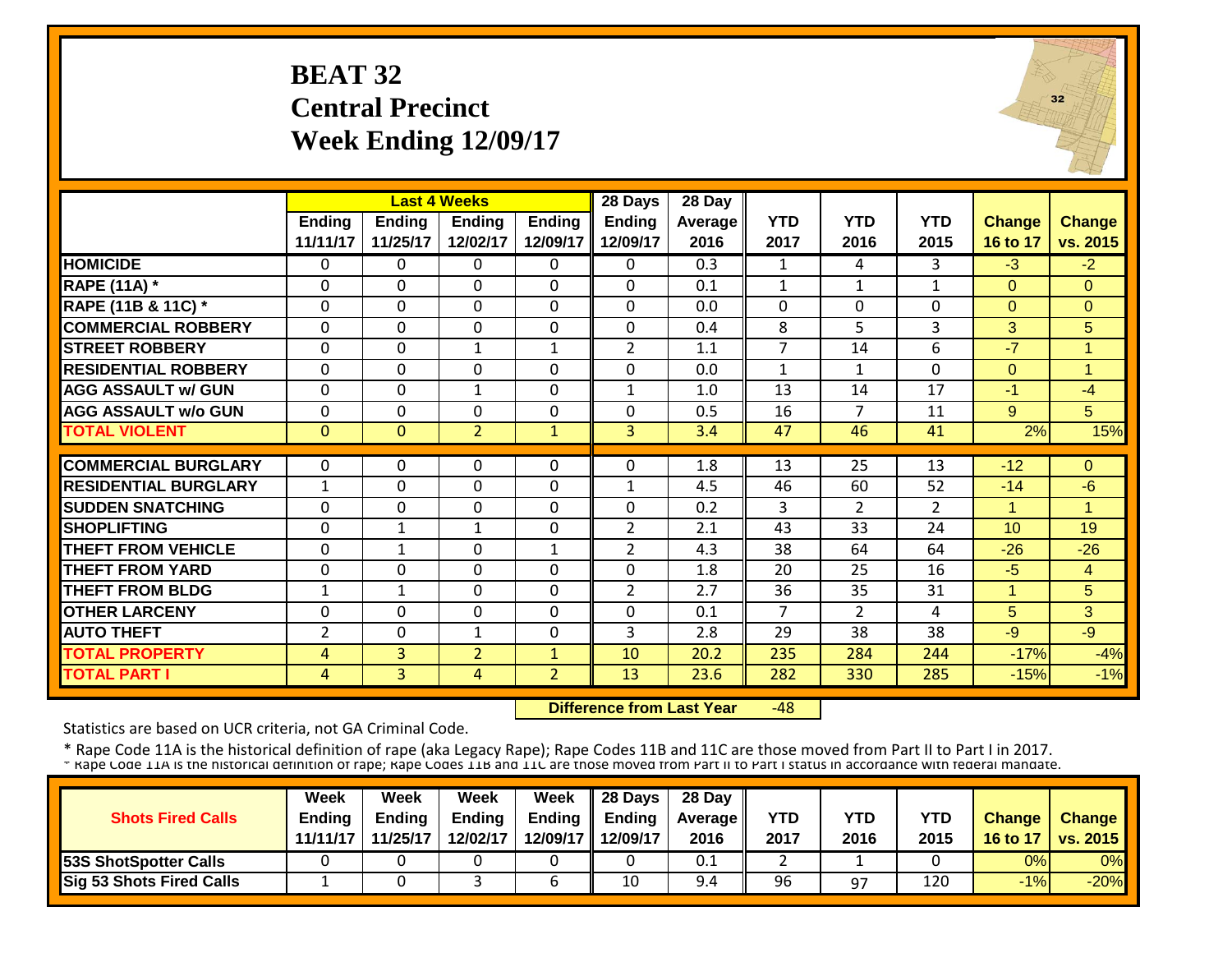# **BEAT 33 Central Precinct Week Ending 12/09/17**



|                             |                |                | <b>Last 4 Weeks</b> |                | 28 Days        | 28 Day  |                |              |                |               |               |
|-----------------------------|----------------|----------------|---------------------|----------------|----------------|---------|----------------|--------------|----------------|---------------|---------------|
|                             | <b>Ending</b>  | <b>Ending</b>  | <b>Ending</b>       | <b>Ending</b>  | <b>Ending</b>  | Average | <b>YTD</b>     | <b>YTD</b>   | <b>YTD</b>     | <b>Change</b> | <b>Change</b> |
|                             | 11/11/17       | 11/25/17       | 12/02/17            | 12/09/17       | 12/09/17       | 2016    | 2017           | 2016         | 2015           | 16 to 17      | vs. 2015      |
| <b>HOMICIDE</b>             | $\Omega$       | 0              | $\mathbf{0}$        | 0              | $\Omega$       | 0.8     | $\Omega$       | 10           | 5              | $-10$         | $-5$          |
| <b>RAPE (11A) *</b>         | $\Omega$       | 0              | 0                   | $\Omega$       | $\Omega$       | 0.4     | $\Omega$       | 5.           | $\overline{2}$ | $-5$          | $-2$          |
| RAPE (11B & 11C) *          | $\mathbf 0$    | 0              | $\mathbf 0$         | $\Omega$       | 0              | 0.2     | 4              | $\mathbf{1}$ | $\mathbf{1}$   | 3             | 3             |
| <b>COMMERCIAL ROBBERY</b>   | $\Omega$       | 0              | $\Omega$            | $\Omega$       | $\Omega$       | 0.2     | $\overline{2}$ | 3            | $\overline{2}$ | $-1$          | $\Omega$      |
| <b>STREET ROBBERY</b>       | $\mathbf{1}$   | 0              | $\mathbf 0$         | $\Omega$       | $\mathbf{1}$   | 2.1     | 19             | 21           | 28             | $-2$          | $-9$          |
| <b>RESIDENTIAL ROBBERY</b>  | $\Omega$       | $\Omega$       | $\overline{0}$      | $\Omega$       | $\Omega$       | 0.1     | $\Omega$       | $\mathbf{1}$ | $\overline{2}$ | -1            | $-2$          |
| <b>AGG ASSAULT w/ GUN</b>   | $\mathbf 0$    | 0              | $\mathbf 0$         | $\Omega$       | 0              | 0.4     | 10             | 5.           | 11             | 5             | $-1$          |
| <b>AGG ASSAULT w/o GUN</b>  | $\Omega$       | 0              | $\Omega$            | $\Omega$       | $\Omega$       | 0.8     | 8              | 11           | 11             | $-3$          | $-3$          |
| <b>TOTAL VIOLENT</b>        | $\mathbf{1}$   | $\overline{0}$ | $\Omega$            | $\Omega$       | $\mathbf{1}$   | 5.0     | 43             | 57           | 62             | $-25%$        | $-31%$        |
|                             |                |                |                     |                |                |         |                |              |                |               |               |
| <b>COMMERCIAL BURGLARY</b>  | 1              | 0              | 1                   | 1              | 3              | 2.4     | 9              | 31           | 23             | $-22$         | $-14$         |
| <b>RESIDENTIAL BURGLARY</b> | $\Omega$       | $\mathbf{1}$   | $\Omega$            | $\Omega$       | $\mathbf{1}$   | 3.8     | 15             | 46           | 51             | $-31$         | $-36$         |
| <b>SUDDEN SNATCHING</b>     | $\Omega$       | 0              | $\Omega$            | $\Omega$       | $\Omega$       | 0.5     | 5              | 6            | 5              | $-1$          | $\Omega$      |
| <b>SHOPLIFTING</b>          | $\Omega$       | 0              | $\mathbf{0}$        | $\overline{2}$ | $\overline{2}$ | 2.1     | 38             | 27           | 15             | 11            | 23            |
| <b>THEFT FROM VEHICLE</b>   | $\overline{2}$ | 1              | $\Omega$            | $\overline{2}$ | 5              | 8.1     | 86             | 104          | 102            | $-18$         | $-16$         |
| <b>THEFT FROM YARD</b>      | $\Omega$       | $\Omega$       | 1                   | $\mathbf 1$    | $\overline{2}$ | 6.0     | 69             | 78           | 56             | -9            | 13            |
| <b>THEFT FROM BLDG</b>      | $\Omega$       | 0              | $\overline{2}$      | 1              | 3              | 4.8     | 36             | 61           | 44             | $-25$         | $-8$          |
| <b>OTHER LARCENY</b>        | $\Omega$       | $\Omega$       | $\mathbf 1$         | $\Omega$       | 1              | 0.5     | 8              | 6            | 11             | 2             | $-3$          |
| <b>AUTO THEFT</b>           | $\mathbf{1}$   | 0              | $\mathbf{0}$        | 1              | $\overline{2}$ | 3.4     | 43             | 43           | 51             | $\Omega$      | $-8$          |
| <b>TOTAL PROPERTY</b>       | 4              | $\overline{2}$ | 5                   | 8              | 19             | 31.7    | 309            | 402          | 358            | $-23%$        | $-14%$        |
| <b>TOTAL PART I</b>         | 5 <sup>1</sup> | $\overline{2}$ | 5                   | 8              | 20             | 36.6    | 352            | 459          | 420            | $-23%$        | $-16%$        |

 **Difference from Last Year**‐107

Statistics are based on UCR criteria, not GA Criminal Code.

|                                 | <b>Week</b>   | Week          | Week          | Week          | 28 Days  | 28 Day            |      |      |      |               |                 |
|---------------------------------|---------------|---------------|---------------|---------------|----------|-------------------|------|------|------|---------------|-----------------|
| <b>Shots Fired Calls</b>        | <b>Ending</b> | <b>Endina</b> | <b>Ending</b> | <b>Ending</b> | Endina   | <b>Average II</b> | YTD  | YTD  | YTD  | <b>Change</b> | <b>Change</b>   |
|                                 | 11/11/17      | 11/25/17      | 12/02/17      | 12/09/17 II   | 12/09/17 | 2016              | 2017 | 2016 | 2015 | 16 to 17      | <b>VS. 2015</b> |
| <b>53S ShotSpotter Calls</b>    |               |               |               |               |          | 5.4               | 60   | 67   | 62   | 0%            | 0%              |
| <b>Sig 53 Shots Fired Calls</b> |               |               |               |               |          | 12.8              | 122  | 155  | 132  | $-21%$        | $-8%$           |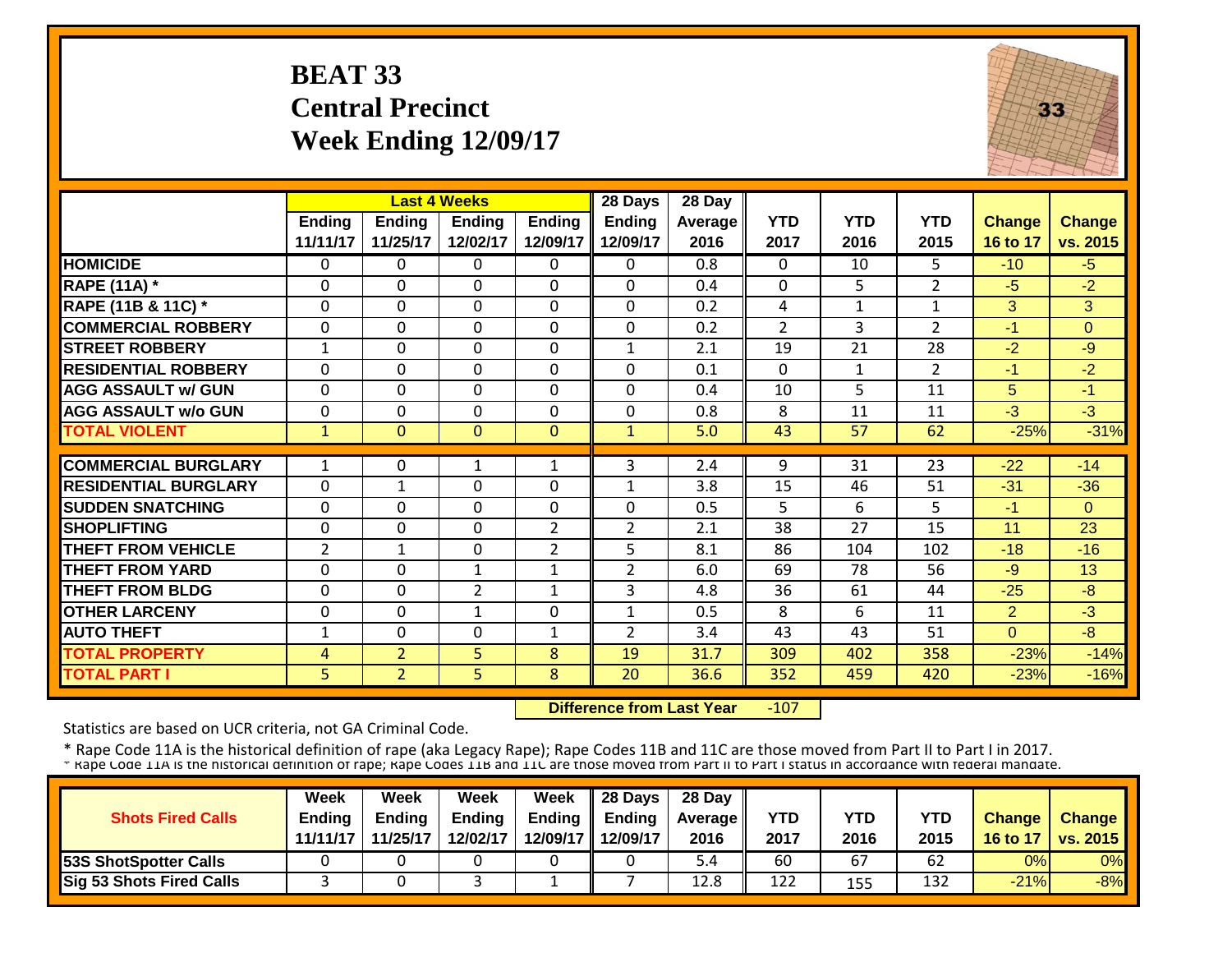## **BEAT 34 Central Precinct Week Ending 12/09/17**



|                             |                |                | <b>Last 4 Weeks</b> |               | 28 Days        | 28 Day  |                |                |                |              |                      |
|-----------------------------|----------------|----------------|---------------------|---------------|----------------|---------|----------------|----------------|----------------|--------------|----------------------|
|                             | Ending         | <b>Ending</b>  | <b>Ending</b>       | <b>Ending</b> | <b>Ending</b>  | Average | <b>YTD</b>     | <b>YTD</b>     | <b>YTD</b>     | Change       | <b>Change</b>        |
|                             | 11/11/17       | 11/25/17       | 12/02/17            | 12/09/17      | 12/09/17       | 2016    | 2017           | 2016           | 2015           | 16 to 17     | vs. 2015             |
| <b>HOMICIDE</b>             | $\Omega$       | 0              | $\Omega$            | $\Omega$      | $\Omega$       | 0.0     | 1              | $\Omega$       | $\mathbf{1}$   | $\mathbf{1}$ | $\Omega$             |
| <b>RAPE (11A) *</b>         | $\Omega$       | $\Omega$       | $\mathbf 0$         | $\Omega$      | $\Omega$       | 0.1     | 4              | $\overline{2}$ | $\overline{2}$ | 2            | $\overline{2}$       |
| RAPE (11B & 11C) *          | 0              | 0              | $\mathbf 0$         | $\Omega$      | 0              | 0.2     | $\overline{2}$ | 3              | 3              | $-1$         | $-1$                 |
| <b>COMMERCIAL ROBBERY</b>   | $\Omega$       | $\Omega$       | $\Omega$            | $\Omega$      | 0              | 0.2     | 9              | 3              | 9              | 6            | $\Omega$             |
| <b>STREET ROBBERY</b>       | $\overline{2}$ | $\mathbf{1}$   | $\mathbf 0$         | $\mathbf{1}$  | 4              | 0.8     | $\overline{7}$ | 10             | 6              | $-3$         | $\overline{1}$       |
| <b>RESIDENTIAL ROBBERY</b>  | $\Omega$       | $\Omega$       | $\mathbf 0$         | $\mathbf 0$   | $\Omega$       | 0.2     | $\Omega$       | $\Omega$       | 1              | $\Omega$     | $-1$                 |
| <b>AGG ASSAULT w/ GUN</b>   | $\mathbf 0$    | 0              | $\mathbf 0$         | $\mathbf 0$   | 0              | 0.5     | 9              | 4              | 8              | 5            | $\overline{1}$       |
| <b>AGG ASSAULT w/o GUN</b>  | $\Omega$       | 1              | $\Omega$            | $\Omega$      | $\mathbf{1}$   | 0.5     | 10             | 5              | 4              | 5            | 6                    |
| <b>TOTAL VIOLENT</b>        | $\overline{2}$ | $\overline{2}$ | $\mathbf{0}$        | $\mathbf{1}$  | 5              | 2.4     | 42             | 27             | 34             | 56%          | 24%                  |
| <b>COMMERCIAL BURGLARY</b>  |                |                |                     |               |                |         |                |                |                |              | $-7$                 |
|                             | $\Omega$       | 0              | $\mathbf{1}$        | 0             | 1              | 1.4     | 3              | 13             | 10             | $-10$        |                      |
| <b>RESIDENTIAL BURGLARY</b> | $\Omega$       | $\Omega$       | $\overline{2}$      | $\mathbf{1}$  | 3              | 4.4     | 25             | 51             | 34             | $-26$        | $-9$                 |
| <b>SUDDEN SNATCHING</b>     | 0              | 0              | $\mathbf 0$         | $\Omega$      | 0              | 0.1     | $\overline{2}$ | $\mathbf{1}$   | $\mathbf{1}$   | 1            | 1                    |
| <b>SHOPLIFTING</b>          | $\mathbf{1}$   | 3              | $\mathbf{1}$        | $\mathbf{1}$  | 6              | 4.4     | 68             | 46             | 20             | 22           | 48                   |
| <b>THEFT FROM VEHICLE</b>   | $\mathbf{1}$   | $\overline{2}$ | 3                   | 4             | 10             | 7.0     | 81             | 80             | 101            | 1            | $-20$                |
| <b>THEFT FROM YARD</b>      | $\mathbf{1}$   | $\Omega$       | $\mathbf{1}$        | $\Omega$      | $\overline{2}$ | 2.6     | 35             | 30             | 40             | 5            | $-5$                 |
| <b>THEFT FROM BLDG</b>      | $\overline{2}$ | $\Omega$       | $\Omega$            | 4             | 6              | 5.3     | 44             | 65             | 28             | $-21$        | 16                   |
| <b>OTHER LARCENY</b>        | $\Omega$       | $\Omega$       | $\mathbf{1}$        | $\Omega$      | $\mathbf{1}$   | 0.3     | $\overline{7}$ | $\overline{2}$ | 6              | 5            | $\blacktriangleleft$ |
| <b>AUTO THEFT</b>           | $\mathbf 0$    | 0              | $\mathbf 0$         | 3             | 3              | 3.4     | 29             | 36             | 39             | $-7$         | $-10$                |
| <b>TOTAL PROPERTY</b>       | 5 <sub>1</sub> | 5              | 9                   | 13            | 32             | 28.8    | 294            | 324            | 279            | $-9%$        | 5%                   |
| <b>TOTAL PART I</b>         | $\overline{7}$ | $\overline{7}$ | 9                   | 14            | 37             | 31.1    | 336            | 351            | 313            | $-4%$        | 7%                   |

 **Difference from Last Year**‐15

Statistics are based on UCR criteria, not GA Criminal Code.

|                              | <b>Week</b>   | Week          | Week          | Week     | $\parallel$ 28 Days       | 28 Day            |            |      |      |               |                 |
|------------------------------|---------------|---------------|---------------|----------|---------------------------|-------------------|------------|------|------|---------------|-----------------|
| <b>Shots Fired Calls</b>     | <b>Ending</b> | <b>Ending</b> | <b>Ending</b> |          | Ending $\parallel$ Ending | <b>Average</b> II | <b>YTD</b> | YTD  | YTD  | <b>Change</b> | <b>Change</b>   |
|                              | 11/11/17      | 11/25/17      | 12/02/17      |          | 12/09/17   12/09/17       | 2016              | 2017       | 2016 | 2015 | 16 to 17      | <b>vs. 2015</b> |
| <b>53S ShotSpotter Calls</b> |               |               |               |          |                           | 0.2               |            |      |      | 0%            | 0%              |
| Sig 53 Shots Fired Calls     |               |               |               | <u>.</u> |                           | 4. /              | 89         | 88   | 116  | 1%            | $-23%$          |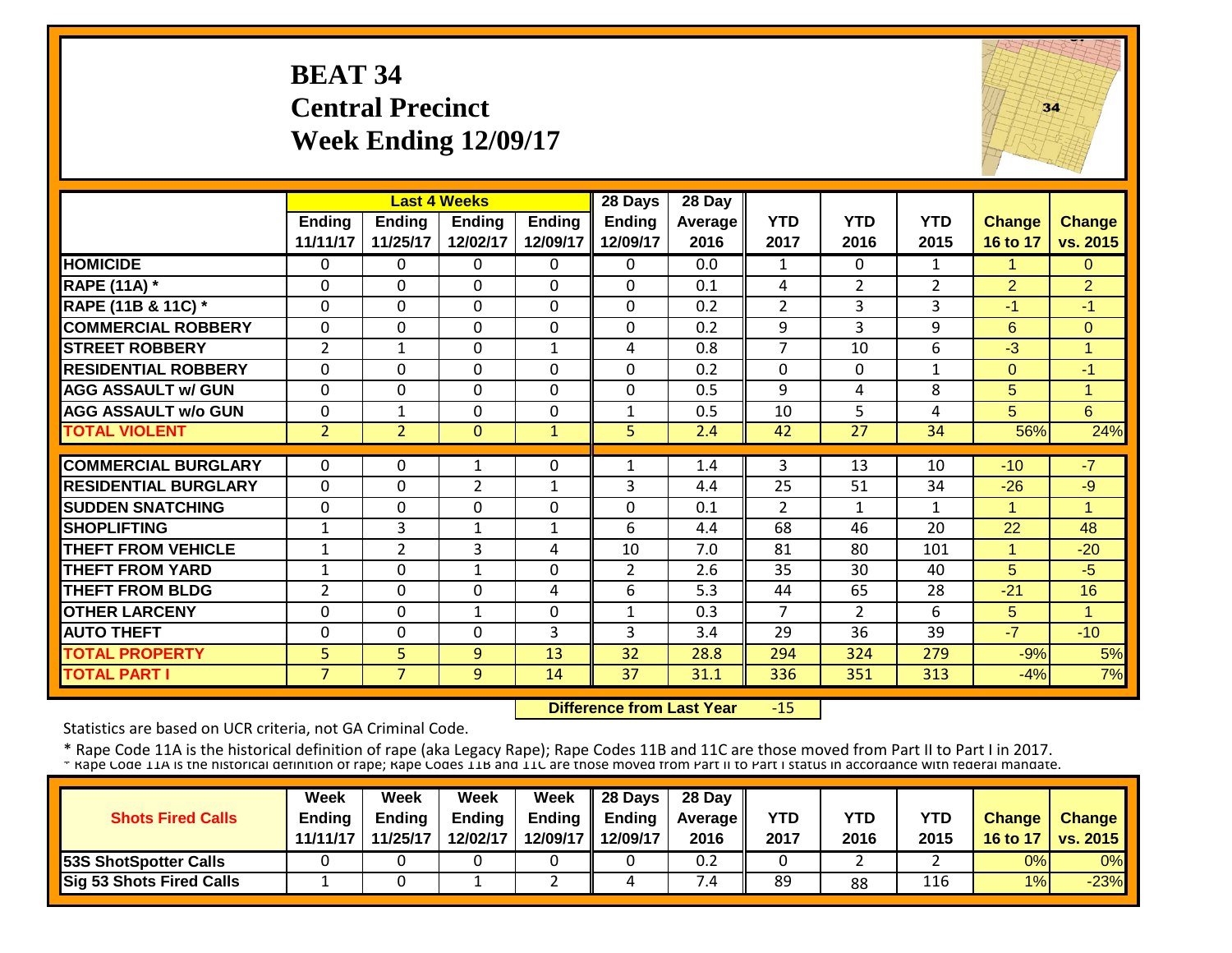# **BEAT 35 Central Precinct Week Ending 12/09/17**



|                             |                | <b>Last 4 Weeks</b> |                |                | 28 Days        | 28 Day  |                |                |                |                |                |
|-----------------------------|----------------|---------------------|----------------|----------------|----------------|---------|----------------|----------------|----------------|----------------|----------------|
|                             | <b>Ending</b>  | <b>Ending</b>       | <b>Ending</b>  | <b>Ending</b>  | <b>Ending</b>  | Average | <b>YTD</b>     | <b>YTD</b>     | <b>YTD</b>     | <b>Change</b>  | <b>Change</b>  |
|                             | 11/11/17       | 11/25/17            | 12/02/17       | 12/09/17       | 12/09/17       | 2016    | 2017           | 2016           | 2015           | 16 to 17       | vs. 2015       |
| <b>HOMICIDE</b>             | $\Omega$       | 0                   | $\Omega$       | $\Omega$       | 0              | 0.5     | 8              | 6.             | 4              | $\overline{2}$ | $\overline{4}$ |
| <b>RAPE (11A)</b> *         | $\Omega$       | 0                   | $\Omega$       | $\Omega$       | $\mathbf 0$    | 0.2     | 3              | 3              | 0              | $\mathbf{0}$   | $\overline{3}$ |
| RAPE (11B & 11C) *          | $\mathbf{0}$   | 0                   | $\mathbf 0$    | $\mathbf 0$    | $\mathbf 0$    | 0.2     | $\overline{2}$ | 3              | $\mathbf{1}$   | $-1$           | 1              |
| <b>COMMERCIAL ROBBERY</b>   | $\mathbf{0}$   | $\Omega$            | $\Omega$       | $\Omega$       | 0              | 0.1     | $\mathbf{1}$   | $\mathbf{1}$   | $\overline{2}$ | $\Omega$       | $-1$           |
| <b>STREET ROBBERY</b>       | $\mathbf 0$    | 0                   | $\mathbf 0$    | $\mathbf 0$    | $\mathbf 0$    | 1.5     | 10             | 18             | 20             | $-8$           | $-10$          |
| <b>RESIDENTIAL ROBBERY</b>  | $\Omega$       | 0                   | $\Omega$       | $\Omega$       | 0              | 0.4     | 3              | 5              | 3              | $-2$           | $\Omega$       |
| <b>AGG ASSAULT w/ GUN</b>   | $\mathbf 0$    | 0                   | $\mathbf 0$    | $\Omega$       | 0              | 1.2     | 24             | 15             | 26             | 9              | $-2$           |
| <b>IAGG ASSAULT w/o GUN</b> | $\overline{2}$ | 0                   | $\Omega$       | $\Omega$       | $\overline{2}$ | 1.2     | 20             | 14             | 13             | 6              | $\overline{7}$ |
| <b>TOTAL VIOLENT</b>        | $\overline{2}$ | $\overline{0}$      | $\mathbf{0}$   | $\mathbf{0}$   | $\overline{2}$ | 5.3     | 71             | 65             | 69             | 9%             | 3%             |
|                             |                |                     |                |                |                |         |                |                |                |                |                |
| <b>COMMERCIAL BURGLARY</b>  | $\Omega$       | $\mathbf{1}$        | $\Omega$       | $\Omega$       | 1              | 1.0     | 3              | 13             | 5              | $-10$          | $-2$           |
| <b>RESIDENTIAL BURGLARY</b> | $\Omega$       | 2                   | $\Omega$       | 1              | 3              | 8.0     | 48             | 102            | 112            | $-54$          | $-64$          |
| <b>SUDDEN SNATCHING</b>     | $\mathbf{0}$   | 0                   | $\Omega$       | $\Omega$       | $\Omega$       | 0.2     | $\overline{2}$ | $\overline{2}$ | $\Omega$       | $\Omega$       | $\overline{2}$ |
| <b>SHOPLIFTING</b>          | $\Omega$       | 0                   | $\Omega$       | $\Omega$       | $\Omega$       | 0.3     | 4              | 4              | 5              | $\Omega$       | $-1$           |
| <b>THEFT FROM VEHICLE</b>   | $\overline{2}$ | 0                   | 1              | 1              | 4              | 5.0     | 70             | 64             | 63             | 6              | $\overline{7}$ |
| <b>THEFT FROM YARD</b>      | $\Omega$       | 1                   | 1              | 1              | 3              | 2.1     | 33             | 27             | 30             | 6              | 3 <sup>1</sup> |
| <b>THEFT FROM BLDG</b>      | $\mathbf{1}$   | 0                   | $\Omega$       | 3              | 4              | 4.9     | 35             | 60             | 41             | $-25$          | $-6$           |
| <b>OTHER LARCENY</b>        | $\mathbf{1}$   | 0                   | $\Omega$       | $\mathbf{1}$   | $\overline{2}$ | 0.3     | 7              | 4              | 4              | 3              | 3              |
| <b>AUTO THEFT</b>           | $\Omega$       | $\overline{2}$      | $\mathbf{1}$   | $\overline{2}$ | 5              | 3.9     | 40             | 49             | 46             | $-9$           | -6             |
| <b>TOTAL PROPERTY</b>       | 4              | 6                   | 3              | 9              | 22             | 25.6    | 242            | 325            | 306            | $-26%$         | $-21%$         |
| <b>TOTAL PART I</b>         | 6              | 6                   | $\overline{3}$ | 9              | 24             | 30.9    | 313            | 390            | 375            | $-20%$         | $-17%$         |

 **Difference from Last Year**‐77

Statistics are based on UCR criteria, not GA Criminal Code.

|                                 | Week          | Week          | Week          | Week     | 28 Days       | 28 Day            |      |      |      |               |                          |
|---------------------------------|---------------|---------------|---------------|----------|---------------|-------------------|------|------|------|---------------|--------------------------|
| <b>Shots Fired Calls</b>        | <b>Ending</b> | <b>Ending</b> | <b>Ending</b> | Ending   | <b>Ending</b> | <b>Average II</b> | YTD  | YTD  | YTD  | <b>Change</b> | <b>Change</b>            |
|                                 | 11/11/17      | 11/25/17      | 12/02/17      | 12/09/17 | 12/09/17      | 2016              | 2017 | 2016 | 2015 | 16 to 17      | $\vert$ vs. 2015 $\vert$ |
| <b>53S ShotSpotter Calls</b>    |               |               |               |          |               | 23.4              | 223  | 264  | 246  | 0%            | $0\%$                    |
| <b>Sig 53 Shots Fired Calls</b> |               |               |               | 4        | 11            | 18.2              | 198  | 228  | 221  | $-13%$        | $-10%$                   |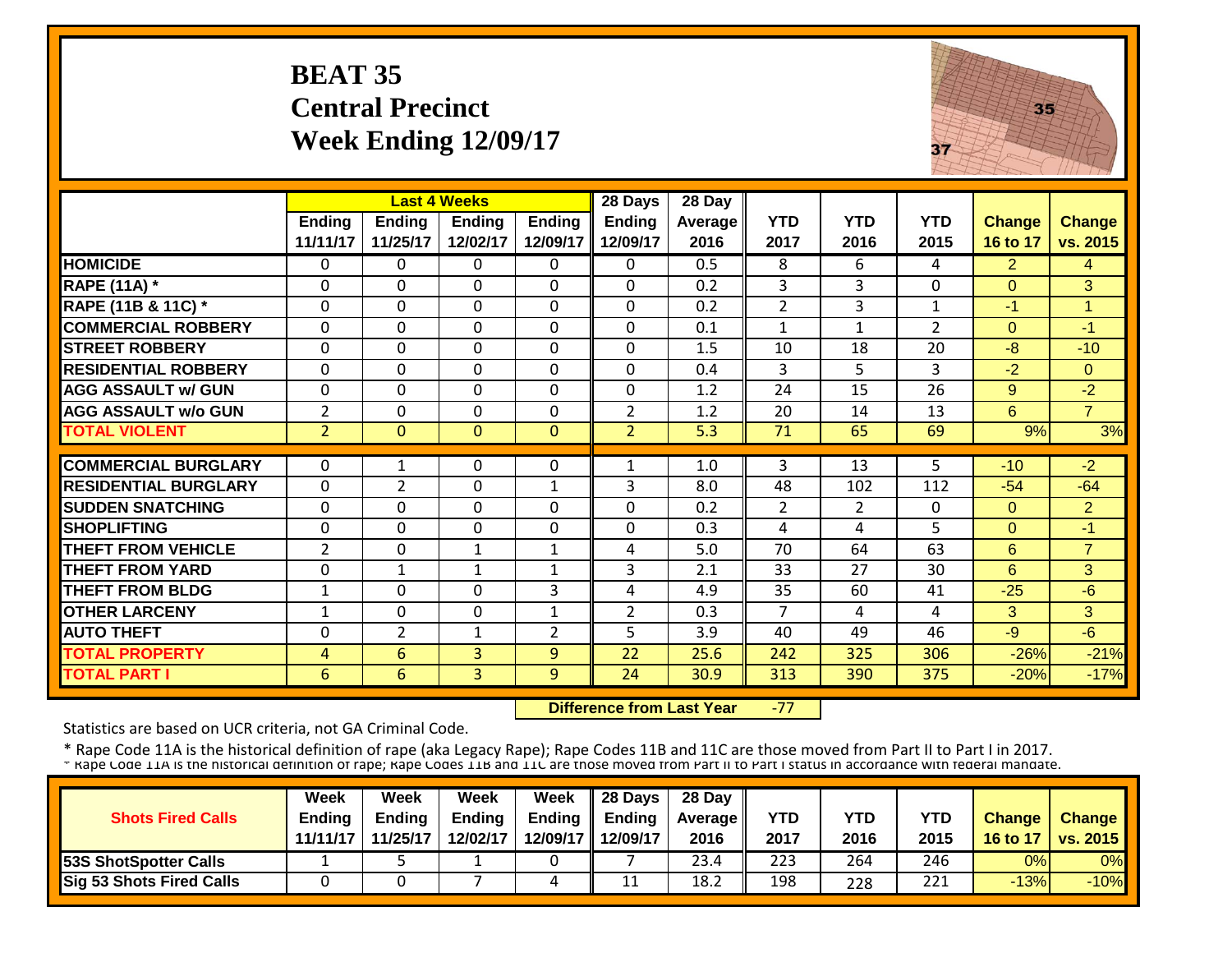## **BEAT 37 Central Precinct Week Ending 12/09/17**



|                             |                |                | <b>Last 4 Weeks</b> |               | 28 Days        | 28 Day  |                |                |                |                      |                |
|-----------------------------|----------------|----------------|---------------------|---------------|----------------|---------|----------------|----------------|----------------|----------------------|----------------|
|                             | Ending         | <b>Ending</b>  | <b>Ending</b>       | <b>Ending</b> | <b>Ending</b>  | Average | <b>YTD</b>     | <b>YTD</b>     | <b>YTD</b>     | <b>Change</b>        | <b>Change</b>  |
|                             | 11/11/17       | 11/25/17       | 12/02/17            | 12/09/17      | 12/09/17       | 2016    | 2017           | 2016           | 2015           | 16 to 17             | vs. 2015       |
| <b>HOMICIDE</b>             | 0              | 0              | 0                   | 0             | 0              | 0.1     | 1              | $\Omega$       | 2              | 1                    | $-1$           |
| <b>RAPE (11A) *</b>         | $\mathbf{0}$   | $\Omega$       | $\Omega$            | 0             | $\Omega$       | 0.1     | 2              | 1              | 0              | $\mathbf{1}$         | $\overline{2}$ |
| RAPE (11B & 11C) *          | $\mathbf{0}$   | $\Omega$       | $\Omega$            | $\Omega$      | $\Omega$       | 0.2     | $\Omega$       | 3              | 0              | $-3$                 | $\Omega$       |
| <b>COMMERCIAL ROBBERY</b>   | $\Omega$       | $\Omega$       | $\mathbf{0}$        | $\Omega$      | $\Omega$       | 0.1     | $\overline{2}$ | $\mathbf{1}$   | $\overline{2}$ | $\blacktriangleleft$ | $\Omega$       |
| <b>STREET ROBBERY</b>       | $\mathbf{0}$   | 0              | $\Omega$            | $\mathbf 0$   | $\mathbf{0}$   | 1.5     | $\overline{7}$ | 19             | 19             | $-12$                | $-12$          |
| <b>RESIDENTIAL ROBBERY</b>  | $\Omega$       | $\Omega$       | $\mathbf{0}$        | $\Omega$      | $\mathbf 0$    | 0.0     | $\mathbf{1}$   | $\Omega$       | $\mathbf{1}$   | $\mathbf{1}$         | $\overline{0}$ |
| <b>AGG ASSAULT w/ GUN</b>   | $\mathbf 0$    | 0              | $\mathbf 0$         | $\Omega$      | $\mathbf 0$    | 0.5     | 6              | 6              | $\overline{2}$ | $\overline{0}$       | $\overline{4}$ |
| <b>AGG ASSAULT w/o GUN</b>  | $\Omega$       | 0              | $\Omega$            | $\Omega$      | 0              | 0.2     | 3              | 3              | 6              | $\Omega$             | $-3$           |
| <b>TOTAL VIOLENT</b>        | $\mathbf{0}$   | $\overline{0}$ | $\mathbf{0}$        | $\mathbf{0}$  | $\mathbf{0}$   | 2.6     | 22             | 33             | 32             | $-33%$               | $-31%$         |
|                             |                |                |                     |               |                |         |                |                |                |                      |                |
| <b>COMMERCIAL BURGLARY</b>  | $\Omega$       | 0              | $\Omega$            | $\Omega$      | $\Omega$       | 1.3     | 6              | 17             | 7              | $-11$                | $-1$           |
| <b>RESIDENTIAL BURGLARY</b> | $\mathbf 0$    | $\Omega$       | $\mathbf 0$         | $\mathbf{1}$  | $\mathbf{1}$   | 3.1     | 11             | 38             | 54             | $-27$                | $-43$          |
| <b>SUDDEN SNATCHING</b>     | $\mathbf 0$    | 0              | $\Omega$            | $\Omega$      | 0              | 0.2     | 4              | 3              | 4              | $\mathbf{1}$         | $\Omega$       |
| <b>SHOPLIFTING</b>          | $\mathbf{1}$   | 0              | $\mathbf 0$         | $\mathbf 0$   | $\mathbf{1}$   | 3.3     | 34             | 40             | 29             | $-6$                 | 5              |
| THEFT FROM VEHICLE          | $\mathbf{1}$   | 1              | $\overline{2}$      | 4             | 8              | 7.3     | 86             | 89             | 158            | $-3$                 | $-72$          |
| <b>THEFT FROM YARD</b>      | $\mathbf{0}$   | 0              | $\mathbf 0$         | $\Omega$      | 0              | 3.1     | 15             | 40             | 29             | $-25$                | $-14$          |
| <b>THEFT FROM BLDG</b>      | $\mathbf{1}$   | 0              | $\mathbf{1}$        | $\Omega$      | $\overline{2}$ | 2.4     | 25             | 29             | 34             | $-4$                 | $-9$           |
| <b>OTHER LARCENY</b>        | $\mathbf{0}$   | $\Omega$       | $\Omega$            | $\Omega$      | 0              | 0.2     | 9              | $\overline{2}$ | 10             | $\overline{7}$       | $-1$           |
| <b>AUTO THEFT</b>           | 1              | 0              | $\Omega$            | 0             | $\mathbf{1}$   | 1.4     | 23             | 18             | 38             | 5                    | $-15$          |
| <b>TOTAL PROPERTY</b>       | $\overline{4}$ | $\mathbf{1}$   | 3                   | 5             | 13             | 22.2    | 213            | 276            | 363            | $-23%$               | $-41%$         |
| <b>TOTAL PART I</b>         | 4              | $\mathbf{1}$   | $\overline{3}$      | 5             | 13             | 24.8    | 235            | 309            | 395            | $-24%$               | $-41%$         |

 **Difference from Last Year** $-74$ 

Statistics are based on UCR criteria, not GA Criminal Code.

|                          | Week     | Week          | Week          | Week          | $\parallel$ 28 Days | 28 Day            |      |            |      |               |                 |
|--------------------------|----------|---------------|---------------|---------------|---------------------|-------------------|------|------------|------|---------------|-----------------|
| <b>Shots Fired Calls</b> | Ending   | <b>Ending</b> | <b>Ending</b> | <b>Ending</b> | <b>Ending</b>       | <b>Average</b> II | YTD  | <b>YTD</b> | YTD  | <b>Change</b> | <b>Change</b>   |
|                          | 11/11/17 | 11/25/17      | 12/02/17      |               | 12/09/17 12/09/17   | 2016              | 2017 | 2016       | 2015 | 16 to 17      | <b>vs. 2015</b> |
| 53S ShotSpotter Calls    |          |               |               |               |                     | ں . ب             | 48   | 44         | 30   | 0%            | 0%              |
| Sig 53 Shots Fired Calls |          |               |               |               |                     | 12.7              | 108  | 152        | 146  | $-29%$        | $-26%$          |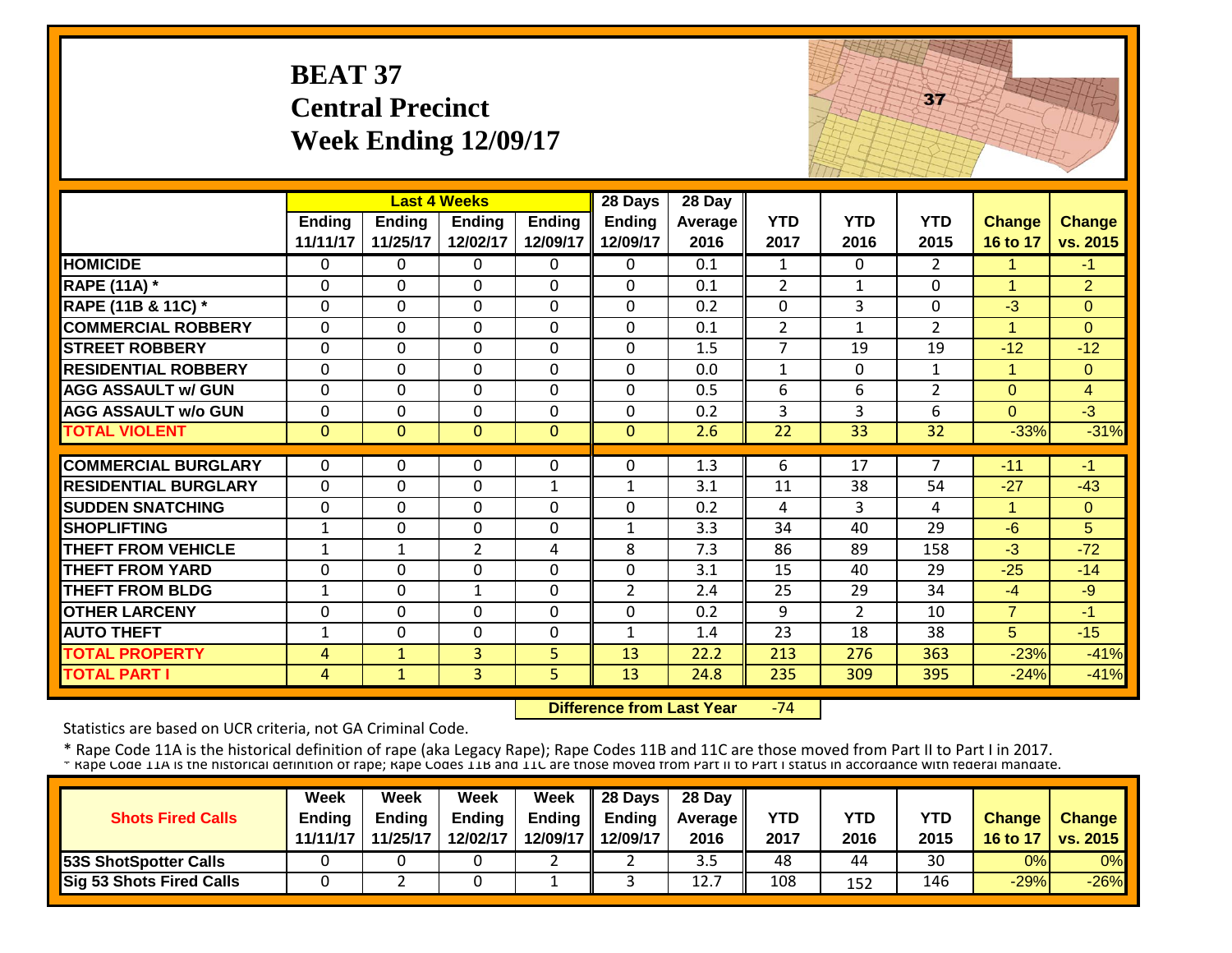

#### **COMPSTATSOUTHSIDE PRECINCT** CAPT. JOY GELLATLY **Week Ending 12/09/17**

**PRECINCT COMMANDER:**



|                             | Week<br><b>Ending</b> | Week<br><b>Ending</b> | <b>Weekly</b><br>Avg | 28-Day<br><b>Ending</b> | $28$ -Day<br><b>Ending</b> | Avg<br>28-Day  | <b>YTD</b>     | <b>YTD</b> | <b>YTD</b>     | Change         | <b>Change</b>  |
|-----------------------------|-----------------------|-----------------------|----------------------|-------------------------|----------------------------|----------------|----------------|------------|----------------|----------------|----------------|
|                             | 12/09/17              | 12/02/17              | 2016                 | 12/09/17                | 11/11/17                   | 2016           | 2017           | 2016       | 2015           | 16 to 17       | vs. 2015       |
| <b>HOMICIDE</b>             | 0                     | 0                     | $\Omega$             | 0                       | $\overline{2}$             | 0              | 4              | 6          | 6              | $-2$           | $-2$           |
| <b>RAPE (11A) *</b>         | $\bf{0}$              | $\Omega$              | $\Omega$             | $\bf{0}$                | $\Omega$                   |                | $\overline{7}$ | 12         | 5              | $-5$           | $\overline{2}$ |
| RAPE (11B & 11C) *          | $\bf{0}$              |                       | $\Omega$             | 1                       | $\Omega$                   |                | 5              | 10         | $\overline{2}$ | $-5$           | 3              |
| <b>COMMERCIAL ROBBERY</b>   |                       | $\Omega$              |                      |                         | 5                          | $\overline{2}$ | 29             | 29         | 25             | $\Omega$       | $\overline{4}$ |
| <b>STREET ROBBERY</b>       | $\bf{0}$              | 0                     | 1                    | 1                       | 6                          | 2              | 30             | 25         | 39             | 5              | $-9$           |
| <b>RESIDENTIAL ROBBERY</b>  | 0                     | 0                     | $\Omega$             | 1                       |                            | 0              | 4              | 6          | 12             | $-2$           | -8             |
| <b>AGG ASSAULT w/ GUN</b>   | 1                     | 0                     | $\Omega$             | 3                       | 1                          | $\overline{2}$ | 32             | 20         | 29             | 12             | 3              |
| <b>AGG ASSAULT w/o GUN</b>  |                       |                       |                      | 5                       | 4                          | $\overline{2}$ | 34             | 30         | 25             | 4              | 9              |
| <b>TOTAL VIOLENT</b>        | 3                     | $\overline{2}$        | 3                    | 12                      | 19                         | 12             | 145            | 138        | 143            | 5%             | 1%             |
| <b>COMMERCIAL BURGLARY</b>  |                       | $\overline{2}$        |                      | 5                       |                            | 5              | 52             | 54         | 45             | $-2$           | 7              |
| <b>RESIDENTIAL BURGLARY</b> | $\mathbf{2}$          | $\overline{2}$        | 4                    | 8                       | 5                          | 15             | 159            | 181        | 257            | $-22$          | $-98$          |
| <b>SUDDEN SNATCHING</b>     | 0                     | 0                     | $\Omega$             | 1                       | 3                          |                | 10             | 8          | 14             | $\overline{2}$ | $-4$           |
| <b>SHOPLIFTING</b>          | 16                    | 18                    | 12                   | 59                      | 54                         | 49             | 622            | 585        | 709            | 37             | $-87$          |
| <b>THEFT FROM VEHICLE</b>   | 12                    | $\overline{2}$        | 5                    | 28                      |                            | 20             |                |            |                |                | 13             |
|                             |                       |                       |                      |                         | 26                         |                | 372            | 238        | 359            | 134            |                |
| THEFT FROM YARD             | 4                     | 3                     | $\overline{2}$       | 14                      | 6                          | 9              | 90             | 111        | 102            | $-21$          | $-12$          |
| <b>THEFT FROM BLDG</b>      | $\mathbf{2}$          |                       | 3                    | 11                      | 5                          | 13             | 171            | 154        | 215            | 17             | $-44$          |
| <b>OTHER LARCENY</b>        | 0                     |                       | $\Omega$             | 3                       |                            | 2              | 28             | 19         | 23             | 9              | 5              |
| <b>AUTO THEFT</b>           | 5                     | 3                     | 2                    | 16                      | 9                          | 9              | 147            | 101        | 183            | 46             | $-36$          |
| <b>TOTAL PROPERTY</b>       | 42                    | 32                    | 30                   | 145                     | 110                        | 120            | 1651           | 1451       | 1907           | 14%            | $-13%$         |
| <b>TOTAL PART I</b>         | 45                    | 34                    | 33                   | 157                     | 129                        | 132            | 1796           | 1589       | 2050           | 13%            | $-12%$         |

Statistics are based on UCR criteria, not GA Criminal Code. **Difference from Last Year** 207

Statistics are preliminary, based on RMS data at the time prepared, and are subject to change due to late reports, reclassifications, updated locations, etc.

| <b>Citizen Initiated Calls</b>  | <b>Week</b><br><b>Ending</b><br>12/09/17 | <b>Week</b><br><b>Ending</b><br>12/02/17 | Weekly<br>Avg<br>2016 | $28$ -Dav<br>Ending<br>2/09/17 | $28$ -Dav<br><b>Ending</b><br>11/11/17 | Avg<br>$28-Day$<br>2016 | YTD<br>2017 | YTD<br>2016 | YTD<br>2015 | Change<br>16 to 17 | <b>Change</b><br>vs. 2015 |
|---------------------------------|------------------------------------------|------------------------------------------|-----------------------|--------------------------------|----------------------------------------|-------------------------|-------------|-------------|-------------|--------------------|---------------------------|
| <b>Midnight Shift</b>           | 81                                       | 79                                       | 91                    | 302                            | 325                                    | 364                     | 4189        | 4616        | 4564        | $-427$             | $-375$                    |
| Day Shift                       | 261                                      | 217                                      | 247                   | 890                            | 967                                    | 986                     | 11709       | 2941        | 12687       | $-1232$            | $-978$                    |
| <b>Afternoon Shift</b>          | 207                                      | 224                                      | 246                   | 841                            | 844                                    | 982                     | 11341       | 2737        | 12389       | $-1396$            | $-1048$                   |
| <b>TOTAL CITIZEN CFS</b>        | 549                                      | 520                                      | 583                   | 2033                           | 2136                                   | 2332                    | 27239       | 30294       | 29640       | $-10.1%$           | $-8.1%$                   |
| <b>53S ShotSpotter Calls</b>    |                                          |                                          |                       |                                |                                        |                         |             |             |             |                    |                           |
| <b>Sig 53 Shots Fired Calls</b> |                                          |                                          |                       | 19                             | 27                                     | 35                      | 356         | 422         | 360         | $-66$              | -4                        |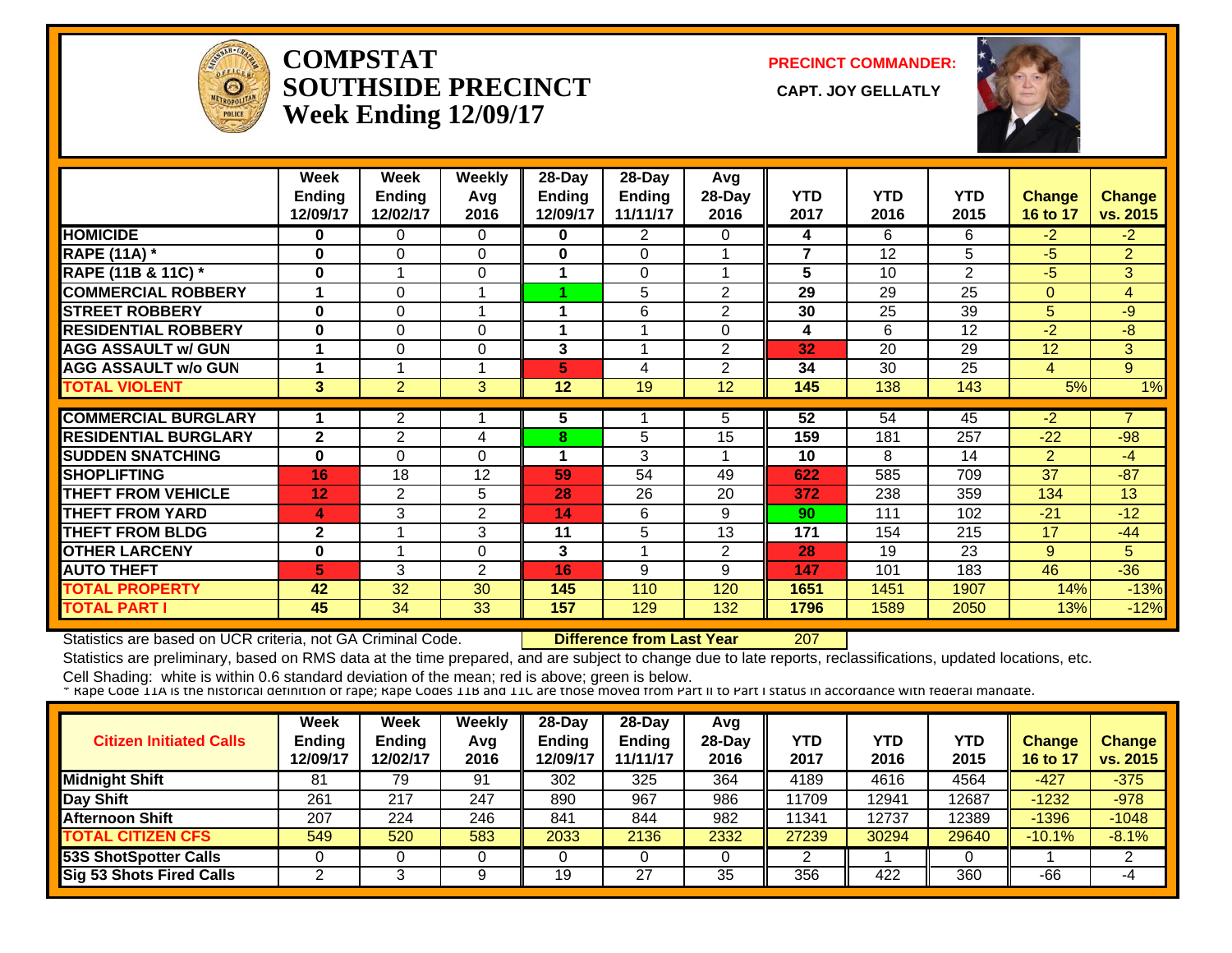## **BEAT 41 Southside Precinct Week Ending 12/09/17**



|                             |              |                | <b>Last 4 Weeks</b> |               | 28 Days        | 28 Day  |                |                |                |                |                |
|-----------------------------|--------------|----------------|---------------------|---------------|----------------|---------|----------------|----------------|----------------|----------------|----------------|
|                             | Ending       | <b>Ending</b>  | <b>Ending</b>       | <b>Ending</b> | <b>Ending</b>  | Average | <b>YTD</b>     | <b>YTD</b>     | <b>YTD</b>     | <b>Change</b>  | Change         |
|                             | 11/11/17     | 11/25/17       | 12/02/17            | 12/09/17      | 12/09/17       | 2016    | 2017           | 2016           | 2015           | 16 to 17       | vs. 2015       |
| <b>HOMICIDE</b>             | $\mathbf{0}$ | 0              | 0                   | 0             | $\Omega$       | 0.0     | $\Omega$       | $\Omega$       | $\mathbf{1}$   | $\Omega$       | $-1$           |
| <b>RAPE (11A) *</b>         | $\Omega$     | 0              | $\Omega$            | $\Omega$      | $\Omega$       | 0.2     | $\mathbf{1}$   | 3              | 0              | $-2$           | $\overline{1}$ |
| RAPE (11B & 11C) *          | $\mathbf 0$  | 0              | $\mathbf 0$         | $\Omega$      | 0              | 0.0     | $\mathbf{1}$   | $\Omega$       | $\mathbf{1}$   | $\overline{1}$ | $\Omega$       |
| <b>COMMERCIAL ROBBERY</b>   | $\Omega$     | 0              | 0                   | 0             | $\Omega$       | 0.4     | 13             | 5              | 5              | 8              | 8              |
| <b>STREET ROBBERY</b>       | $\mathbf 0$  | 0              | 0                   | 0             | $\Omega$       | 0.3     | $\overline{2}$ | 3              | $\overline{7}$ | $-1$           | $-5$           |
| <b>RESIDENTIAL ROBBERY</b>  | $\Omega$     | $\Omega$       | $\Omega$            | $\Omega$      | $\Omega$       | 0.1     | $\mathbf{1}$   | 1              | 3              | $\Omega$       | $-2$           |
| <b>AGG ASSAULT w/ GUN</b>   | $\Omega$     | 0              | 0                   | $\Omega$      | 0              | 0.3     | $\mathbf 0$    | 4              | 0              | $-4$           | $\mathbf{0}$   |
| <b>AGG ASSAULT w/o GUN</b>  | $\Omega$     | 0              | $\mathbf 0$         | $\Omega$      | 0              | 0.5     | $\overline{2}$ | 6              | 1              | $-4$           | $\overline{1}$ |
| <b>TOTAL VIOLENT</b>        | $\mathbf{0}$ | $\overline{0}$ | $\Omega$            | $\Omega$      | $\Omega$       | 1.8     | 20             | 22             | 18             | $-9%$          | 11%            |
|                             |              |                |                     |               |                |         |                |                |                |                |                |
| <b>COMMERCIAL BURGLARY</b>  | 1            | 0              | $\mathbf{1}$        | 0             | $\overline{2}$ | 1.8     | 20             | 23             | 11             | $-3$           | 9              |
| <b>RESIDENTIAL BURGLARY</b> | $\Omega$     | 0              | $\mathbf{0}$        | $\Omega$      | $\Omega$       | 1.1     | 12             | 15             | 11             | $-3$           | 1              |
| <b>SUDDEN SNATCHING</b>     | $\Omega$     | 0              | $\Omega$            | $\Omega$      | $\Omega$       | 0.0     | $\overline{2}$ | $\Omega$       | 3              | $\overline{2}$ | $-1$           |
| <b>SHOPLIFTING</b>          | 1            | $\overline{2}$ | 1                   | $\Omega$      | 4              | 2.4     | 32             | 27             | 19             | 5              | 13             |
| <b>THEFT FROM VEHICLE</b>   | 1            | 1              | 1                   | 4             | 7              | 4.6     | 63             | 56             | 72             | $\overline{7}$ | $-9$           |
| <b>THEFT FROM YARD</b>      | $\Omega$     | 1              | $\Omega$            | 0             | 1              | 1.7     | 22             | 21             | 36             | 1              | $-14$          |
| <b>THEFT FROM BLDG</b>      | 1            | 0              | $\Omega$            | 0             | 1              | 2.3     | 38             | 26             | 55             | 12             | $-17$          |
| <b>OTHER LARCENY</b>        | $\mathbf{1}$ | 0              | 0                   | 0             | 1              | 0.2     | 4              | $\overline{2}$ | 4              | $\overline{2}$ | $\Omega$       |
| <b>AUTO THEFT</b>           | $\Omega$     | 0              | 1                   | 1             | $\overline{2}$ | 1.5     | 18             | 16             | 29             | $\overline{2}$ | $-11$          |
| <b>TOTAL PROPERTY</b>       | 5            | 4              | 4                   | 5             | 18             | 15.5    | 211            | 186            | 240            | 13%            | $-12%$         |
| <b>TOTAL PART I</b>         | 5            | 4              | 4                   | 5             | 18             | 17.2    | 231            | 208            | 258            | 11%            | $-10%$         |

 **Difference from Last Year**23

Statistics are based on UCR criteria, not GA Criminal Code.

|                                 | Week          | Week          | Week          | Week     | 28 Days       | 28 Day            |      |            |            |               |                 |
|---------------------------------|---------------|---------------|---------------|----------|---------------|-------------------|------|------------|------------|---------------|-----------------|
| <b>Shots Fired Calls</b>        | <b>Ending</b> | <b>Ending</b> | <b>Ending</b> | Ending   | <b>Ending</b> | <b>Average II</b> | YTD  | <b>YTD</b> | <b>YTD</b> | <b>Change</b> | Change          |
|                                 | 11/11/17      | 11/25/17      | 12/02/17      | 12/09/17 | 12/09/17      | 2016              | 2017 | 2016       | 2015       | 16 to 17      | <b>VS. 2015</b> |
| <b>53S ShotSpotter Calls</b>    |               |               |               |          |               | 0.1               |      |            |            | 0%            | 0%              |
| <b>Sig 53 Shots Fired Calls</b> |               |               |               |          |               | 1.8               | 29   | 23         | 19         | 26%           | 53%             |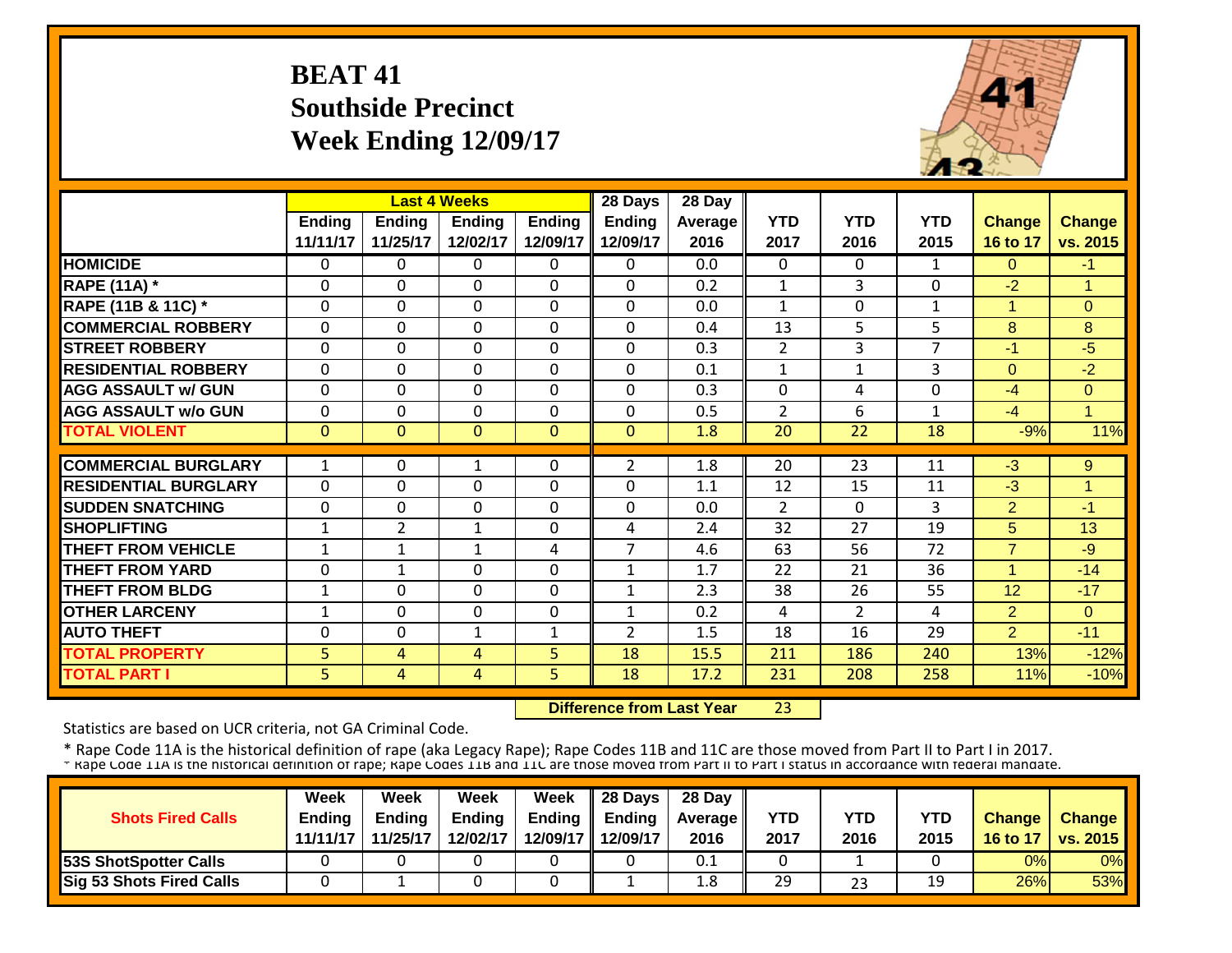#### **BEAT 42Southside Precinct Week Ending 12/09/17**



|                             |                | <b>Last 4 Weeks</b> |                |                | 28 Days        | 28 Day  |                |                |              |                |                |
|-----------------------------|----------------|---------------------|----------------|----------------|----------------|---------|----------------|----------------|--------------|----------------|----------------|
|                             | <b>Ending</b>  | <b>Ending</b>       | <b>Ending</b>  | <b>Ending</b>  | <b>Ending</b>  | Average | <b>YTD</b>     | <b>YTD</b>     | <b>YTD</b>   | <b>Change</b>  | <b>Change</b>  |
|                             | 11/11/17       | 11/25/17            | 12/02/17       | 12/09/17       | 12/09/17       | 2016    | 2017           | 2016           | 2015         | 16 to 17       | vs. 2015       |
| <b>HOMICIDE</b>             | $\Omega$       | 0                   | $\Omega$       | $\Omega$       | 0              | 0.1     | $\overline{2}$ | $\mathbf{1}$   | 1            | 1              | 1.             |
| <b>RAPE (11A) *</b>         | $\Omega$       | $\Omega$            | $\Omega$       | $\Omega$       | 0              | 0.2     | $\overline{2}$ | 3              | $\Omega$     | $-1$           | $\overline{2}$ |
| RAPE (11B & 11C) *          | $\mathbf 0$    | 0                   | $\mathbf{1}$   | $\mathbf 0$    | $\mathbf{1}$   | 0.4     | 3              | 3              | $\mathbf{0}$ | $\Omega$       | 3              |
| <b>COMMERCIAL ROBBERY</b>   | $\Omega$       | 0                   | $\Omega$       | $\Omega$       | 0              | 0.6     | 7              | 8              | 8            | $-1$           | $-1$           |
| <b>STREET ROBBERY</b>       | $\mathbf 0$    | 0                   | $\Omega$       | $\mathbf 0$    | 0              | 0.9     | 8              | 11             | 12           | $-3$           | $-4$           |
| <b>RESIDENTIAL ROBBERY</b>  | $\Omega$       | 0                   | $\Omega$       | $\mathbf 0$    | $\Omega$       | 0.2     | $\mathbf{1}$   | 3              | 6            | $-2$           | $-5$           |
| <b>AGG ASSAULT w/ GUN</b>   | $\mathbf 0$    | 1                   | $\mathbf 0$    | $\mathbf{1}$   | $\overline{2}$ | 0.5     | 11             | $\overline{7}$ | 10           | 4              | $\mathbf{1}$   |
| <b>AGG ASSAULT w/o GUN</b>  | $\mathbf{1}$   | 0                   | $\Omega$       | $\Omega$       | $\mathbf{1}$   | 0.7     | 17             | 9              | 10           | 8              | $\overline{7}$ |
| <b>TOTAL VIOLENT</b>        | $\mathbf{1}$   | $\mathbf{1}$        | $\mathbf{1}$   | $\mathbf{1}$   | 4              | 3.7     | 51             | 45             | 47           | 13%            | 9%             |
|                             |                |                     |                |                |                |         |                |                |              |                |                |
| <b>COMMERCIAL BURGLARY</b>  | 1              | 0                   | 1              | $\Omega$       | 2              | 1.4     | 15             | 13             | 15           | $\overline{2}$ | $\Omega$       |
| <b>RESIDENTIAL BURGLARY</b> | $\mathbf{0}$   | 0                   | $\Omega$       | $\mathbf{1}$   | $\mathbf{1}$   | 4.5     | 33             | 54             | 71           | $-21$          | $-38$          |
| <b>SUDDEN SNATCHING</b>     | $\mathbf{1}$   | 0                   | $\Omega$       | $\Omega$       | $\mathbf{1}$   | 0.1     | 4              | $\Omega$       | 4            | 4              | $\Omega$       |
| <b>SHOPLIFTING</b>          | 4              | 0                   | 4              | 3              | 11             | 9.0     | 89             | 105            | 172          | $-16$          | $-83$          |
| <b>THEFT FROM VEHICLE</b>   | 1              | $\overline{2}$      | $\Omega$       | 5              | 8              | 5.8     | 98             | 67             | 115          | 31             | $-17$          |
| <b>THEFT FROM YARD</b>      | 3              | 0                   | $\overline{2}$ | 0              | 5              | 2.3     | 18             | 28             | 27           | $-10$          | $-9$           |
| <b>THEFT FROM BLDG</b>      | $\overline{2}$ | 1                   | 1              | 1              | 5              | 3.0     | 39             | 35             | 54           | $\overline{4}$ | $-15$          |
| <b>OTHER LARCENY</b>        | $\Omega$       | 0                   | $\Omega$       | $\Omega$       | 0              | 0.5     | 7              | 6              | 5            | 1              | $\overline{2}$ |
| <b>AUTO THEFT</b>           | $\overline{2}$ | 1                   | $\Omega$       | $\overline{2}$ | 5              | 2.3     | 57             | 27             | 61           | 30             | $-4$           |
| <b>TOTAL PROPERTY</b>       | 14             | 4                   | 8              | 12             | 38             | 28.8    | 360            | 335            | 524          | 7%             | $-31%$         |
| <b>TOTAL PART I</b>         | 15             | 5                   | 9              | 13             | 42             | 32.4    | 411            | 380            | 571          | 8%             | $-28%$         |

 **Difference from Last Year**31

Statistics are based on UCR criteria, not GA Criminal Code.

| <b>Shots Fired Calls</b>        | Week<br><b>Endina</b> | Week<br><b>Ending</b> | Week<br><b>Ending</b> | <b>Week</b> | $\parallel$ 28 Days<br>Ending $\parallel$ Ending | 28 Day<br><b>Average</b> II | YTD  | YTD  | YTD  | <b>Change</b> | <b>Change</b>   |
|---------------------------------|-----------------------|-----------------------|-----------------------|-------------|--------------------------------------------------|-----------------------------|------|------|------|---------------|-----------------|
|                                 | 11/11/17              | 11/25/17              | 12/02/17              |             | 12/09/17 12/09/17                                | 2016                        | 2017 | 2016 | 2015 | 16 to 17      | <b>vs. 2015</b> |
| <b>53S ShotSpotter Calls</b>    |                       |                       |                       |             |                                                  | 0.0                         |      |      |      | 0%            | 0%              |
| <b>Sig 53 Shots Fired Calls</b> |                       |                       |                       |             |                                                  | .b                          | 62   | 94   | 84   | $-34%$        | $-26%$          |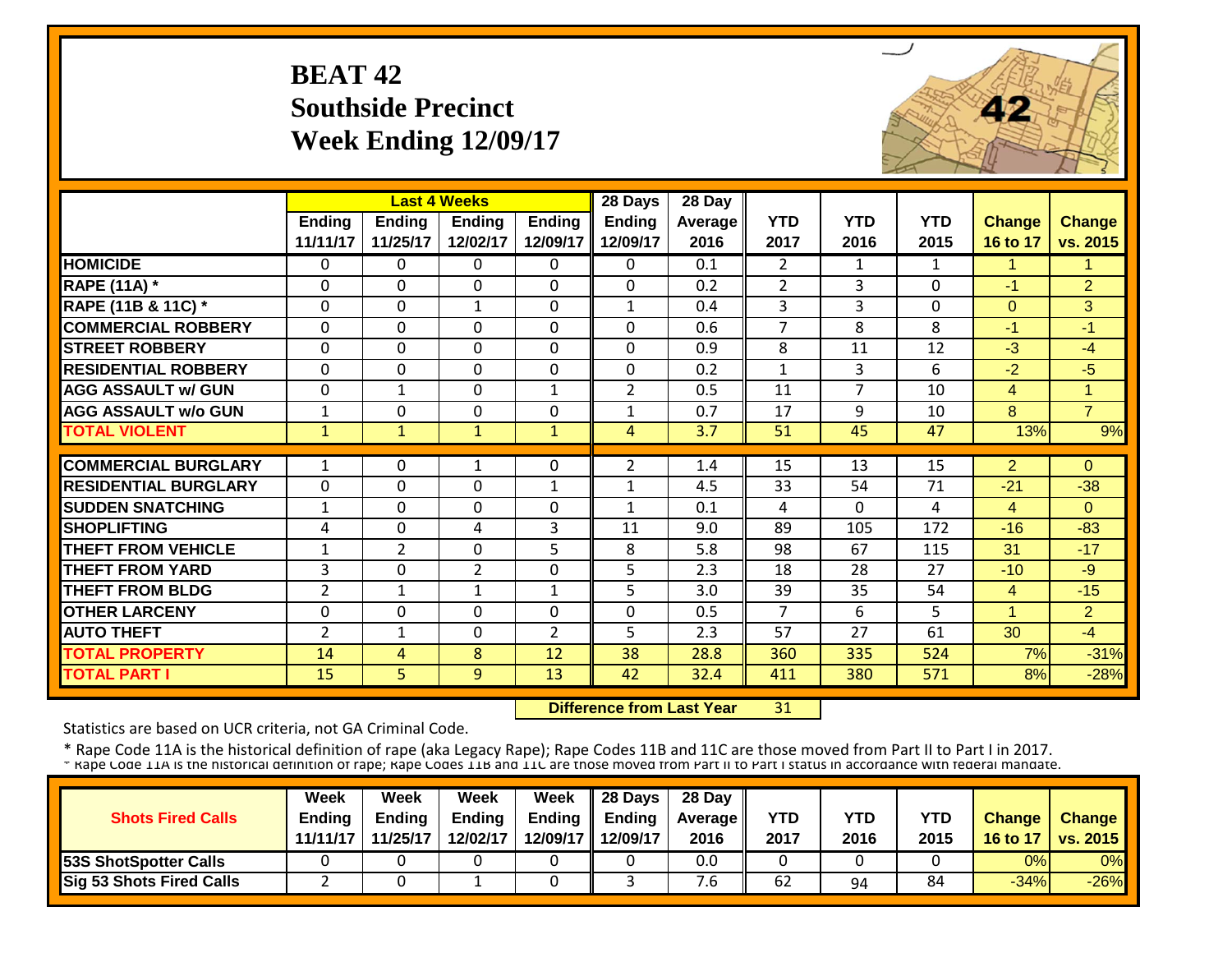#### **BEAT 43 Southside Precinct Week Ending 12/09/17**



|                             |                | <b>Last 4 Weeks</b> |               |                | 28 Days        | 28 Day           |                |                |                |                |                |
|-----------------------------|----------------|---------------------|---------------|----------------|----------------|------------------|----------------|----------------|----------------|----------------|----------------|
|                             | <b>Ending</b>  | <b>Ending</b>       | <b>Ending</b> | <b>Ending</b>  | <b>Ending</b>  | Average          | <b>YTD</b>     | <b>YTD</b>     | <b>YTD</b>     | <b>Change</b>  | <b>Change</b>  |
|                             | 11/11/17       | 11/25/17            | 12/02/17      | 12/09/17       | 12/09/17       | 2016             | 2017           | 2016           | 2015           | 16 to 17       | vs. 2015       |
| <b>HOMICIDE</b>             | $\Omega$       | 0                   | $\Omega$      | $\Omega$       | $\Omega$       | $\overline{0.2}$ | $\Omega$       | 3              | $\overline{2}$ | $-3$           | $-2$           |
| <b>RAPE (11A) *</b>         | $\Omega$       | 0                   | $\Omega$      | $\Omega$       | $\mathbf 0$    | 0.1              | $\Omega$       | $\mathbf{1}$   | $\Omega$       | $-1$           | $\Omega$       |
| RAPE (11B & 11C) *          | $\mathbf{0}$   | 0                   | $\Omega$      | $\Omega$       | $\mathbf 0$    | 0.1              | $\mathbf 0$    | 1              | $\Omega$       | $-1$           | $\Omega$       |
| <b>COMMERCIAL ROBBERY</b>   | $\Omega$       | $\Omega$            | $\Omega$      | $\mathbf{1}$   | $\mathbf{1}$   | 0.8              | $\overline{4}$ | 10             | 6              | $-6$           | $-2$           |
| <b>STREET ROBBERY</b>       | $\mathbf 0$    | 0                   | $\Omega$      | $\Omega$       | 0              | 0.5              | $\overline{7}$ | 6              | 10             | $\mathbf{1}$   | $-3$           |
| <b>RESIDENTIAL ROBBERY</b>  | $\mathbf{1}$   | 0                   | $\Omega$      | $\Omega$       | 1              | 0.1              | $\mathbf{1}$   | $\mathbf{1}$   | 0              | $\Omega$       | $\overline{1}$ |
| <b>AGG ASSAULT w/ GUN</b>   | $\Omega$       | 1                   | $\Omega$      | $\Omega$       | 1              | 0.1              | 5              | $\mathbf{1}$   | 8              | 4              | $-3$           |
| <b>AGG ASSAULT w/o GUN</b>  | $\mathbf{0}$   | 1                   | $\Omega$      | $\mathbf{1}$   | $\overline{2}$ | 0.5              | 5              | 6              | 4              | $-1$           | 1              |
| <b>TOTAL VIOLENT</b>        | $\mathbf{1}$   | $\overline{2}$      | $\mathbf{0}$  | $\overline{2}$ | 5 <sup>1</sup> | 2.3              | 22             | 29             | 30             | $-24%$         | $-27%$         |
|                             |                |                     |               |                |                |                  |                |                |                |                |                |
| <b>COMMERCIAL BURGLARY</b>  | $\Omega$       | 0                   | $\Omega$      | $\mathbf{1}$   | 1              | 1.1              | 7              | 15             | 13             | -8             | $-6$           |
| <b>RESIDENTIAL BURGLARY</b> | $\mathbf 0$    | 0                   | $\Omega$      | 0              | 0              | 2.1              | 28             | 28             | 27             | $\Omega$       | 1              |
| <b>SUDDEN SNATCHING</b>     | $\Omega$       | 0                   | $\Omega$      | $\Omega$       | $\Omega$       | 0.3              | 3              | 4              | 3              | $-1$           | $\Omega$       |
| <b>SHOPLIFTING</b>          | $\overline{7}$ | 5                   | 10            | 11             | 33             | 25.6             | 306            | 306            | 342            | $\Omega$       | $-36$          |
| THEFT FROM VEHICLE          | $\overline{2}$ | 0                   | $\Omega$      | 0              | $\overline{2}$ | 2.8              | 53             | 32             | 49             | 21             | $\overline{4}$ |
| <b>THEFT FROM YARD</b>      | $\mathbf 0$    | 1                   | $\Omega$      | 0              | 1              | 1.3              | 16             | 17             | 12             | $-1$           | $\overline{4}$ |
| <b>THEFT FROM BLDG</b>      | 1              | $\mathbf{1}$        | $\Omega$      | 0              | $\overline{2}$ | 2.9              | 40             | 36             | 36             | $\overline{4}$ | $\overline{4}$ |
| <b>OTHER LARCENY</b>        | $\Omega$       | 0                   | $\Omega$      | $\Omega$       | $\mathbf 0$    | 0.2              | 4              | $\overline{2}$ | 5.             | $\overline{2}$ | $-1$           |
| <b>AUTO THEFT</b>           | $\overline{2}$ | $\overline{2}$      | 1             | $\Omega$       | 5              | 1.1              | 22             | 13             | 29             | 9 <sup>°</sup> | $-7$           |
| <b>TOTAL PROPERTY</b>       | 12             | 9                   | 11            | 12             | 44             | 37.5             | 479            | 453            | 516            | 6%             | $-7%$          |
| <b>TOTAL PART I</b>         | 13             | 11                  | 11            | 14             | 49             | 39.8             | 501            | 482            | 546            | 4%             | $-8%$          |

 **Difference from Last Year**19

Statistics are based on UCR criteria, not GA Criminal Code.

|                                 | Week          | Week          | Week          | <b>Week</b> | $\parallel$ 28 Days       | 28 Day            |      |      |      |               |                 |
|---------------------------------|---------------|---------------|---------------|-------------|---------------------------|-------------------|------|------|------|---------------|-----------------|
| <b>Shots Fired Calls</b>        | <b>Endina</b> | <b>Ending</b> | <b>Ending</b> |             | Ending $\parallel$ Ending | <b>Average</b> II | YTD  | YTD  | YTD  | <b>Change</b> | <b>Change</b>   |
|                                 | 11/11/17      | 11/25/17      | 12/02/17      |             | 12/09/17 12/09/17         | 2016              | 2017 | 2016 | 2015 | 16 to 17      | <b>vs. 2015</b> |
| <b>53S ShotSpotter Calls</b>    |               |               |               |             |                           | 0.0               |      |      |      | 0%            | 0%              |
| <b>Sig 53 Shots Fired Calls</b> |               |               |               |             |                           | . 4د              | 43   | 67   | 58   | $-36%$        | $-26%$          |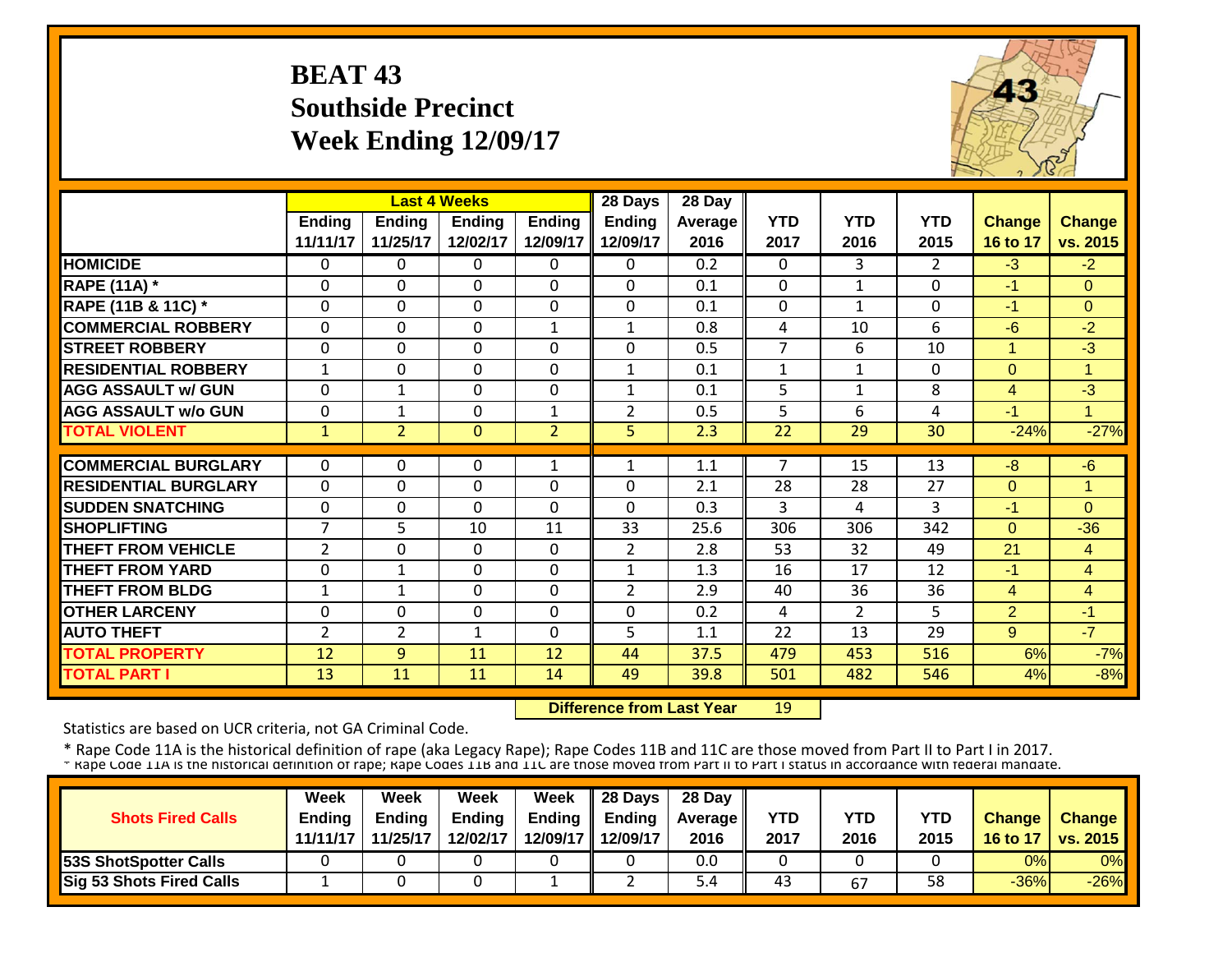## **BEAT 44 Southside Precinct Week Ending 12/09/17**



|                             |                | <b>Last 4 Weeks</b> |              |                | 28 Days        | 28 Day  |                |                |                |                |                |
|-----------------------------|----------------|---------------------|--------------|----------------|----------------|---------|----------------|----------------|----------------|----------------|----------------|
|                             | Ending         | <b>Ending</b>       | Ending       | <b>Ending</b>  | <b>Ending</b>  | Average | <b>YTD</b>     | <b>YTD</b>     | <b>YTD</b>     | <b>Change</b>  | <b>Change</b>  |
|                             | 11/11/17       | 11/25/17            | 12/02/17     | 12/09/17       | 12/09/17       | 2016    | 2017           | 2016           | 2015           | 16 to 17       | vs. 2015       |
| <b>HOMICIDE</b>             | $\Omega$       | 0                   | 0            | $\Omega$       | 0              | 0.1     | 1              | $\mathbf{1}$   | $\mathbf{1}$   | $\Omega$       | $\Omega$       |
| <b>RAPE (11A)</b> *         | $\Omega$       | 0                   | $\Omega$     | $\Omega$       | 0              | 0.2     | 3              | 3              | 4              | $\Omega$       | -1             |
| RAPE (11B & 11C) *          | $\mathbf 0$    | 0                   | $\Omega$     | $\mathbf 0$    | 0              | 0.3     | $\mathbf{1}$   | 4              | 1              | $-3$           | $\Omega$       |
| <b>COMMERCIAL ROBBERY</b>   | $\mathbf{0}$   | 0                   | $\Omega$     | $\Omega$       | 0              | 0.2     | $\overline{2}$ | 3              | 5              | $-1$           | $-3$           |
| <b>STREET ROBBERY</b>       | $\mathbf{1}$   | 0                   | $\Omega$     | $\mathbf 0$    | $\mathbf{1}$   | 0.2     | 9              | 1              | 8              | 8              | $\mathbf{1}$   |
| <b>RESIDENTIAL ROBBERY</b>  | $\Omega$       | 0                   | $\Omega$     | $\Omega$       | 0              | 0.1     | $\mathbf{1}$   | 1              | 3              | $\Omega$       | $-2$           |
| <b>AGG ASSAULT w/ GUN</b>   | $\Omega$       | 0                   | $\Omega$     | $\Omega$       | 0              | 0.5     | 11             | 5              | 7              | 6              | $\overline{4}$ |
| <b>AGG ASSAULT w/o GUN</b>  | $\Omega$       | 0                   | 1            | $\Omega$       | $\mathbf{1}$   | 0.6     | 6              | $\overline{ }$ | 7              | $-1$           | $-1$           |
| <b>TOTAL VIOLENT</b>        | $\mathbf{1}$   | $\overline{0}$      | $\mathbf{1}$ | $\Omega$       | $\overline{2}$ | 2.3     | 34             | 25             | 36             | 36%            | $-6%$          |
|                             |                |                     |              |                |                |         |                |                |                |                |                |
| <b>COMMERCIAL BURGLARY</b>  | $\Omega$       | 0                   | 0            | $\Omega$       | 0              | 0.2     | 7              | 3              | 5              | 4              | $\overline{2}$ |
| <b>RESIDENTIAL BURGLARY</b> | $\mathbf 0$    | 2                   | 1            | 1              | 4              | 3.7     | 57             | 44             | 100            | 13             | $-43$          |
| <b>SUDDEN SNATCHING</b>     | $\mathbf 0$    | 0                   | $\Omega$     | 0              | 0              | 0.2     | $\Omega$       | $\overline{2}$ | $\overline{2}$ | $-2$           | $-2$           |
| <b>SHOPLIFTING</b>          | $\Omega$       | 0                   | 0            | $\Omega$       | 0              | 1.1     | 16             | 14             | 9              | $\overline{2}$ | $\overline{7}$ |
| <b>THEFT FROM VEHICLE</b>   | $\overline{2}$ | 3                   | $\mathbf{1}$ | $\mathbf 1$    | 7              | 4.1     | 89             | 49             | 71             | 40             | 18             |
| <b>THEFT FROM YARD</b>      | $\Omega$       | 0                   | $\mathbf{1}$ | $\Omega$       | $\mathbf{1}$   | 1.6     | 21             | 21             | 17             | $\Omega$       | 4              |
| <b>THEFT FROM BLDG</b>      | $\Omega$       | $\mathbf{1}$        | $\Omega$     | 1              | $\overline{2}$ | 2.8     | 32             | 34             | 39             | $-2$           | $-7$           |
| <b>OTHER LARCENY</b>        | $\mathbf{0}$   | 0                   | $\Omega$     | $\Omega$       | 0              | 0.2     | 6              | $\overline{2}$ | 6              | 4              | $\Omega$       |
| <b>AUTO THEFT</b>           | $\mathbf{0}$   | 0                   | $\mathbf{1}$ | $\overline{2}$ | 3              | 2.1     | 30             | 26             | 41             | $\overline{4}$ | $-11$          |
| <b>TOTAL PROPERTY</b>       | $\overline{2}$ | 6                   | 4            | 5              | 17             | 16.1    | 258            | 195            | 290            | 32%            | $-11%$         |
| <b>TOTAL PART I</b>         | 3 <sup>°</sup> | $6\overline{6}$     | 5            | 5 <sup>1</sup> | 19             | 18.4    | 292            | 220            | 326            | 33%            | $-10%$         |

 **Difference from Last Year**72

Statistics are based on UCR criteria, not GA Criminal Code.

| <b>Shots Fired Calls</b>        | Week<br><b>Endina</b> | Week<br><b>Ending</b> | Week<br><b>Ending</b> | <b>Week</b> | $\parallel$ 28 Days<br>Ending $\parallel$ Ending | 28 Day<br><b>Average</b> II | YTD  | YTD  | YTD  | <b>Change</b> | <b>Change</b>   |
|---------------------------------|-----------------------|-----------------------|-----------------------|-------------|--------------------------------------------------|-----------------------------|------|------|------|---------------|-----------------|
|                                 | 11/11/17              | 11/25/17              | 12/02/17              |             | 12/09/17 12/09/17                                | 2016                        | 2017 | 2016 | 2015 | 16 to 17      | <b>vs. 2015</b> |
| <b>53S ShotSpotter Calls</b>    |                       |                       |                       |             |                                                  | 0.0                         |      |      |      | 0%            | 0%              |
| <b>Sig 53 Shots Fired Calls</b> |                       |                       |                       |             |                                                  | 8.2                         | 106  | 95   | 78   | 12%           | 36%             |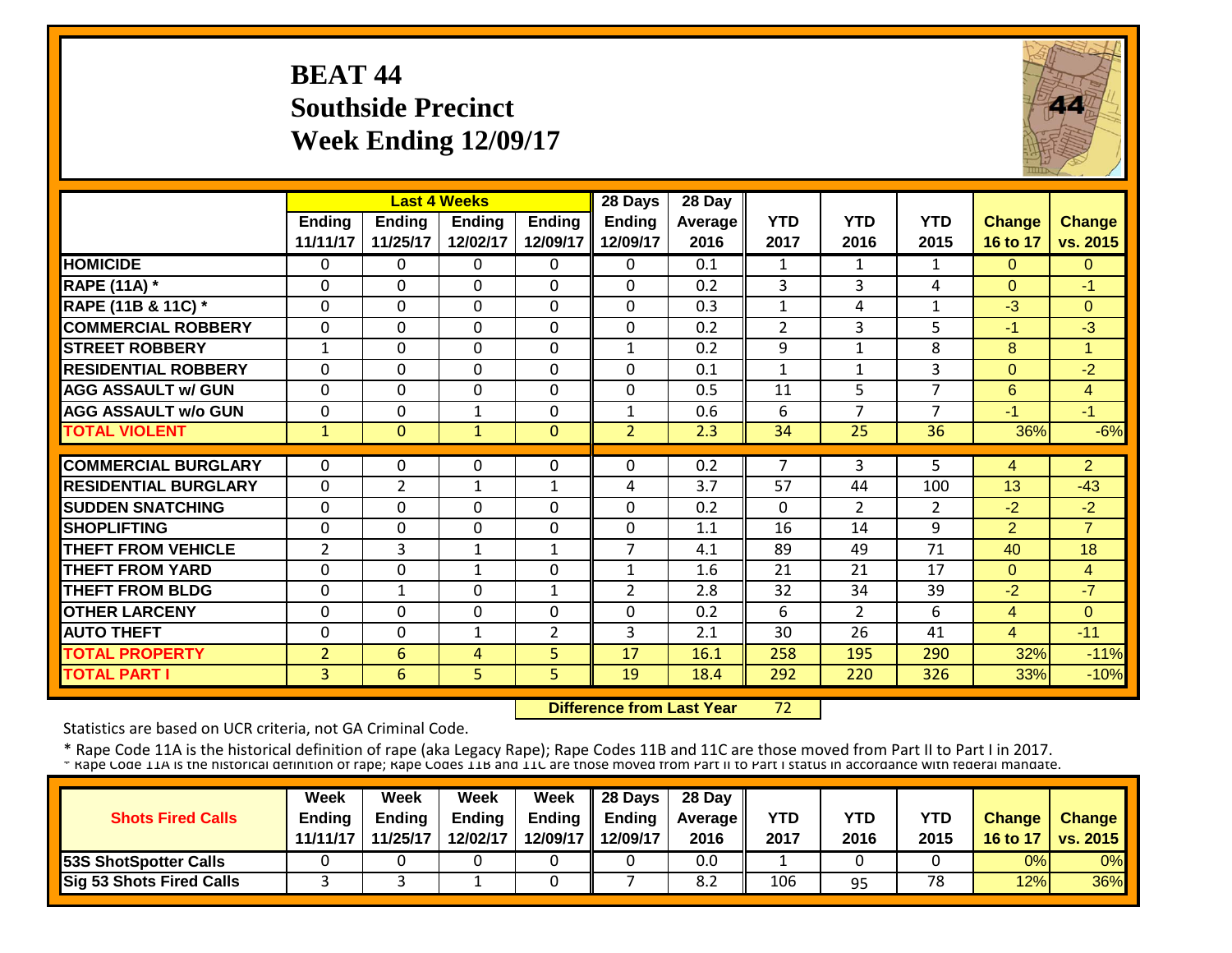## **BEAT 45 Southside Precinct Week Ending 12/09/17**



|                             |              |              | <b>Last 4 Weeks</b> |               | 28 Days        | 28 Day  |              |                |                |               |                |
|-----------------------------|--------------|--------------|---------------------|---------------|----------------|---------|--------------|----------------|----------------|---------------|----------------|
|                             | Endina       | Endina       | <b>Endina</b>       | <b>Ending</b> | <b>Ending</b>  | Average | <b>YTD</b>   | <b>YTD</b>     | <b>YTD</b>     | <b>Change</b> | Change         |
|                             | 11/11/17     | 11/25/17     | 12/02/17            | 12/09/17      | 12/09/17       | 2016    | 2017         | 2016           | 2015           | 16 to 17      | vs. 2015       |
| <b>HOMICIDE</b>             | $\mathbf{0}$ | 0            | $\Omega$            | $\Omega$      | 0              | 0.1     | $\Omega$     | $\mathbf{1}$   | $\Omega$       | $-1$          | $\Omega$       |
| <b>RAPE (11A) *</b>         | $\Omega$     | $\Omega$     | $\Omega$            | $\mathbf 0$   | $\Omega$       | 0.0     | $\Omega$     | $\mathbf{1}$   | $\Omega$       | -1            | $\Omega$       |
| RAPE (11B & 11C) *          | $\mathbf 0$  | 0            | $\mathbf 0$         | $\mathbf 0$   | 0              | 0.2     | $\Omega$     | $\mathbf{1}$   | $\Omega$       | $-1$          | $\Omega$       |
| <b>COMMERCIAL ROBBERY</b>   | $\Omega$     | 0            | $\Omega$            | $\Omega$      | $\Omega$       | 0.0     | $\Omega$     | $\Omega$       | $\Omega$       | $\Omega$      | $\Omega$       |
| <b>STREET ROBBERY</b>       | $\mathbf 0$  | 0            | $\mathbf 0$         | $\mathbf 0$   | 0              | 0.2     | $\mathbf{1}$ | $\mathbf{1}$   | $\mathbf 0$    | $\Omega$      | $\overline{1}$ |
| <b>RESIDENTIAL ROBBERY</b>  | $\Omega$     | 0            | $\Omega$            | $\mathbf 0$   | $\Omega$       | 0.0     | $\Omega$     | 0              | $\Omega$       | $\Omega$      | $\Omega$       |
| <b>AGG ASSAULT w/ GUN</b>   | $\mathbf 0$  | 0            | $\mathbf 0$         | $\mathbf 0$   | $\Omega$       | 0.0     | $\mathbf{1}$ | $\Omega$       | $\mathbf{1}$   | $\mathbf{1}$  | $\overline{0}$ |
| <b>AGG ASSAULT w/o GUN</b>  | 1            | 0            | 0                   | $\mathbf 0$   | 1              | 0.1     | $\mathbf{1}$ | $\mathbf{1}$   | $\mathbf 0$    | $\Omega$      | 1              |
| <b>TOTAL VIOLENT</b>        | $\mathbf{1}$ | $\Omega$     | $\Omega$            | $\mathbf{0}$  | $\mathbf{1}$   | 0.5     | 3            | 5              | $\mathbf{1}$   | $-40%$        | 200%           |
|                             |              |              |                     |               |                |         |              |                |                |               |                |
| <b>COMMERCIAL BURGLARY</b>  | $\mathbf{0}$ | 0            | 0                   | 0             | 0              | 0.0     | 0            | $\Omega$       | 1              | $\Omega$      | $-1$           |
| <b>RESIDENTIAL BURGLARY</b> | $\mathbf{0}$ | 0            | 1                   | $\Omega$      | 1              | 1.4     | 12           | 18             | 25             | $-6$          | $-13$          |
| <b>SUDDEN SNATCHING</b>     | $\Omega$     | 0            | $\Omega$            | $\Omega$      | $\Omega$       | 0.0     | $\Omega$     | 0              | $\Omega$       | $\Omega$      | $\Omega$       |
| <b>SHOPLIFTING</b>          | $\Omega$     | $\Omega$     | $\Omega$            | $\Omega$      | $\Omega$       | 0.0     | $\Omega$     | $\Omega$       | $\Omega$       | $\Omega$      | $\Omega$       |
| <b>THEFT FROM VEHICLE</b>   | $\Omega$     | 0            | $\Omega$            | $\Omega$      | $\Omega$       | 0.7     | 10           | 9              | 6              | 1             | $\overline{4}$ |
| <b>THEFT FROM YARD</b>      | $\Omega$     | 1            | $\Omega$            | $\Omega$      | $\mathbf{1}$   | 0.3     | 3            | 4              | $\overline{2}$ | -1            | 1.             |
| <b>THEFT FROM BLDG</b>      | $\Omega$     | 0            | $\Omega$            | $\Omega$      | $\Omega$       | 0.2     | 3            | $\overline{2}$ | 9              | 1             | $-6$           |
| <b>OTHER LARCENY</b>        | $\Omega$     | 0            | $\Omega$            | $\Omega$      | $\Omega$       | 0.2     | $\mathbf{1}$ | 3              | $\Omega$       | $-2$          | $\mathbf{1}$   |
| <b>AUTO THEFT</b>           | $\mathbf{0}$ | 0            | $\Omega$            | $\Omega$      | $\Omega$       | 0.4     | 3            | 5              | 3              | $-2$          | $\Omega$       |
| <b>TOTAL PROPERTY</b>       | $\mathbf{0}$ | $\mathbf{1}$ | $\mathbf{1}$        | $\Omega$      | $\overline{2}$ | 3.2     | 32           | 41             | 46             | $-22%$        | $-30%$         |
| <b>TOTAL PART I</b>         | $\mathbf{1}$ | $\mathbf{1}$ | $\mathbf{1}$        | $\mathbf{0}$  | $\overline{3}$ | 3.7     | 35           | 46             | 47             | $-24%$        | $-26%$         |

 **Difference from Last Year** $-11$ 

Statistics are based on UCR criteria, not GA Criminal Code.

|                                 | Week          | Week          | Week          | Week     | 28 Days       | 28 Day            |      |            |            |               |                 |
|---------------------------------|---------------|---------------|---------------|----------|---------------|-------------------|------|------------|------------|---------------|-----------------|
| <b>Shots Fired Calls</b>        | <b>Ending</b> | <b>Ending</b> | <b>Ending</b> | Ending   | <b>Ending</b> | <b>Average II</b> | YTD  | <b>YTD</b> | <b>YTD</b> | <b>Change</b> | Change          |
|                                 | 11/11/17      | 11/25/17      | 12/02/17      | 12/09/17 | 12/09/17      | 2016              | 2017 | 2016       | 2015       | 16 to 17      | <b>vs. 2015</b> |
| <b>53S ShotSpotter Calls</b>    |               |               |               |          |               | 0.0               |      |            |            | 0%            | 0%              |
| <b>Sig 53 Shots Fired Calls</b> |               |               |               |          |               | ے.4               | 38   | 48         | 47         | $-21%$        | $-19%$          |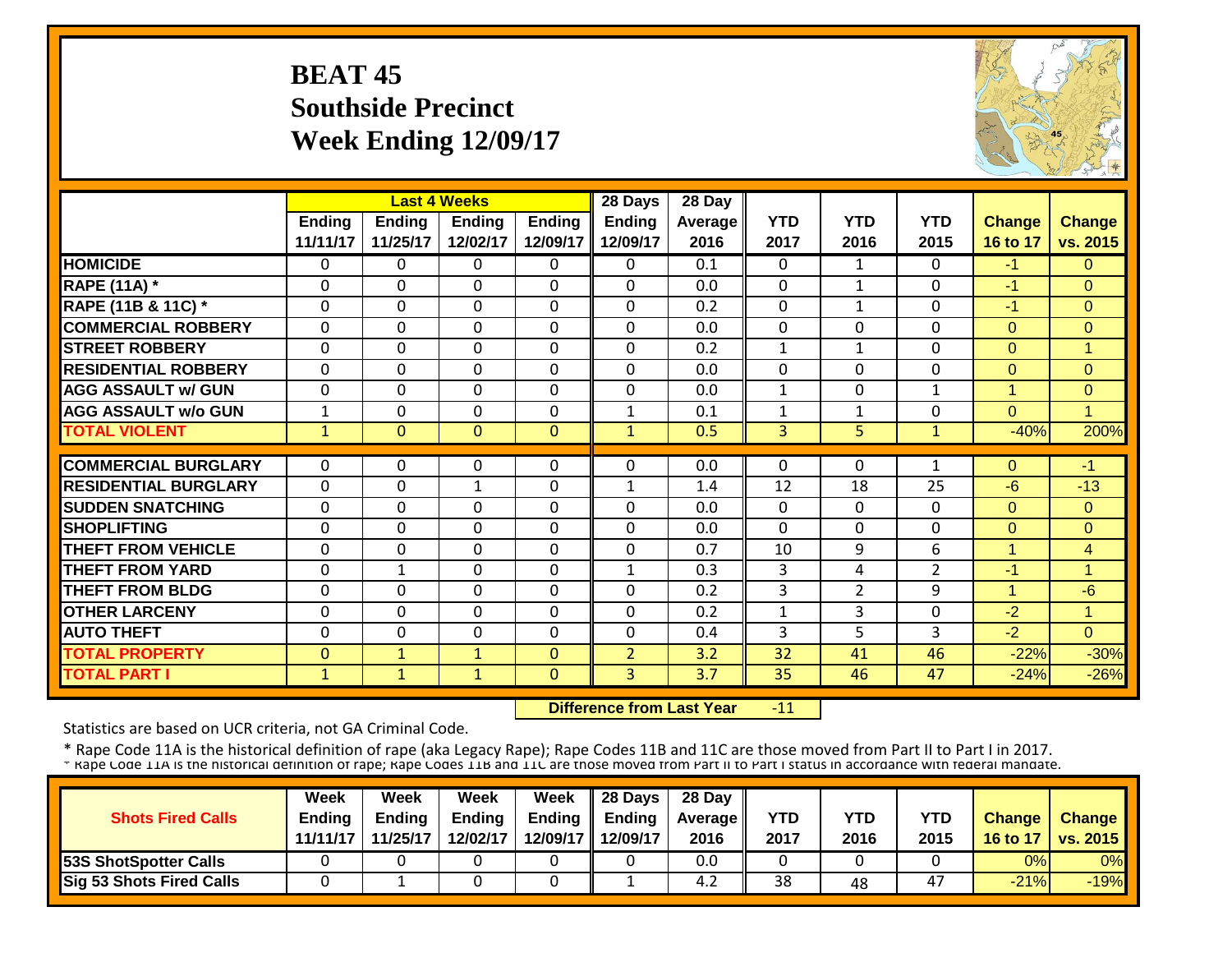#### **BEAT 46 Southside Precinct Week Ending 12/09/17**



|                             |              | <b>Last 4 Weeks</b> |                |                | 28 Days        | 28 Day  |                |                |                |                |                |
|-----------------------------|--------------|---------------------|----------------|----------------|----------------|---------|----------------|----------------|----------------|----------------|----------------|
|                             | Ending       | <b>Ending</b>       | <b>Ending</b>  | <b>Ending</b>  | <b>Ending</b>  | Average | <b>YTD</b>     | <b>YTD</b>     | <b>YTD</b>     | <b>Change</b>  | <b>Change</b>  |
|                             | 11/11/17     | 11/25/17            | 12/02/17       | 12/09/17       | 12/09/17       | 2016    | 2017           | 2016           | 2015           | 16 to 17       | vs. 2015       |
| <b>HOMICIDE</b>             | $\Omega$     | 0                   | $\mathbf{0}$   | 0              | 0              | 0.0     | $\mathbf{1}$   | $\Omega$       | $\mathbf{1}$   | $\mathbf{1}$   | $\Omega$       |
| <b>RAPE (11A) *</b>         | $\Omega$     | 0                   | $\Omega$       | $\Omega$       | $\Omega$       | 0.1     | $\mathbf{1}$   | $\mathbf{1}$   | $\mathbf{1}$   | $\Omega$       | $\Omega$       |
| RAPE (11B & 11C) *          | $\mathbf 0$  | 0                   | $\mathbf 0$    | 0              | $\Omega$       | 0.1     | $\overline{0}$ | $\mathbf{1}$   | 0              | $-1$           | $\Omega$       |
| <b>COMMERCIAL ROBBERY</b>   | $\Omega$     | 0                   | $\Omega$       | 0              | $\Omega$       | 0.4     | 3              | 3              | $\mathbf{1}$   | $\Omega$       | $\overline{2}$ |
| <b>STREET ROBBERY</b>       | $\mathbf 0$  | 0                   | $\overline{0}$ | $\Omega$       | $\Omega$       | 0.3     | 3              | 3              | $\overline{2}$ | $\mathbf{0}$   | -4             |
| <b>RESIDENTIAL ROBBERY</b>  | $\mathbf 0$  | $\Omega$            | $\mathbf 0$    | $\Omega$       | $\Omega$       | 0.0     | $\mathbf 0$    | $\Omega$       | 0              | $\Omega$       | $\Omega$       |
| <b>AGG ASSAULT w/ GUN</b>   | $\mathbf 0$  | $\Omega$            | $\mathbf 0$    | $\Omega$       | $\Omega$       | 0.2     | 4              | 3              | 3              | 1              | 1              |
| <b>AGG ASSAULT w/o GUN</b>  | $\mathbf 0$  | 0                   | $\mathbf 0$    | $\mathbf 0$    | 0              | 0.1     | 3              | $\mathbf{1}$   | 3              | 2              | $\Omega$       |
| <b>TOTAL VIOLENT</b>        | $\Omega$     | $\overline{0}$      | $\Omega$       | $\Omega$       | $\Omega$       | 1.1     | 15             | 12             | 11             | 25%            | 36%            |
|                             |              |                     |                |                |                |         |                |                |                |                |                |
| <b>COMMERCIAL BURGLARY</b>  | $\Omega$     | 0                   | 0              | 0              | 0              | 0.0     | 3              | 0              | 0              | 3              | 3              |
| <b>RESIDENTIAL BURGLARY</b> | $\mathbf{1}$ | 1                   | 0              | $\Omega$       | $\overline{2}$ | 1.8     | 17             | 22             | 23             | $-5$           | $-6$           |
| <b>SUDDEN SNATCHING</b>     | $\mathbf 0$  | 0                   | 0              | $\Omega$       | $\Omega$       | 0.2     | 1              | $\overline{2}$ | $\overline{2}$ | $-1$           | $-1$           |
| <b>SHOPLIFTING</b>          | 3            | 3                   | 3              | $\overline{2}$ | 11             | 10.9    | 179            | 133            | 167            | 46             | 12             |
| <b>THEFT FROM VEHICLE</b>   | $\Omega$     | 2                   | $\mathbf 0$    | $\overline{2}$ | 4              | 2.0     | 59             | 25             | 46             | 34             | 13             |
| <b>THEFT FROM YARD</b>      | $\mathbf{1}$ | $\Omega$            | 0              | 4              | 5              | 1.5     | 10             | 20             | 8              | $-10$          | $\overline{2}$ |
| <b>THEFT FROM BLDG</b>      | $\mathbf{1}$ | 0                   | 0              | $\Omega$       | $\mathbf{1}$   | 1.6     | 19             | 21             | 22             | $-2$           | $-3$           |
| <b>OTHER LARCENY</b>        | 1            | $\Omega$            | $\mathbf{1}$   | 0              | $\overline{2}$ | 0.4     | 6              | 4              | 3              | $\overline{2}$ | 3              |
| <b>AUTO THEFT</b>           | 1            | 0                   | $\mathbf{0}$   | $\Omega$       | 1              | 1.1     | 17             | 14             | 20             | 3              | $-3$           |
| <b>TOTAL PROPERTY</b>       | 8            | 6                   | 4              | 8              | 26             | 19.5    | 311            | 241            | 291            | 29%            | 7%             |
| <b>TOTAL PART I</b>         | 8            | 6                   | 4              | 8              | 26             | 20.7    | 326            | 253            | 302            | 29%            | 8%             |

 **Difference from Last Year**73

Statistics are based on UCR criteria, not GA Criminal Code.

| <b>Shots Fired Calls</b>        | Week<br><b>Endina</b> | Week<br><b>Ending</b> | Week<br><b>Ending</b> | <b>Week</b> | $\parallel$ 28 Days<br>Ending $\parallel$ Ending | 28 Day<br><b>Average</b> II | <b>YTD</b> | YTD  | YTD  | <b>Change</b> | <b>Change</b>   |
|---------------------------------|-----------------------|-----------------------|-----------------------|-------------|--------------------------------------------------|-----------------------------|------------|------|------|---------------|-----------------|
|                                 | 11/11/17              | 11/25/17              | 12/02/17              |             | 12/09/17 12/09/17                                | 2016                        | 2017       | 2016 | 2015 | 16 to 17      | <b>vs. 2015</b> |
| <b>53S ShotSpotter Calls</b>    |                       |                       |                       |             |                                                  | 0.0                         |            |      |      | 0%            | 0%              |
| <b>Sig 53 Shots Fired Calls</b> |                       |                       |                       |             |                                                  | 8.0                         | 78         | 95   | 74   | $-18%$        | 5%              |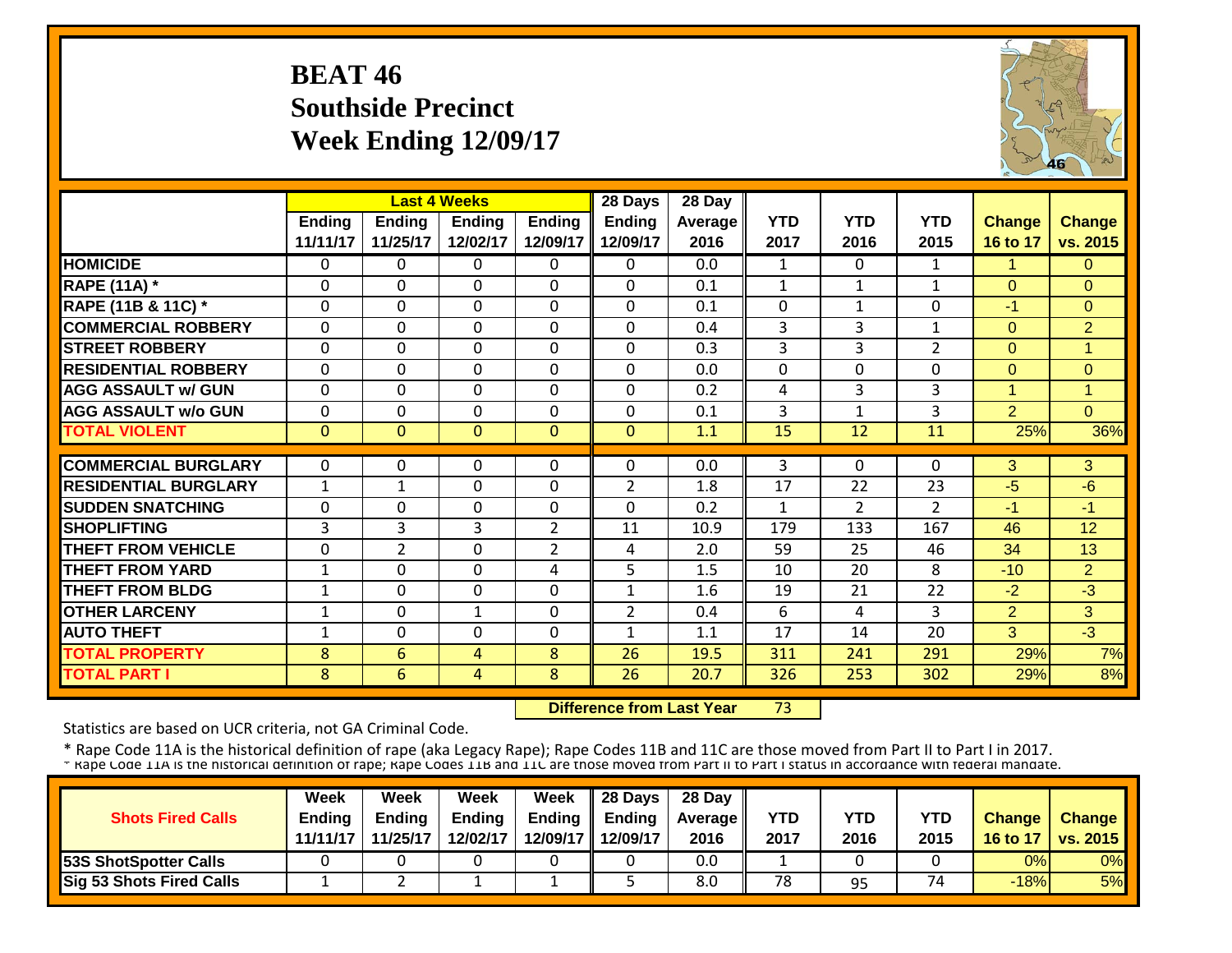

#### **COMPSTATISLANDS PRECINCT Week Ending 12/09/17**

**PRECINCT COMMANDER:**

**CAPT. ASHLEY BROWN** 



|                             | Week<br><b>Ending</b> | Week<br><b>Ending</b> | <b>Weekly</b><br>Avg | $28-Day$<br>Ending | $28$ -Day<br>Ending | Avg<br>28-Day  | <b>YTD</b> | <b>YTD</b> | <b>YTD</b> | <b>Change</b>  | <b>Change</b> |
|-----------------------------|-----------------------|-----------------------|----------------------|--------------------|---------------------|----------------|------------|------------|------------|----------------|---------------|
|                             | 12/09/17              | 12/02/17              | 2016                 | 12/09/17           | 11/11/17            | 2016           | 2017       | 2016       | 2015       | 16 to 17       | vs. 2015      |
| <b>HOMICIDE</b>             | 0                     | 0                     | $\Omega$             | 0                  | 0                   | 0              | 5          | 6          | 11         | $-1$           | -6            |
| <b>RAPE (11A) *</b>         | 0                     | 0                     | $\Omega$             | $\bf{0}$           |                     | $\Omega$       | 6          | 4          | 8          | $\overline{2}$ | $-2$          |
| RAPE (11B & 11C) *          | $\bf{0}$              | 0                     | $\mathbf 0$          | $\mathbf 0$        |                     |                | 8          | 9          | 5          | $-1$           | 3             |
| <b>COMMERCIAL ROBBERY</b>   |                       | 0                     | $\Omega$             | 3                  | 4                   |                | 30         | 15         | 24         | 15             | 6             |
| <b>STREET ROBBERY</b>       | 1                     | 0                     |                      |                    | 2                   | 3              | 25         | 40         | 57         | $-15$          | $-32$         |
| <b>RESIDENTIAL ROBBERY</b>  | $\bf{0}$              | 0                     | $\Omega$             | 0                  | $\Omega$            | $\Omega$       | 4          | 6          | 7          | $-2$           | $-3$          |
| <b>AGG ASSAULT w/ GUN</b>   | $\bf{0}$              |                       |                      | $\overline{2}$     | 2                   | 4              | 41         | 51         | 66         | $-10$          | $-25$         |
| <b>AGG ASSAULT w/o GUN</b>  | $\bf{0}$              |                       |                      | $\mathbf{2}$       | 5                   | 3              | 39         | 37         | 41         | $\overline{2}$ | $-2$          |
| <b>TOTAL VIOLENT</b>        | $\mathbf{2}$          | $\overline{2}$        | 3                    | 8                  | 15                  | 14             | 158        | 168        | 219        | $-6%$          | $-28%$        |
|                             |                       |                       |                      |                    |                     |                |            |            |            |                |               |
| <b>COMMERCIAL BURGLARY</b>  | 0                     |                       | 0                    |                    | $\overline{2}$      | $\overline{2}$ | 22         | 25         | 25         | $-3$           | $-3$          |
| <b>RESIDENTIAL BURGLARY</b> | 4                     | 6                     | 6                    | 19                 | 25                  | 24             | 250        | 300        | 264        | $-50$          | $-14$         |
| <b>SUDDEN SNATCHING</b>     | $\bf{0}$              | 0                     | $\Omega$             |                    |                     |                | 10         | 9          | 10         |                | $\Omega$      |
| <b>SHOPLIFTING</b>          | 5                     | 4                     | 6                    | 28                 | 37                  | 23             | 301        | 285        | 285        | 16             | 16            |
| <b>THEFT FROM VEHICLE</b>   | 4                     | 5                     | 5                    | 24                 | 42                  | 20             | 285        | 241        | 271        | 44             | 14            |
| <b>THEFT FROM YARD</b>      | $\mathbf{2}$          |                       | 2                    | 7                  | 16                  | 8              | 110        | 103        | 121        | ⇁              | $-11$         |
| <b>THEFT FROM BLDG</b>      | 3                     | 2                     | 4                    | 10                 | 19                  | 16             | 160        | 197        | 192        | $-37$          | $-32$         |
| <b>OTHER LARCENY</b>        |                       |                       |                      | 6                  | 3                   | 2              | 33         | 30         | 18         | 3              | 15            |
| <b>AUTO THEFT</b>           | 3                     | $\overline{2}$        | 3                    | 12                 | 13                  | 11             | 123        | 133        | 137        | $-10$          | $-14$         |
| <b>TOTAL PROPERTY</b>       | 22                    | 22                    | 27                   | 108                | 158                 | 107            | 1294       | 1323       | 1323       | $-2%$          | $-2%$         |
| <b>TOTAL PART I</b>         | 24                    | 24                    | 30                   | 116                | 173                 | 120            | 1452       | 1491       | 1542       | $-3%$          | $-6%$         |

Statistics are based on UCR criteria, not GA Criminal Code. **Difference from Last Year** -39

Statistics are preliminary, based on RMS data at the time prepared, and are subject to change due to late reports, reclassifications, updated locations, etc.

| <b>Citizen Initiated Calls</b>  | <b>Week</b><br><b>Ending</b><br>12/09/17 | <b>Week</b><br><b>Ending</b><br>12/02/17 | Weekly<br>Avg<br>2016 | $28-Dav$<br><b>Ending</b><br>12/09/17 | $28$ -Day<br><b>Ending</b><br>11/11/17 | Avg<br>$28$ -Day<br>2016 | <b>YTD</b><br>2017 | YTD<br>2016 | <b>YTD</b><br>2015 | <b>Change</b><br>16 to 17 | <b>Change</b><br>vs. 2015 |
|---------------------------------|------------------------------------------|------------------------------------------|-----------------------|---------------------------------------|----------------------------------------|--------------------------|--------------------|-------------|--------------------|---------------------------|---------------------------|
| <b>Midnight Shift</b>           | 55                                       | 57                                       | 82                    | 240                                   | 304                                    | 330                      | 3925               | 5135        | 4783               | $-1210$                   | $-858$                    |
| Day Shift                       | 180                                      | 187                                      | 190                   | 701                                   | 846                                    | 761                      | 10353              | 13207       | 12190              | $-2854$                   | $-1837$                   |
| <b>Afternoon Shift</b>          | 182                                      | 197                                      | 219                   | 737                                   | 826                                    | 876                      | 11226              | 14738       | 13481              | $-3512$                   | $-2255$                   |
| <b>TOTAL CITIZEN CFS</b>        | 417                                      | 441                                      | 492                   | 1678                                  | 1976                                   | 1966                     | 25504              | 33080       | 30454              | $-22.9%$                  | $-16.3%$                  |
| <b>53S ShotSpotter Calls</b>    |                                          |                                          |                       |                                       |                                        | 12                       | 107                | 147         | 93                 | -40                       | 14                        |
| <b>Sig 53 Shots Fired Calls</b> |                                          |                                          | 16                    | 25                                    | 32                                     | 62                       | 536                | 758         | 764                | $-222$                    | $-228$                    |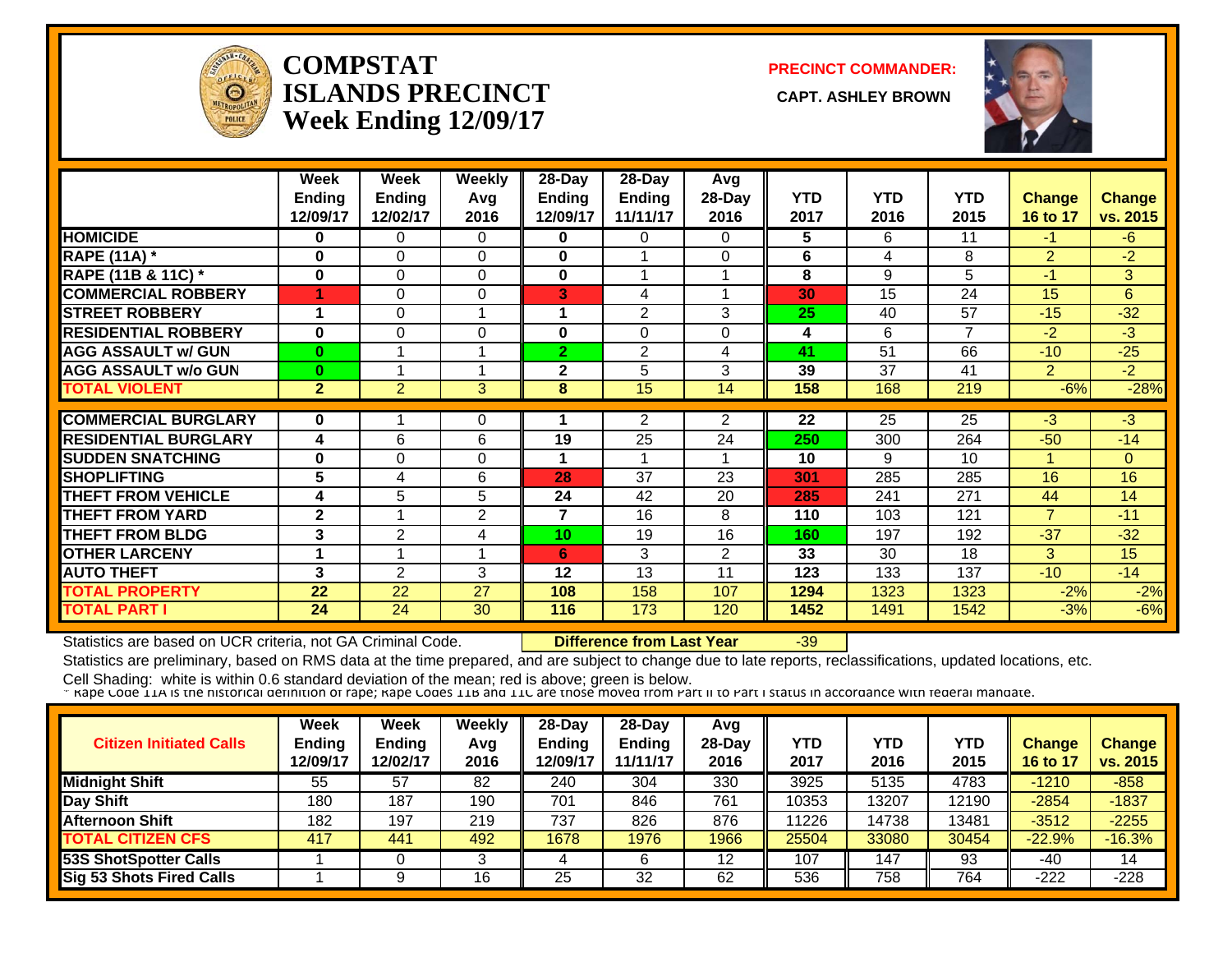# **BEAT 51 Islands Precinct Week Ending 12/09/17**



|                             |                |                | <b>Last 4 Weeks</b> |                | 28 Days        | $28$ Day |                |                       |                |                |                      |
|-----------------------------|----------------|----------------|---------------------|----------------|----------------|----------|----------------|-----------------------|----------------|----------------|----------------------|
|                             | <b>Ending</b>  | Ending         | <b>Ending</b>       | <b>Ending</b>  | <b>Ending</b>  | Average  | <b>YTD</b>     | <b>YTD</b>            | <b>YTD</b>     | <b>Change</b>  | <b>Change</b>        |
|                             | 11/11/17       | 11/25/17       | 12/02/17            | 12/09/17       | 12/09/17       | 2016     | 2017           | 2016                  | 2015           | 16 to 17       | vs. 2015             |
| <b>HOMICIDE</b>             | $\Omega$       | 0              | $\Omega$            | $\Omega$       | 0              | 0.2      | $\overline{2}$ | $\mathbf{2}^{\prime}$ | $\overline{2}$ | $\Omega$       | $\Omega$             |
| <b>RAPE (11A) *</b>         | $\Omega$       | 0              | $\Omega$            | $\Omega$       | $\Omega$       | 0.2      | 2              | $\overline{2}$        | $\mathbf{1}$   | $\Omega$       | $\blacktriangleleft$ |
| RAPE (11B & 11C) *          | $\Omega$       | 0              | $\Omega$            | $\Omega$       | 0              | 0.2      | $\mathbf{1}$   | $\overline{2}$        | $\mathbf{1}$   | $-1$           | $\Omega$             |
| <b>COMMERCIAL ROBBERY</b>   | $\mathbf{1}$   | 0              | $\Omega$            | $\mathbf{1}$   | $\overline{2}$ | 0.4      | 18             | 4                     | 9              | 14             | 9                    |
| <b>STREET ROBBERY</b>       | $\Omega$       | 0              | $\Omega$            | $\mathbf{1}$   | $\mathbf{1}$   | 1.5      | 9              | 18                    | 26             | $-9$           | $-17$                |
| <b>RESIDENTIAL ROBBERY</b>  | $\mathbf{0}$   | 0              | $\Omega$            | $\Omega$       | $\mathbf 0$    | 0.3      | $\mathbf{0}$   | 4                     | $\overline{2}$ | $-4$           | $-2$                 |
| <b>AGG ASSAULT w/ GUN</b>   | $\mathbf{0}$   | $\mathbf 0$    | $\mathbf{1}$        | $\mathbf 0$    | $\mathbf{1}$   | 1.6      | 11             | 20                    | 19             | $-9$           | $-8$                 |
| <b>AGG ASSAULT w/o GUN</b>  | $\mathbf{1}$   | $\mathbf 0$    | $\mathbf 0$         | $\mathbf 0$    | $\mathbf{1}$   | 0.7      | 12             | 9                     | 10             | 3              | $\overline{2}$       |
| <b>TOTAL VIOLENT</b>        | 2 <sup>2</sup> | $\Omega$       | $\mathbf{1}$        | $\overline{2}$ | 5              | 5.0      | 55             | 61                    | 70             | $-10%$         | $-21%$               |
|                             |                |                |                     |                |                |          |                |                       |                |                |                      |
| <b>COMMERCIAL BURGLARY</b>  | $\Omega$       | $\Omega$       | $\Omega$            | $\Omega$       | 0              | 1.1      | 10             | 15                    | 10             | $-5$           | $\Omega$             |
| <b>RESIDENTIAL BURGLARY</b> | $\mathbf{1}$   | 2              | $\mathbf{1}$        | $\mathbf{1}$   | 5              | 6.8      | 65             | 85                    | 75             | $-20$          | $-10$                |
| <b>SUDDEN SNATCHING</b>     | $\Omega$       | 0              | $\mathbf 0$         | $\mathbf 0$    | 0              | 0.2      | 3              | $\mathbf{1}$          | 5              | $\overline{2}$ | $-2$                 |
| <b>SHOPLIFTING</b>          | 11             | 4              | $\overline{2}$      | 3              | 20             | 13.7     | 210            | 169                   | 221            | 41             | $-11$                |
| <b>THEFT FROM VEHICLE</b>   | 3              | $\overline{2}$ | $\Omega$            | $\mathbf{1}$   | 6              | 5.7      | 96             | 67                    | 81             | 29             | 15                   |
| <b>THEFT FROM YARD</b>      | $\mathbf{1}$   | 1              | $\Omega$            | 2              | 4              | 2.1      | 30             | 26                    | 37             | $\overline{4}$ | $-7$                 |
| <b>THEFT FROM BLDG</b>      | $\mathbf{1}$   | 0              | $\mathbf 0$         | $\mathbf 0$    | $\mathbf{1}$   | 4.1      | 31             | 50                    | 66             | $-19$          | $-35$                |
| <b>OTHER LARCENY</b>        | $\mathbf{1}$   | 0              | $\mathbf 0$         | $\mathbf 0$    | $\mathbf{1}$   | 0.5      | $\overline{7}$ | 6                     | 4              | $\mathbf{1}$   | $\mathbf{3}$         |
| <b>AUTO THEFT</b>           | 1              | 1              | 1                   | 1              | 4              | 3.1      | 34             | 37                    | 48             | $-3$           | $-14$                |
| <b>TOTAL PROPERTY</b>       | 19             | 10             | $\overline{4}$      | 8              | 41             | 37.3     | 486            | 456                   | 547            | 7%             | $-11%$               |
| <b>TOTAL PART I</b>         | 21             | 10             | 5.                  | 10             | 46             | 42.3     | 541            | 517                   | 617            | 5%             | $-12%$               |

 **Difference from Last Year**24

Statistics are based on UCR criteria, not GA Criminal Code.

|                          | Week          | Week          | Week          | Week     | 28 Days       | 28 Day            |      |            |            |               |                 |
|--------------------------|---------------|---------------|---------------|----------|---------------|-------------------|------|------------|------------|---------------|-----------------|
| <b>Shots Fired Calls</b> | <b>Ending</b> | <b>Endina</b> | <b>Ending</b> | Ending   | <b>Ending</b> | <b>Average II</b> | YTD  | <b>YTD</b> | <b>YTD</b> | <b>Change</b> | Change          |
|                          | 11/11/17      | 11/25/17      | 12/02/17      | 12/09/17 | 12/09/17      | 2016              | 2017 | 2016       | 2015       | 16 to 17      | <b>vs. 2015</b> |
| 53S ShotSpotter Calls    |               |               |               |          |               | 10.8              | 83   | 137        | 82         | 0%            | 0%              |
| Sig 53 Shots Fired Calls |               |               |               |          |               | 20.9              | 174  | 263        | 215        | $-34%$        | $-19%$          |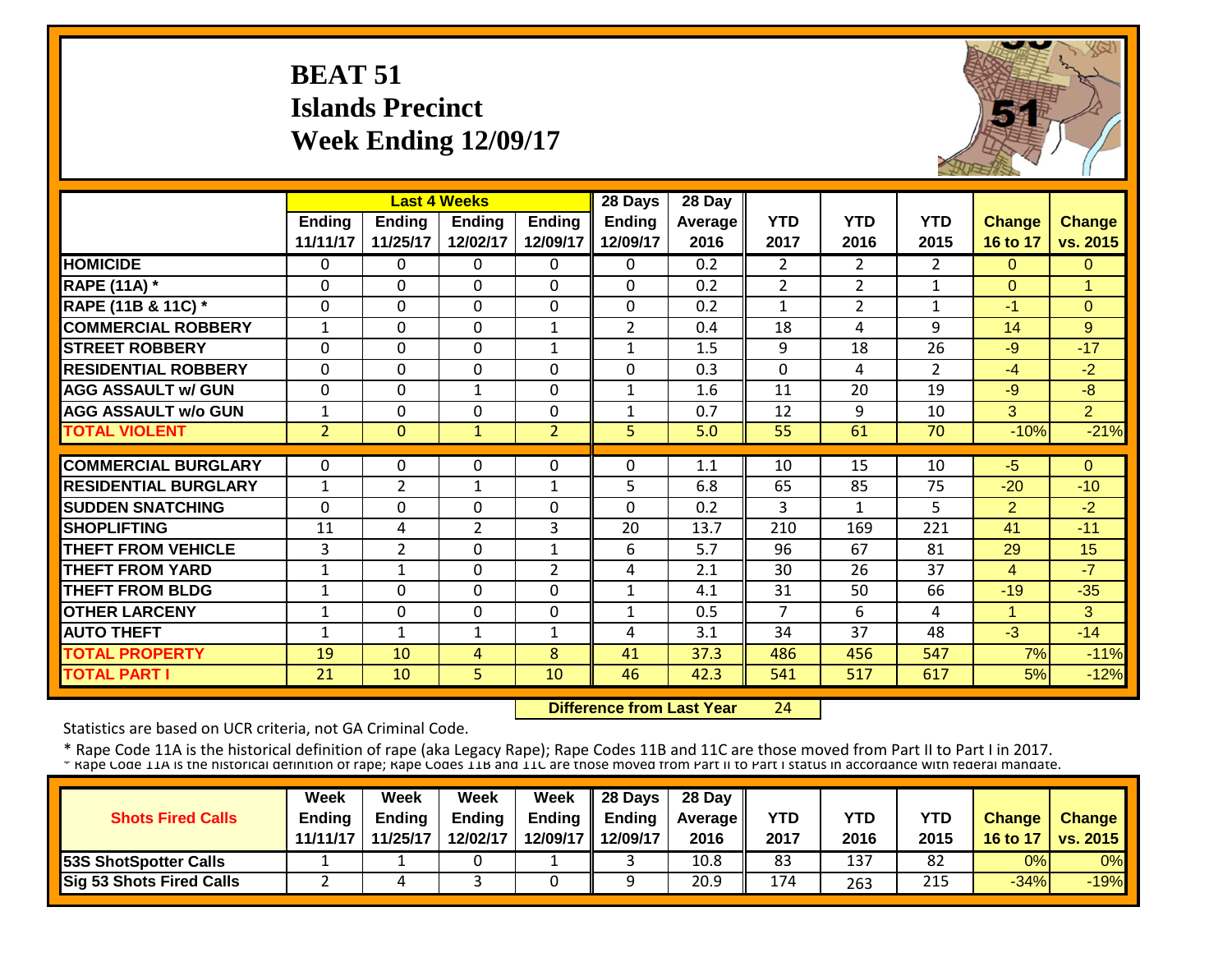# **BEAT 52 Islands Precinct Week Ending 12/09/17**



|                             |                |                | <b>Last 4 Weeks</b> |               | 28 Days        | 28 Day  |                |                |                |                      |                |
|-----------------------------|----------------|----------------|---------------------|---------------|----------------|---------|----------------|----------------|----------------|----------------------|----------------|
|                             | Ending         | <b>Ending</b>  | Endina              | <b>Ending</b> | <b>Ending</b>  | Average | <b>YTD</b>     | <b>YTD</b>     | <b>YTD</b>     | <b>Change</b>        | <b>Change</b>  |
|                             | 11/11/17       | 11/25/17       | 12/02/17            | 12/09/17      | 12/09/17       | 2016    | 2017           | 2016           | 2015           | 16 to 17             | vs. 2015       |
| <b>HOMICIDE</b>             | $\Omega$       | 0              | 0                   | 0             | 0              | 0.2     | $\Omega$       | $\overline{2}$ | 0              | $-2$                 | $\Omega$       |
| <b>RAPE (11A) *</b>         | $\Omega$       | 0              | $\Omega$            | $\Omega$      | $\Omega$       | 0.0     | $\Omega$       | $\Omega$       | $\overline{2}$ | $\Omega$             | $-2$           |
| RAPE (11B & 11C) *          | $\Omega$       | 0              | $\Omega$            | $\Omega$      | $\Omega$       | 0.3     | $\overline{2}$ | 4              | $\mathbf{1}$   | $-2$                 | -1             |
| <b>COMMERCIAL ROBBERY</b>   | $\Omega$       | 0              | 0                   | 0             | $\mathbf 0$    | 0.2     | 0              | $\overline{2}$ | $\mathbf{1}$   | $-2$                 | $-1$           |
| <b>STREET ROBBERY</b>       | $\Omega$       | 0              | $\Omega$            | $\Omega$      | $\mathbf 0$    | 0.5     | $\Omega$       | 6              | 4              | $-6$                 | $-4$           |
| <b>RESIDENTIAL ROBBERY</b>  | $\Omega$       | 0              | $\Omega$            | $\Omega$      | $\Omega$       | 0.1     | 1              | $\mathbf{1}$   | $\mathbf{1}$   | $\Omega$             | $\Omega$       |
| <b>AGG ASSAULT w/ GUN</b>   | $\mathbf{1}$   | 0              | $\Omega$            | $\Omega$      | $\mathbf{1}$   | 0.3     | 8              | 3              | 15             | 5                    | $-7$           |
| <b>AGG ASSAULT w/o GUN</b>  | $\Omega$       | 0              | $\Omega$            | $\Omega$      | $\Omega$       | 0.5     | 8              | 7              | 11             | 1                    | $-3$           |
| <b>TOTAL VIOLENT</b>        | $\mathbf{1}$   | $\Omega$       | $\Omega$            | $\mathbf{0}$  | $\mathbf{1}$   | 2.1     | 19             | 25             | 35             | $-24%$               | $-46%$         |
|                             |                |                |                     |               |                |         |                |                |                |                      |                |
| <b>COMMERCIAL BURGLARY</b>  | $\Omega$       | 0              | 0                   | $\Omega$      | 0              | 0.1     | $\mathbf{1}$   | 1              | 2              | $\Omega$             | -1             |
| <b>RESIDENTIAL BURGLARY</b> | $\Omega$       | 0              | 0                   | 0             | $\Omega$       | 2.6     | 15             | 33             | 44             | $-18$                | $-29$          |
| <b>SUDDEN SNATCHING</b>     | $\Omega$       | 0              | $\Omega$            | 0             | $\Omega$       | 0.2     | $\mathbf{1}$   | $\overline{2}$ | $\overline{2}$ | -1                   | -1             |
| <b>SHOPLIFTING</b>          | $\Omega$       | 0              | $\Omega$            | $\Omega$      | $\Omega$       | 0.2     | 4              | 3              | 3              | $\blacktriangleleft$ | -1             |
| <b>THEFT FROM VEHICLE</b>   | 4              | 1              | 3                   | $\Omega$      | 8              | 1.9     | 42             | 25             | 39             | 17                   | 3              |
| <b>THEFT FROM YARD</b>      | 1              | 0              | $\Omega$            | 0             | $\mathbf{1}$   | 0.7     | 9              | q              | 13             | $\Omega$             | $-4$           |
| <b>THEFT FROM BLDG</b>      | $\Omega$       | $\overline{2}$ | $\Omega$            | $\Omega$      | $\overline{2}$ | 3.1     | 45             | 39             | 35             | 6                    | 10             |
| <b>OTHER LARCENY</b>        | $\mathbf{1}$   | 0              | $\Omega$            | $\Omega$      | $\mathbf{1}$   | 0.2     | 5              | $\overline{2}$ | $\mathbf{1}$   | 3                    | $\overline{4}$ |
| <b>AUTO THEFT</b>           | $\mathbf{1}$   | 0              | $\Omega$            | $\mathbf{1}$  | $\overline{2}$ | 1.4     | 12             | 18             | 17             | $-6$                 | $-5$           |
| <b>TOTAL PROPERTY</b>       | $\overline{7}$ | $\overline{3}$ | 3                   | $\mathbf{1}$  | 14             | 10.3    | 134            | 132            | 156            | 2%                   | $-14%$         |
| <b>TOTAL PART I</b>         | 8              | $\overline{3}$ | $\overline{3}$      | $\mathbf{1}$  | 15             | 12.4    | 153            | 157            | 191            | $-3%$                | $-20%$         |

 **Difference from Last Year**‐4

Statistics are based on UCR criteria, not GA Criminal Code.

| <b>Shots Fired Calls</b>        | Week<br><b>Endina</b><br>11/11/17 | Week<br><b>Ending</b><br>11/25/17 | Week<br><b>Ending</b><br>12/02/17 | <b>Week</b> | $\parallel$ 28 Days<br>Ending $\parallel$ Ending<br>12/09/17 12/09/17 | 28 Day<br><b>Average</b> II<br>2016 | YTD<br>2017 | YTD<br>2016 | YTD<br>2015 | <b>Change</b><br>16 to 17 | <b>Change</b><br><b>vs. 2015</b> |
|---------------------------------|-----------------------------------|-----------------------------------|-----------------------------------|-------------|-----------------------------------------------------------------------|-------------------------------------|-------------|-------------|-------------|---------------------------|----------------------------------|
| <b>53S ShotSpotter Calls</b>    |                                   |                                   |                                   |             |                                                                       | 0.0                                 |             |             |             | 0%                        | 0%                               |
| <b>Sig 53 Shots Fired Calls</b> |                                   |                                   |                                   |             |                                                                       | 6.3                                 | 74          | 72          | 110         | 3%                        | $-33%$                           |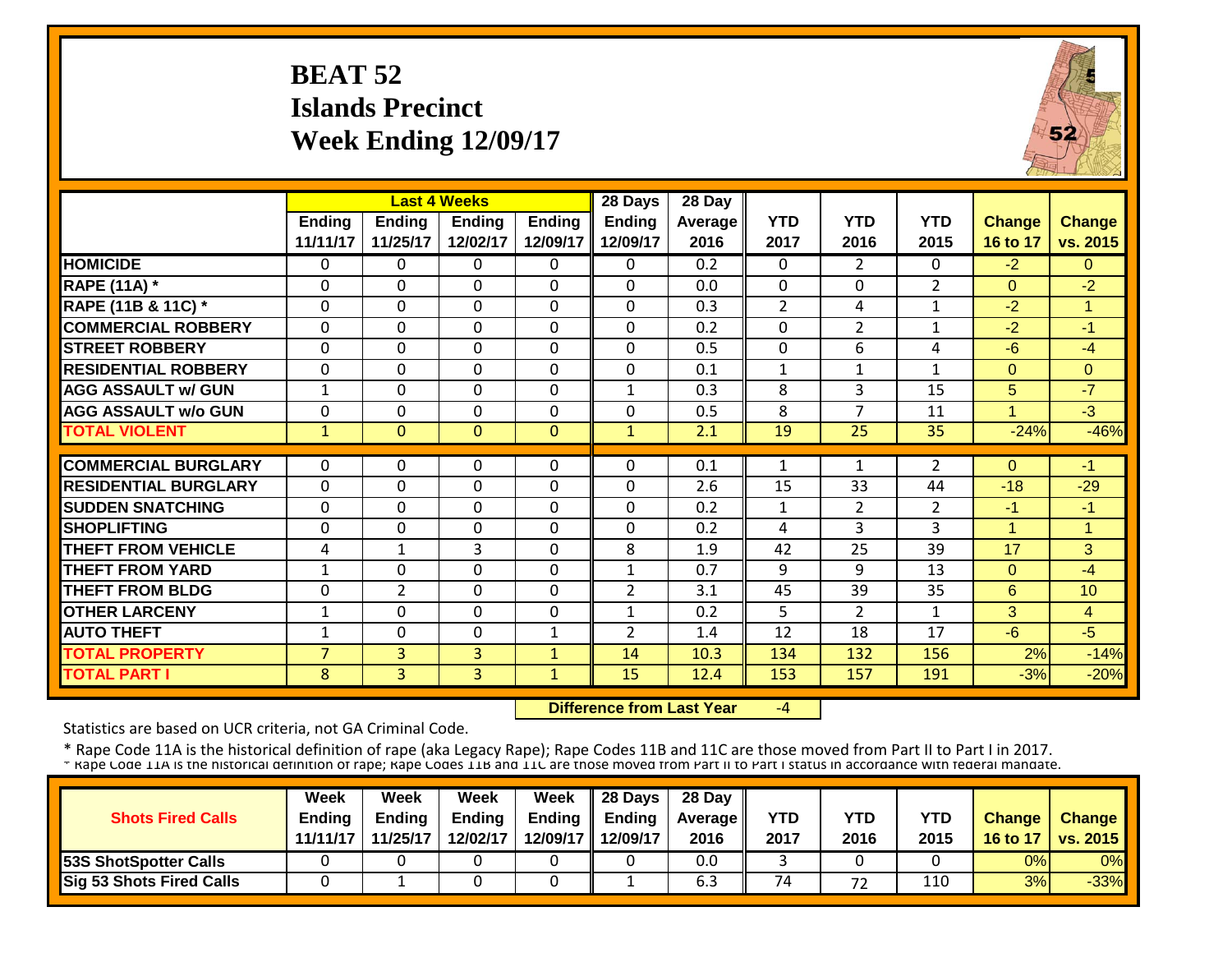# **BEAT 53 Islands Precinct Week Ending 12/09/17**



|                             |                           | <b>Last 4 Weeks</b>       |                           |                           | 28 Days                   | 28 Day          |                    |                    |                    |                           |                           |
|-----------------------------|---------------------------|---------------------------|---------------------------|---------------------------|---------------------------|-----------------|--------------------|--------------------|--------------------|---------------------------|---------------------------|
|                             | <b>Ending</b><br>11/11/17 | <b>Ending</b><br>11/25/17 | <b>Endina</b><br>12/02/17 | <b>Ending</b><br>12/09/17 | <b>Ending</b><br>12/09/17 | Average<br>2016 | <b>YTD</b><br>2017 | <b>YTD</b><br>2016 | <b>YTD</b><br>2015 | <b>Change</b><br>16 to 17 | <b>Change</b><br>vs. 2015 |
| <b>HOMICIDE</b>             | $\Omega$                  | 0                         | $\Omega$                  | $\Omega$                  | 0                         | 0.1             | $\overline{2}$     | $\mathbf{1}$       | 3                  | 1                         | $-1$                      |
| <b>RAPE (11A) *</b>         | $\Omega$                  | 0                         | $\Omega$                  | $\Omega$                  | 0                         | 0.0             | $\mathbf{1}$       | $\Omega$           | $\overline{2}$     | $\overline{ }$            | $-1$                      |
| RAPE (11B & 11C) *          | $\mathbf{0}$              | 0                         | $\mathbf 0$               | $\mathbf 0$               | 0                         | 0.0             | $\overline{2}$     | $\Omega$           | $\overline{2}$     | $\overline{2}$            | $\overline{0}$            |
| <b>COMMERCIAL ROBBERY</b>   | $\Omega$                  | $\Omega$                  | $\Omega$                  | $\mathbf 0$               | 0                         | 0.1             | $\overline{2}$     | $\mathbf{1}$       | 3                  | $\blacktriangleleft$      | $-1$                      |
| <b>STREET ROBBERY</b>       | $\Omega$                  | $\Omega$                  | $\mathbf 0$               | $\Omega$                  | 0                         | 0.5             | 8                  | 6                  | 5                  | $\overline{2}$            | 3                         |
| <b>RESIDENTIAL ROBBERY</b>  | $\Omega$                  | $\Omega$                  | $\Omega$                  | $\Omega$                  | 0                         | 0.1             | $\mathbf{1}$       | 1                  | 1                  | $\Omega$                  | $\Omega$                  |
| <b>AGG ASSAULT w/ GUN</b>   | $\Omega$                  | 0                         | $\Omega$                  | $\mathbf 0$               | 0                         | 1.0             | 13                 | 13                 | 11                 | $\Omega$                  | $\overline{2}$            |
| <b>AGG ASSAULT w/o GUN</b>  | $\mathbf{0}$              | 0                         | 1                         | $\mathbf 0$               | $\mathbf{1}$              | 0.6             | 9                  | 8                  | 11                 | $\blacktriangleleft$      | $-2$                      |
| <b>TOTAL VIOLENT</b>        | $\mathbf{0}$              | $\overline{0}$            | $\mathbf{1}$              | $\mathbf{0}$              | $\mathbf{1}$              | 2.3             | 38                 | 30                 | 38                 | 27%                       | 0%                        |
|                             |                           |                           |                           |                           |                           |                 |                    |                    |                    |                           |                           |
| <b>COMMERCIAL BURGLARY</b>  | $\Omega$                  | 0                         | $\Omega$                  | $\Omega$                  | 0                         | 0.2             | 6                  | 3                  | $\overline{2}$     | 3                         | 4                         |
| <b>RESIDENTIAL BURGLARY</b> | $\overline{2}$            | 0                         | 3                         | 3                         | 8                         | 3.5             | 38                 | 44                 | 36                 | $-6$                      | $\overline{2}$            |
| <b>SUDDEN SNATCHING</b>     | $\mathbf{1}$              | 0                         | $\Omega$                  | $\Omega$                  | $\mathbf{1}$              | 0.2             | 4                  | $\overline{2}$     | $\overline{2}$     | $\overline{2}$            | $\overline{2}$            |
| <b>SHOPLIFTING</b>          | $\Omega$                  | 0                         | $\Omega$                  | $\Omega$                  | 0                         | 0.9             | 18                 | 11                 | 6                  | $\overline{7}$            | 12                        |
| <b>THEFT FROM VEHICLE</b>   | 1                         | 0                         | $\Omega$                  | $\Omega$                  | $\mathbf{1}$              | 2.7             | 31                 | 31                 | 23                 | $\Omega$                  | 8                         |
| <b>THEFT FROM YARD</b>      | $\mathbf{0}$              | $\mathbf{1}$              | $\Omega$                  | $\Omega$                  | $\mathbf{1}$              | 1.5             | 19                 | 19                 | 21                 | $\Omega$                  | $-2$                      |
| <b>THEFT FROM BLDG</b>      | $\Omega$                  | $\mathbf{1}$              | $\Omega$                  | $\mathbf{1}$              | $\overline{2}$            | 2.5             | 30                 | 33                 | 19                 | $-3$                      | 11                        |
| <b>OTHER LARCENY</b>        | $\Omega$                  | 0                         | 0                         | $\Omega$                  | 0                         | 0.3             | 4                  | 3                  | $\mathbf{1}$       | 1                         | 3                         |
| <b>AUTO THEFT</b>           | 1                         | 0                         | $\Omega$                  | $\Omega$                  | 1                         | 1.8             | 22                 | 22                 | 20                 | $\Omega$                  | $\overline{2}$            |
| <b>TOTAL PROPERTY</b>       | 5 <sup>1</sup>            | $\overline{2}$            | 3                         | 4                         | 14                        | 13.6            | 172                | 168                | 130                | 2%                        | 32%                       |
| <b>TOTAL PART I</b>         | 5                         | $\overline{2}$            | 4                         | 4                         | 15                        | 15.9            | 210                | 198                | 168                | 6%                        | 25%                       |

 **Difference from Last Year**12

Statistics are based on UCR criteria, not GA Criminal Code.

| <b>Shots Fired Calls</b>        | Week<br><b>Endina</b><br>11/11/17 | Week<br><b>Ending</b><br>11/25/17 | Week<br><b>Ending</b><br>12/02/17 | Week | $\parallel$ 28 Days<br>Ending $\parallel$ Ending<br>12/09/17 12/09/17 | 28 Day<br><b>Average</b> II<br>2016 | YTD<br>2017 | YTD<br>2016 | YTD<br>2015 | <b>Change</b><br>16 to 17 | <b>Change</b><br><b>vs. 2015</b> |
|---------------------------------|-----------------------------------|-----------------------------------|-----------------------------------|------|-----------------------------------------------------------------------|-------------------------------------|-------------|-------------|-------------|---------------------------|----------------------------------|
| <b>53S ShotSpotter Calls</b>    |                                   |                                   |                                   |      |                                                                       | 0.8                                 | 20          | 10          | 10          | 0%                        | 0%                               |
| <b>Sig 53 Shots Fired Calls</b> |                                   |                                   |                                   |      |                                                                       | 15.0                                | 105         | 187         | 160         | $-44%$                    | $-34%$                           |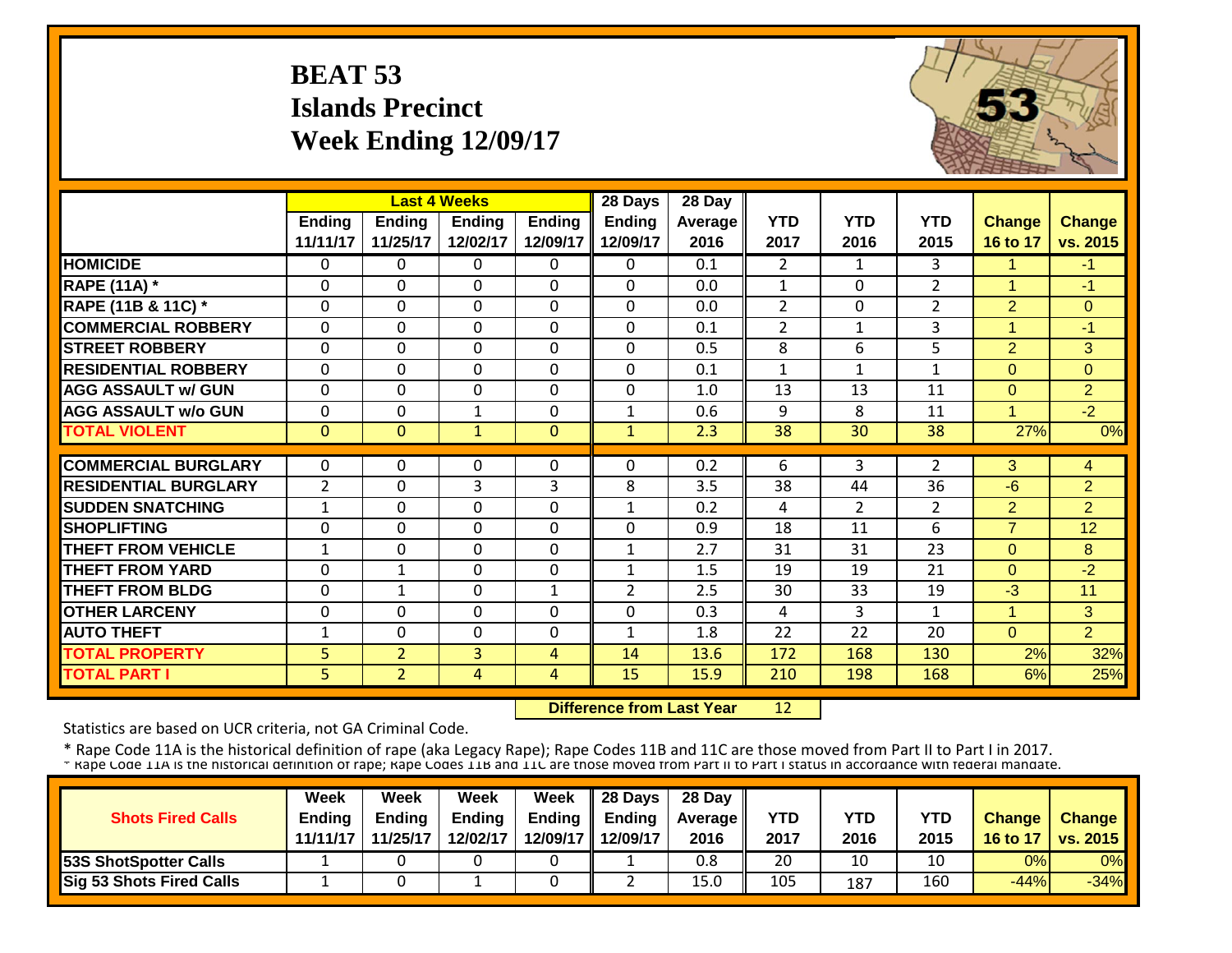# **BEAT 54 Islands Precinct Week Ending 12/09/17**



|                             |                |                | <b>Last 4 Weeks</b> |                | 28 Days        | 28 Day  |                |                |              |                      |                |
|-----------------------------|----------------|----------------|---------------------|----------------|----------------|---------|----------------|----------------|--------------|----------------------|----------------|
|                             | <b>Ending</b>  | <b>Ending</b>  | <b>Ending</b>       | <b>Ending</b>  | <b>Ending</b>  | Average | <b>YTD</b>     | <b>YTD</b>     | <b>YTD</b>   | <b>Change</b>        | <b>Change</b>  |
|                             | 11/11/17       | 11/25/17       | 12/02/17            | 12/09/17       | 12/09/17       | 2016    | 2017           | 2016           | 2015         | 16 to 17             | vs. 2015       |
| <b>HOMICIDE</b>             | $\mathbf{0}$   | 0              | $\mathbf{0}$        | $\Omega$       | $\Omega$       | 0.1     | $\Omega$       | $\mathbf{1}$   | 4            | $-1$                 | $-4$           |
| <b>RAPE (11A)</b> *         | $\Omega$       | $\Omega$       | $\mathbf 0$         | $\Omega$       | $\Omega$       | 0.1     | $\Omega$       | 1              | $\mathbf{1}$ | $-1$                 | $-1$           |
| RAPE (11B & 11C) *          | $\mathbf 0$    | 0              | $\mathbf 0$         | $\Omega$       | 0              | 0.1     | $\mathbf{0}$   | 1              | $\mathbf{1}$ | $\blacksquare$       | $-1$           |
| <b>COMMERCIAL ROBBERY</b>   | $\Omega$       | 0              | $\Omega$            | $\Omega$       | $\Omega$       | 0.5     | 8              | 7              | 9            | $\blacktriangleleft$ | $-1$           |
| <b>STREET ROBBERY</b>       | $\mathbf 0$    | 0              | $\mathbf 0$         | 0              | $\Omega$       | 0.8     | 4              | 9              | 11           | $-5$                 | $-7$           |
| <b>RESIDENTIAL ROBBERY</b>  | $\Omega$       | 0              | 0                   | $\Omega$       | $\Omega$       | 0.0     | $\mathbf{1}$   | $\Omega$       | $\Omega$     | $\mathbf{1}$         | $\overline{1}$ |
| <b>AGG ASSAULT w/ GUN</b>   | $\Omega$       | 0              | 0                   | $\Omega$       | $\Omega$       | 0.7     | $\overline{7}$ | 8              | 13           | $-1$                 | $-6$           |
| <b>AGG ASSAULT w/o GUN</b>  | $\Omega$       | 0              | $\Omega$            | $\Omega$       | $\Omega$       | 0.6     | 6              | 6              | 5            | $\mathbf{0}$         | $\overline{1}$ |
| <b>TOTAL VIOLENT</b>        | $\mathbf{0}$   | $\overline{0}$ | $\mathbf{0}$        | $\mathbf{0}$   | $\mathbf{0}$   | 2.8     | 26             | 33             | 44           | $-21%$               | $-41%$         |
|                             |                |                |                     |                |                |         |                |                |              |                      |                |
| <b>COMMERCIAL BURGLARY</b>  | $\Omega$       | 0              | $\Omega$            | $\Omega$       | $\Omega$       | 0.2     | $\Omega$       | $\overline{2}$ | 5            | $-2$                 | $-5$           |
| <b>RESIDENTIAL BURGLARY</b> | $\mathbf{1}$   | 1              | $\mathbf{1}$        | 0              | 3              | 6.1     | 58             | 71             | 38           | $-13$                | 20             |
| <b>SUDDEN SNATCHING</b>     | $\Omega$       | 0              | $\mathbf 0$         | $\Omega$       | $\Omega$       | 0.0     | 2              | $\Omega$       | $\mathbf{1}$ | $\overline{2}$       | 1              |
| <b>SHOPLIFTING</b>          | $\overline{2}$ | 0              | $\mathbf{1}$        | $\overline{2}$ | 5              | 2.0     | 33             | 25             | 12           | 8                    | 21             |
| <b>THEFT FROM VEHICLE</b>   | $\mathbf 0$    | $\mathbf{1}$   | $\mathbf 0$         | 0              | $\mathbf{1}$   | 4.7     | 29             | 60             | 63           | $-31$                | $-34$          |
| <b>THEFT FROM YARD</b>      | $\mathbf 0$    | 0              | $\mathbf 0$         | 0              | 0              | 1.0     | 19             | 12             | 18           | $\overline{7}$       | 1              |
| <b>THEFT FROM BLDG</b>      | $\mathbf 0$    | 0              | 0                   | $\Omega$       | 0              | 2.2     | 18             | 27             | 24           | $-9$                 | $-6$           |
| <b>OTHER LARCENY</b>        | $\Omega$       | $\Omega$       | 0                   | 1              | 1              | 0.2     | 6              | 3              | 4            | 3                    | $\overline{2}$ |
| <b>AUTO THEFT</b>           | $\Omega$       | 1              | 1                   | $\Omega$       | $\overline{2}$ | 2.8     | 25             | 35             | 31           | $-10$                | $-6$           |
| <b>TOTAL PROPERTY</b>       | 3              | 3              | 3                   | 3              | 12             | 19.2    | 190            | 235            | 196          | $-19%$               | $-3%$          |
| <b>TOTAL PART I</b>         | 3              | $\overline{3}$ | $\overline{3}$      | 3              | 12             | 22.0    | 216            | 268            | 240          | $-19%$               | $-10%$         |

 **Difference from Last Year**‐52

Statistics are based on UCR criteria, not GA Criminal Code.

|                                 | Week          | Week          | Week          | <b>Week</b> | $\parallel$ 28 Days       | 28 Day            |      |      |      |               |                 |
|---------------------------------|---------------|---------------|---------------|-------------|---------------------------|-------------------|------|------|------|---------------|-----------------|
| <b>Shots Fired Calls</b>        | <b>Endina</b> | <b>Ending</b> | <b>Ending</b> |             | Ending $\parallel$ Ending | <b>Average</b> II | YTD  | YTD  | YTD  | <b>Change</b> | <b>Change</b>   |
|                                 | 11/11/17      | 11/25/17      | 12/02/17      |             | 12/09/17 12/09/17         | 2016              | 2017 | 2016 | 2015 | 16 to 17      | <b>vs. 2015</b> |
| <b>53S ShotSpotter Calls</b>    |               |               |               |             |                           | 0.0               |      |      |      | 0%            | 0%              |
| <b>Sig 53 Shots Fired Calls</b> |               |               |               |             |                           | 10.7              | 91   | 130  | 164  | $-30%$        | $-45%$          |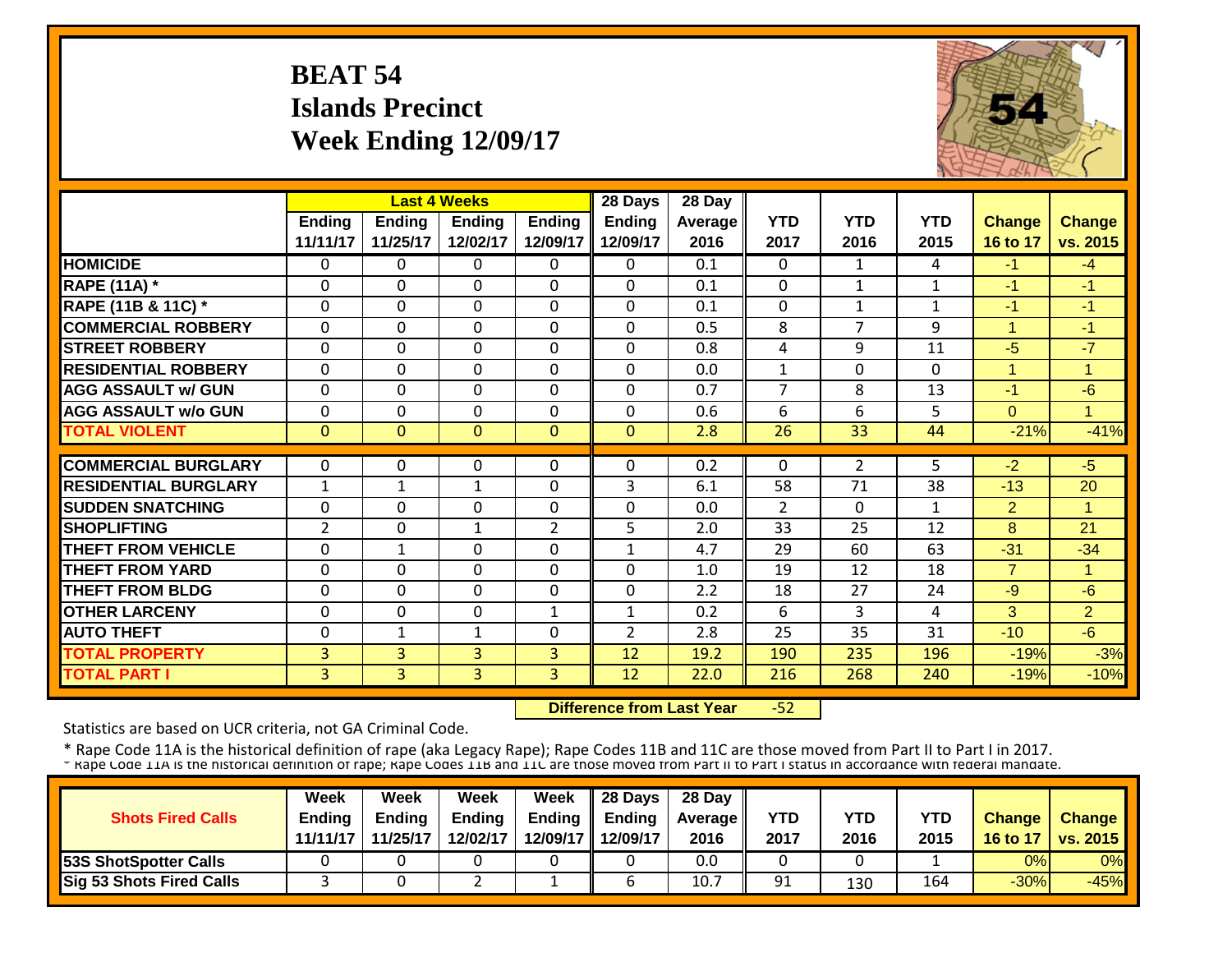# **BEAT 55 Islands Precinct Week Ending 12/09/17**



|                             |                |                | <b>Last 4 Weeks</b> |                | 28 Days       | 28 Day         |                |                |                |                      |                |
|-----------------------------|----------------|----------------|---------------------|----------------|---------------|----------------|----------------|----------------|----------------|----------------------|----------------|
|                             | <b>Ending</b>  | <b>Ending</b>  | <b>Ending</b>       | <b>Ending</b>  | <b>Ending</b> | <b>Average</b> | <b>YTD</b>     | <b>YTD</b>     | <b>YTD</b>     | <b>Change</b>        | <b>Change</b>  |
|                             | 11/11/17       | 11/25/17       | 12/02/17            | 12/09/17       | 12/09/17      | 2016           | 2017           | 2016           | 2015           | 16 to 17             | vs. 2015       |
| <b>HOMICIDE</b>             | $\mathbf{0}$   | 0              | $\Omega$            | $\Omega$       | $\Omega$      | 0.0            | $\mathbf{0}$   | $\Omega$       | $\mathbf{1}$   | $\Omega$             | $-1$           |
| <b>RAPE (11A) *</b>         | $\Omega$       | $\Omega$       | $\Omega$            | $\Omega$       | $\Omega$      | 0.1            | 3              | $\mathbf{1}$   | $\overline{2}$ | $\overline{2}$       | 1              |
| RAPE (11B & 11C) *          | $\mathbf 0$    | 0              | $\mathbf 0$         | $\Omega$       | $\mathbf 0$   | 0.2            | 3              | $\overline{2}$ | 0              | 1                    | 3              |
| <b>COMMERCIAL ROBBERY</b>   | 1              | 0              | $\Omega$            | $\Omega$       | 1             | 0.1            | $\overline{2}$ | 1              | $\overline{2}$ | $\blacktriangleleft$ | $\Omega$       |
| <b>STREET ROBBERY</b>       | $\mathbf 0$    | 0              | $\mathbf 0$         | $\mathbf 0$    | $\mathbf 0$   | 0.1            | 4              | 1              | 5              | 3                    | $-1$           |
| <b>RESIDENTIAL ROBBERY</b>  | $\mathbf 0$    | 0              | $\mathbf 0$         | $\Omega$       | $\mathbf{0}$  | 0.0            | $\mathbf{0}$   | $\Omega$       | $\overline{2}$ | $\Omega$             | $-2$           |
| <b>AGG ASSAULT w/ GUN</b>   | $\mathbf 0$    | 0              | $\mathbf 0$         | $\mathbf 0$    | $\mathbf 0$   | 0.2            | $\mathbf{0}$   | 3              | $\mathbf{1}$   | $-3$                 | $-1$           |
| <b>AGG ASSAULT w/o GUN</b>  | 0              | 0              | 0                   | 0              | $\mathbf 0$   | 0.5            | 4              | 6              | $\overline{2}$ | $-2$                 | $\overline{2}$ |
| <b>TOTAL VIOLENT</b>        | $\mathbf{1}$   | $\Omega$       | $\Omega$            | $\Omega$       | $\mathbf{1}$  | 1.1            | 16             | 14             | 15             | 14%                  | 7%             |
|                             |                |                |                     |                |               |                |                |                |                |                      |                |
| <b>COMMERCIAL BURGLARY</b>  | $\mathbf{0}$   | 0              | 1                   | 0              | 1             | 0.2            | 5              | 3              | 5              | $\overline{2}$       | $\Omega$       |
| <b>RESIDENTIAL BURGLARY</b> | 1              | 1              | 1                   | 0              | 3             | 4.0            | 61             | 51             | 59             | 10                   | $\overline{2}$ |
| <b>SUDDEN SNATCHING</b>     | $\Omega$       | 0              | 0                   | 0              | $\mathbf 0$   | 0.4            | $\Omega$       | 4              | $\Omega$       | $-4$                 | $\Omega$       |
| <b>SHOPLIFTING</b>          | $\mathbf{1}$   | 1              | 1                   | 0              | 3             | 6.1            | 36             | 77             | 43             | $-41$                | $-7$           |
| <b>THEFT FROM VEHICLE</b>   | 1              | $\overline{2}$ | $\overline{2}$      | 3              | 8             | 4.2            | 84             | 51             | 59             | 33                   | 25             |
| <b>THEFT FROM YARD</b>      | $\Omega$       | 0              | $\mathbf{1}$        | $\Omega$       | $\mathbf{1}$  | 2.6            | 31             | 33             | 31             | $-2$                 | $\Omega$       |
| <b>THEFT FROM BLDG</b>      | $\Omega$       | 1              | $\overline{2}$      | $\overline{2}$ | 5             | 3.7            | 35             | 46             | 42             | $-11$                | $-7$           |
| <b>OTHER LARCENY</b>        | 2              | 0              | $\mathbf{1}$        | 0              | 3             | 1.1            | 10             | 14             | $\overline{7}$ | $-4$                 | 3              |
| <b>AUTO THEFT</b>           | $\mathbf{1}$   | $\mathbf{1}$   | 0                   | $\mathbf{1}$   | 3             | 1.5            | 27             | 20             | 14             | $\overline{7}$       | 13             |
| <b>TOTAL PROPERTY</b>       | 6              | 6              | 9                   | 6              | 27            | 23.8           | 289            | 299            | 260            | $-3%$                | 11%            |
| <b>TOTAL PART I</b>         | $\overline{7}$ | 6              | 9                   | 6              | 28            | 24.9           | 305            | 313            | 275            | $-3%$                | 11%            |

 **Difference from Last Year** $-8$ 

Statistics are based on UCR criteria, not GA Criminal Code.

| <b>Shots Fired Calls</b>        | Week<br><b>Endina</b><br>11/11/17 | Week<br><b>Ending</b><br>11/25/17 | Week<br><b>Ending</b><br>12/02/17 | <b>Week</b> | $\parallel$ 28 Days<br>Ending $\parallel$ Ending<br>12/09/17 12/09/17 | 28 Day<br><b>Average</b> II<br>2016 | <b>YTD</b><br>2017 | YTD<br>2016 | YTD<br>2015 | <b>Change</b><br>16 to 17 | <b>Change</b><br><b>vs. 2015</b> |
|---------------------------------|-----------------------------------|-----------------------------------|-----------------------------------|-------------|-----------------------------------------------------------------------|-------------------------------------|--------------------|-------------|-------------|---------------------------|----------------------------------|
| <b>53S ShotSpotter Calls</b>    |                                   |                                   |                                   |             |                                                                       | 0.0                                 |                    |             |             | 0%                        | 0%                               |
| <b>Sig 53 Shots Fired Calls</b> |                                   |                                   |                                   |             |                                                                       | ں ب                                 | 59                 | 60          | 55          | $-2%$                     | 7%                               |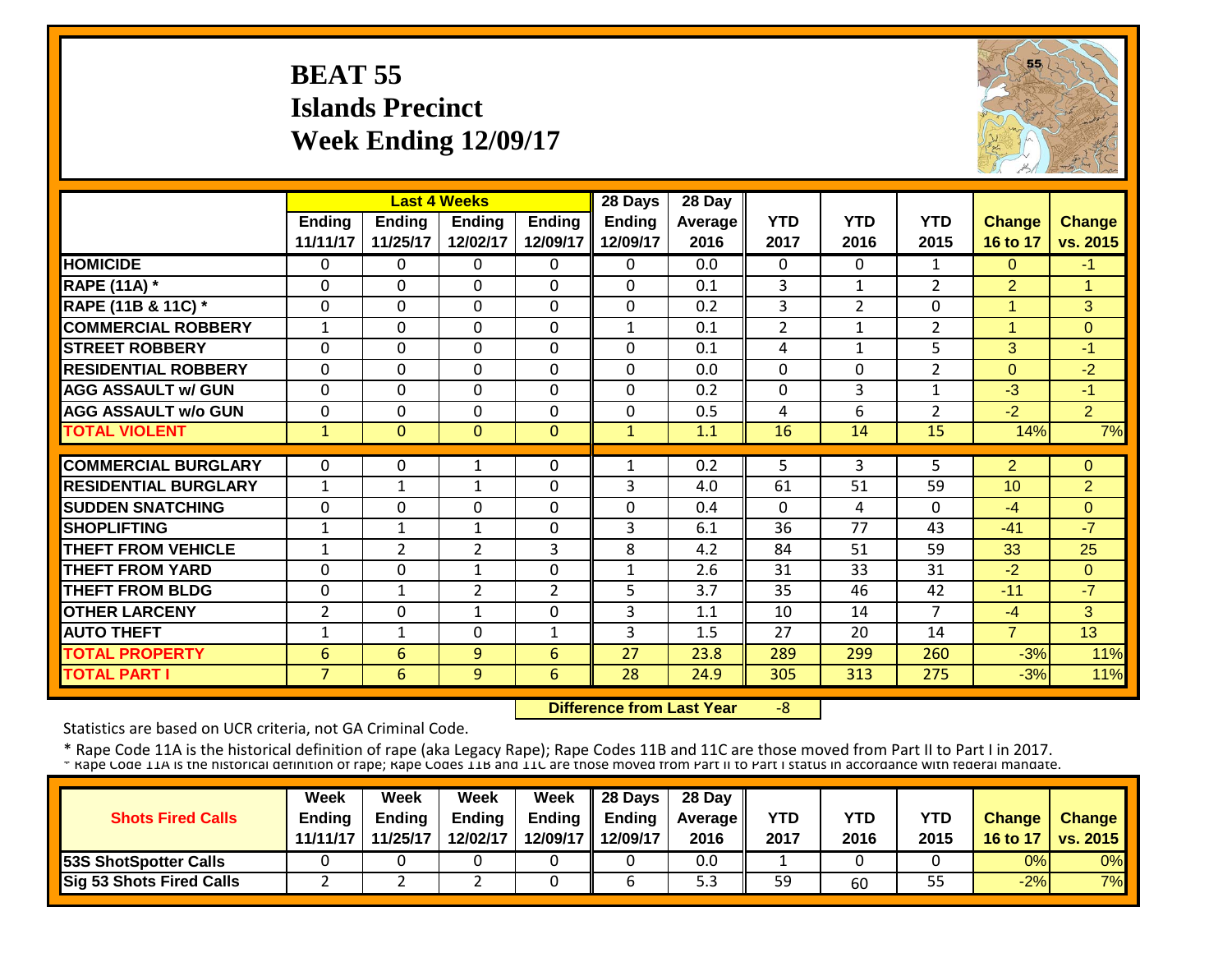# **BEAT 56 Islands Precinct Week Ending 12/09/17**



|                             |              |               | <b>Last 4 Weeks</b> |               | 28 Days       | 28 Day         |                |                |                |                |               |
|-----------------------------|--------------|---------------|---------------------|---------------|---------------|----------------|----------------|----------------|----------------|----------------|---------------|
|                             | Ending       | <b>Ending</b> | <b>Ending</b>       | <b>Ending</b> | <b>Ending</b> | <b>Average</b> | <b>YTD</b>     | <b>YTD</b>     | <b>YTD</b>     | <b>Change</b>  | <b>Change</b> |
|                             | 11/11/17     | 11/25/17      | 12/02/17            | 12/09/17      | 12/09/17      | 2016           | 2017           | 2016           | 2015           | 16 to 17       | vs. 2015      |
| <b>HOMICIDE</b>             | $\Omega$     | 0             | $\Omega$            | $\Omega$      | $\Omega$      | 0.0            | $\mathbf{1}$   | $\Omega$       | $\mathbf{1}$   | 1              | $\Omega$      |
| <b>RAPE (11A) *</b>         | $\Omega$     | 0             | $\Omega$            | $\Omega$      | $\Omega$      | 0.0            | $\mathbf 0$    | $\Omega$       | 0              | $\Omega$       | $\Omega$      |
| RAPE (11B & 11C) *          | $\Omega$     | 0             | $\Omega$            | $\Omega$      | $\mathbf 0$   | 0.0            | $\mathbf 0$    | $\Omega$       | 0              | $\Omega$       | $\Omega$      |
| <b>COMMERCIAL ROBBERY</b>   | $\Omega$     | 0             | $\Omega$            | $\Omega$      | $\mathbf 0$   | 0.0            | $\mathbf 0$    | $\Omega$       | 0              | $\Omega$       | $\Omega$      |
| <b>STREET ROBBERY</b>       | $\mathbf 0$  | 0             | $\mathbf 0$         | $\mathbf 0$   | $\mathbf{0}$  | 0.0            | $\mathbf{0}$   | $\Omega$       | 6              | $\Omega$       | $-6$          |
| <b>RESIDENTIAL ROBBERY</b>  | $\Omega$     | 0             | $\Omega$            | $\Omega$      | $\mathbf{0}$  | 0.0            | 1              | $\Omega$       | $\mathbf{1}$   | $\overline{ }$ | $\Omega$      |
| <b>AGG ASSAULT w/ GUN</b>   | $\mathbf 0$  | 0             | $\Omega$            | 0             | $\mathbf{0}$  | 0.3            | $\overline{2}$ | 4              | 7              | $-2$           | $-5$          |
| <b>AGG ASSAULT w/o GUN</b>  | $\Omega$     | 0             | 0                   | $\Omega$      | $\mathbf{0}$  | 0.1            | $\Omega$       | 1              | $\overline{2}$ | -1             | $-2$          |
| <b>TOTAL VIOLENT</b>        | $\mathbf{0}$ | $\Omega$      | $\Omega$            | $\Omega$      | $\Omega$      | 0.4            | 4              | 5.             | 17             | $-20%$         | $-76%$        |
|                             |              |               |                     |               |               |                |                |                |                |                |               |
| <b>COMMERCIAL BURGLARY</b>  | $\mathbf{0}$ | 0             | $\Omega$            | $\Omega$      | $\Omega$      | 0.1            | 0              | 1              | 1              | -1             | $-1$          |
| <b>RESIDENTIAL BURGLARY</b> | $\mathbf 0$  | 0             | $\mathbf 0$         | 0             | $\mathbf{0}$  | 1.2            | 13             | 16             | 12             | $-3$           | 1             |
| <b>SUDDEN SNATCHING</b>     | $\mathbf 0$  | 0             | 0                   | 0             | $\mathbf{0}$  | 0.0            | $\mathbf{0}$   | $\Omega$       | 0              | $\Omega$       | $\Omega$      |
| <b>SHOPLIFTING</b>          | $\Omega$     | 0             | $\mathbf 0$         | 0             | $\mathbf{0}$  | 0.0            | $\Omega$       | $\Omega$       | 0              | $\Omega$       | $\Omega$      |
| <b>THEFT FROM VEHICLE</b>   | $\Omega$     | 0             | 0                   | 0             | $\Omega$      | 0.5            | 3              | 7              | 6              | $-4$           | $-3$          |
| <b>THEFT FROM YARD</b>      | $\Omega$     | 0             | $\Omega$            | $\Omega$      | $\Omega$      | 0.3            | $\overline{2}$ | 4              | $\mathbf{1}$   | $-2$           | 1             |
| <b>THEFT FROM BLDG</b>      | $\Omega$     | 0             | $\Omega$            | $\Omega$      | $\Omega$      | 0.2            | $\mathbf{1}$   | $\overline{2}$ | 6              | -1             | $-5$          |
| <b>OTHER LARCENY</b>        | $\Omega$     | 0             | $\Omega$            | $\Omega$      | $\Omega$      | 0.2            | 1              | $\overline{2}$ | $\mathbf{1}$   | $-1$           | $\Omega$      |
| <b>AUTO THEFT</b>           | $\Omega$     | 0             | $\Omega$            | $\Omega$      | $\Omega$      | 0.1            | 3              | $\mathbf{1}$   | $\overline{7}$ | 2              | $-4$          |
| <b>TOTAL PROPERTY</b>       | $\mathbf{0}$ | $\Omega$      | $\Omega$            | $\Omega$      | $\Omega$      | 2.5            | 23             | 33             | 34             | $-30%$         | $-32%$        |
| <b>TOTAL PART I</b>         | $\mathbf{0}$ | $\mathbf{0}$  | $\mathbf{0}$        | $\mathbf{0}$  | $\mathbf{0}$  | 2.9            | 27             | 38             | 51             | $-29%$         | $-47%$        |

 **Difference from Last Year** $-11$ 

Statistics are based on UCR criteria, not GA Criminal Code.

| <b>Shots Fired Calls</b>        | Week<br><b>Endina</b><br>11/11/17 | Week<br><b>Ending</b><br>11/25/17 | Week<br><b>Ending</b><br>12/02/17 | <b>Week</b> | $\parallel$ 28 Days<br>Ending $\parallel$ Ending<br>12/09/17 12/09/17 | 28 Day<br><b>Average</b> II<br>2016 | YTD<br>2017 | YTD<br>2016 | YTD<br>2015 | <b>Change</b><br>16 to 17 | <b>Change</b><br><b>vs. 2015</b> |
|---------------------------------|-----------------------------------|-----------------------------------|-----------------------------------|-------------|-----------------------------------------------------------------------|-------------------------------------|-------------|-------------|-------------|---------------------------|----------------------------------|
| <b>53S ShotSpotter Calls</b>    |                                   |                                   |                                   |             |                                                                       | 0.0                                 |             |             |             | 0%                        | 0%                               |
| <b>Sig 53 Shots Fired Calls</b> |                                   |                                   |                                   |             |                                                                       | 4.0                                 | 33          | 46          | 60          | $-28%$                    | $-45%$                           |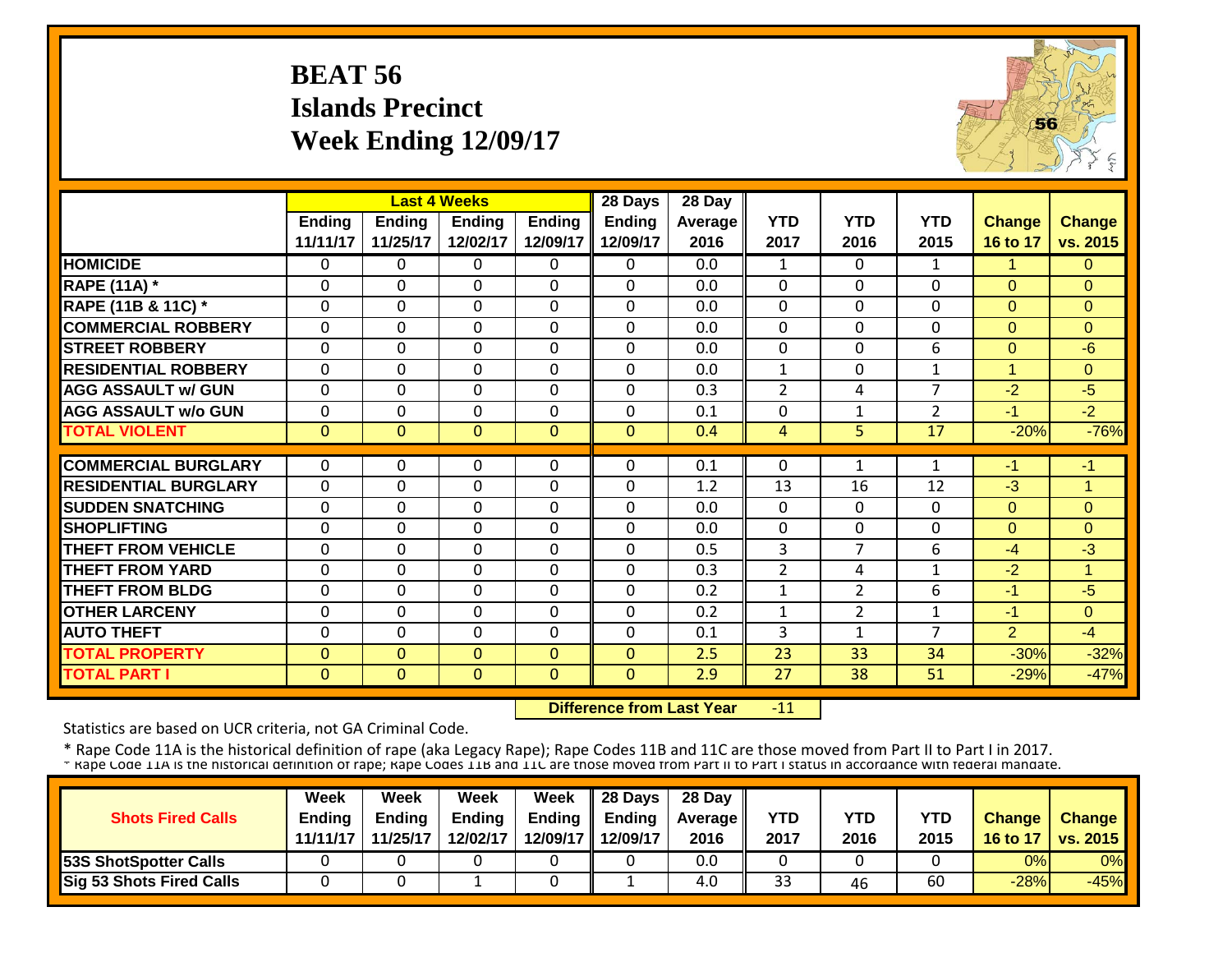

#### **COMPSTATWHITEFIELD PRECINCT Week Ending 12/09/17**

**PRECINCT COMMANDER:**

**LT. TORRENCE GARVIN** 



|                             | Week                      | Week                      | <b>Weekly</b> | $28 - Day$                | $28$ -Day                 | Avg             | <b>YTD</b> | <b>YTD</b>      |                    |                           |                           |
|-----------------------------|---------------------------|---------------------------|---------------|---------------------------|---------------------------|-----------------|------------|-----------------|--------------------|---------------------------|---------------------------|
|                             | <b>Ending</b><br>12/09/17 | <b>Ending</b><br>12/02/17 | Avq<br>2016   | <b>Ending</b><br>12/09/17 | <b>Ending</b><br>11/11/17 | 28-Day<br>2016  | 2017       | 2016            | <b>YTD</b><br>2015 | <b>Change</b><br>16 to 17 | <b>Change</b><br>vs. 2015 |
|                             |                           |                           |               |                           |                           |                 |            |                 |                    |                           |                           |
| <b>HOMICIDE</b>             | 0                         | 0                         | 0             | $\bf{0}$                  | $\mathbf 0$               | $\Omega$        | 3          | 3               | 3                  | $\mathbf{0}$              | $\overline{0}$            |
| <b>RAPE (11A) *</b>         | $\bf{0}$                  | $\Omega$                  | 0             | 0                         | 0                         | $\Omega$        | 4          | 2               | 4                  | $\overline{2}$            | $\overline{0}$            |
| RAPE (11B & 11C) *          | $\bf{0}$                  | $\Omega$                  | $\Omega$      | $\bf{0}$                  | $\Omega$                  | $\Omega$        | 5          | 5               | 1                  | $\mathbf{0}$              | $\overline{4}$            |
| <b>COMMERCIAL ROBBERY</b>   | $\bf{0}$                  | $\Omega$                  | $\Omega$      | $\bf{0}$                  | $\Omega$                  | $\Omega$        | $\bf{0}$   | $\overline{2}$  | 10                 | $-2$                      | $-10$                     |
| <b>STREET ROBBERY</b>       | $\bf{0}$                  | $\Omega$                  | $\Omega$      | $\bf{0}$                  |                           |                 | 8          | 7               | 6                  | и                         | $\overline{2}$            |
| <b>RESIDENTIAL ROBBERY</b>  | $\bf{0}$                  | $\Omega$                  | $\Omega$      | $\bf{0}$                  |                           | $\Omega$        | 1          | $\overline{2}$  | 4                  | -1                        | $-3$                      |
| <b>AGG ASSAULT w/ GUN</b>   | $\bf{0}$                  | 0                         | $\Omega$      | $\bf{0}$                  |                           |                 | 5          | 14              | 10                 | $-9$                      | $-5$                      |
| <b>AGG ASSAULT w/o GUN</b>  | $\bf{0}$                  | 0                         | $\Omega$      |                           | 0                         |                 | 7          | 16              | 11                 | $-9$                      | $-4$                      |
| <b>TOTAL VIOLENT</b>        | $\bf{0}$                  | $\overline{0}$            | -1            |                           | $\overline{3}$            | $\overline{4}$  | 33         | $\overline{51}$ | 49                 | $-35%$                    | $-33%$                    |
|                             |                           |                           |               |                           |                           |                 |            |                 |                    |                           |                           |
| <b>COMMERCIAL BURGLARY</b>  | 1                         | 0                         | 0             |                           |                           | $\overline{2}$  |            | $\overline{23}$ | 8                  | $-16$                     | $-1$                      |
| <b>RESIDENTIAL BURGLARY</b> | 1                         | $\Omega$                  | 3             | 5.                        | 10                        | $\overline{13}$ | 111        | 164             | 143                | $-53$                     | $-32$                     |
| <b>SUDDEN SNATCHING</b>     | 4                         | $\Omega$                  | $\Omega$      |                           | $\Omega$                  |                 | 4          | 7               | 2                  | $-3$                      | $\overline{2}$            |
| <b>SHOPLIFTING</b>          | $\bf{0}$                  | 3                         | 2             | 8                         | 13                        | 9               | 149        | 105             | 161                | 44                        | $-12$                     |
| <b>THEFT FROM VEHICLE</b>   | $\mathbf{2}$              | 5                         | 3             | 11                        | 15                        | 11              | 134        | 123             | 113                | 11                        | 21                        |
| <b>THEFT FROM YARD</b>      | 1                         | $\overline{2}$            |               | 4                         | 6                         | 5               | 51         | 66              | 49                 | $-15$                     | $\overline{2}$            |
| <b>THEFT FROM BLDG</b>      | 3                         |                           | 4             | 8                         | 2                         | 6               | 66         | 75              | 68                 | $-9$                      | $-2$                      |
| <b>OTHER LARCENY</b>        | 0                         | 0                         | 0             |                           | 0                         |                 | 25         | 11              | 5                  | 14                        | 20                        |
| <b>AUTO THEFT</b>           | 1                         | $\Omega$                  | ۸             | $\mathbf{2}$              | 6                         | 4               | 43         | 46              | 40                 | $-3$                      | 3                         |
| <b>TOTAL PROPERTY</b>       | 10                        | 11                        | 13            | 41                        | 53                        | 51              | 590        | 620             | 589                | $-5%$                     | 0%                        |
| <b>TOTAL PART I</b>         | 10                        | 11                        | 14            | 42                        | 56                        | 56              | 623        | 671             | 638                | $-7%$                     | $-2%$                     |

Statistics are based on UCR criteria, not GA Criminal Code. **Difference from Last Year** -48

Statistics are preliminary, based on RMS data at the time prepared, and are subject to change due to late reports, reclassifications, updated locations, etc.

| <b>Citizen Initiated Calls</b> | Week<br><b>Ending</b><br>12/09/17 | <b>Week</b><br><b>Ending</b><br>12/02/17 | Weekly<br>Avg<br>2016 | $28-Dav$<br><b>Endina</b><br>12/09/17 | $28-Dav$<br><b>Ending</b><br>11/11/17 | Avg<br>$28$ -Day<br>2016 | YTD<br>2017 | YTD<br>2016 | <b>YTD</b><br>2015 | Change<br>16 to 17 | <b>Change</b><br>vs. 2015 |
|--------------------------------|-----------------------------------|------------------------------------------|-----------------------|---------------------------------------|---------------------------------------|--------------------------|-------------|-------------|--------------------|--------------------|---------------------------|
| <b>Midnight Shift</b>          | 26                                | 25                                       | 34                    | 106                                   | 117                                   | 138                      | 1459        | 1708        | 4661               | $-249$             | $-3202$                   |
| Day Shift                      | 110                               | 103                                      | 101                   | 410                                   | 439                                   | 403                      | 4870        | 4922        | 4666               | $-52$              | 204                       |
| <b>Afternoon Shift</b>         | 99                                | 88                                       | 102                   | 364                                   | 392                                   | 407                      | 4553        | 5006        | 1596               | $-453$             | 2957                      |
| <b>TOTAL CITIZEN CFS</b>       | 235                               | 216                                      | 237                   | 880                                   | 948                                   | 947                      | 10882       | 1636        | 10923              | $-6.5%$            | $-0.4%$                   |
| <b>53S ShotSpotter Calls</b>   |                                   |                                          |                       |                                       |                                       |                          |             |             |                    |                    |                           |
| Sig 53 Shots Fired Calls       |                                   |                                          |                       | 25                                    |                                       | 18                       | 172         | 219         | 163                | $-47$              | 9                         |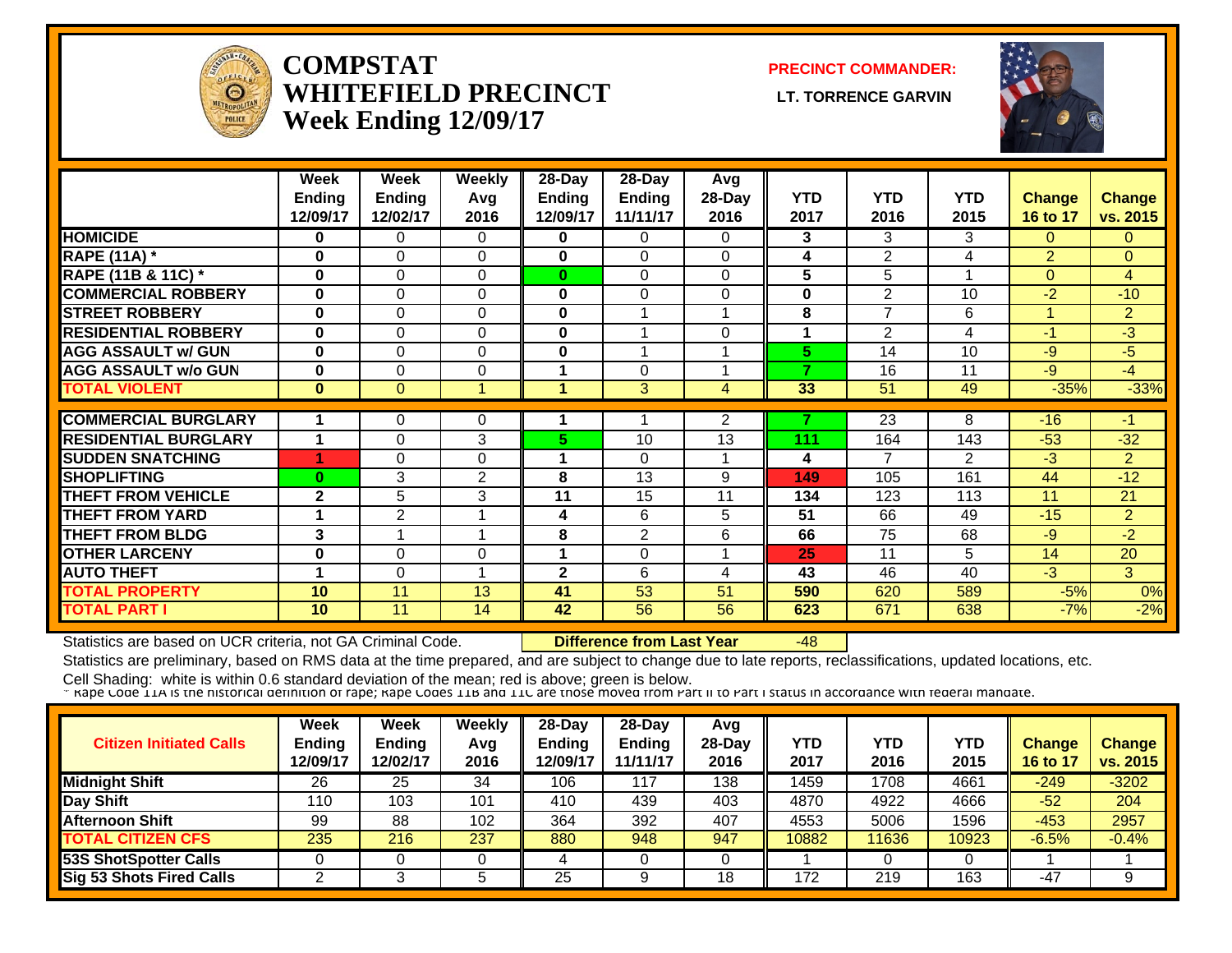# **BEAT 61 Whitefield Precinct Week Ending 12/09/17**

|                             |                |                | <b>Last 4 Weeks</b> |                | 28 Days        | 28 Day  |                |                |                |                |                |
|-----------------------------|----------------|----------------|---------------------|----------------|----------------|---------|----------------|----------------|----------------|----------------|----------------|
|                             | <b>Ending</b>  | <b>Ending</b>  | Endina              | <b>Ending</b>  | <b>Ending</b>  | Average | <b>YTD</b>     | <b>YTD</b>     | <b>YTD</b>     | <b>Change</b>  | <b>Change</b>  |
|                             | 11/11/17       | 11/25/17       | 12/02/17            | 12/09/17       | 12/09/17       | 2016    | 2017           | 2016           | 2015           | 16 to 17       | vs. 2015       |
| <b>HOMICIDE</b>             | $\Omega$       | $\Omega$       | $\Omega$            | $\Omega$       | $\mathbf{0}$   | 0.0     | $\overline{2}$ | $\Omega$       | 1              | $\overline{2}$ | 1              |
| <b>RAPE (11A) *</b>         | 0              | $\Omega$       | $\Omega$            | $\Omega$       | $\Omega$       | 0.0     | $\Omega$       | $\Omega$       | 3              | $\Omega$       | $-3$           |
| RAPE (11B & 11C) *          | $\Omega$       | $\Omega$       | $\mathbf 0$         | $\Omega$       | $\Omega$       | 0.2     | $\Omega$       | $\overline{2}$ | 1              | $-2$           | $-1$           |
| <b>COMMERCIAL ROBBERY</b>   | $\Omega$       | $\Omega$       | $\Omega$            | $\Omega$       | $\Omega$       | 0.1     | $\Omega$       | $\mathbf{1}$   | 1              | $-1$           | $-1$           |
| <b>STREET ROBBERY</b>       | $\Omega$       | $\Omega$       | $\Omega$            | $\Omega$       | $\Omega$       | 0.2     | 2              | 2              | 4              | $\Omega$       | $-2$           |
| <b>RESIDENTIAL ROBBERY</b>  | $\Omega$       | $\Omega$       | $\Omega$            | $\Omega$       | $\Omega$       | 0.0     | 0              | $\Omega$       | 3              | $\Omega$       | $-3$           |
| <b>AGG ASSAULT w/ GUN</b>   | 0              | $\Omega$       | $\Omega$            | $\Omega$       | $\Omega$       | 0.2     | $\mathbf{1}$   | 3              | $\mathbf{1}$   | $-2$           | $\Omega$       |
| <b>AGG ASSAULT w/o GUN</b>  | $\Omega$       | $\Omega$       | $\Omega$            | $\Omega$       | 0              | 0.5     | 2              | 6              | 4              | $-4$           | $-2$           |
| <b>TOTAL VIOLENT</b>        | $\mathbf{0}$   | $\overline{0}$ | $\mathbf{0}$        | $\mathbf{0}$   | $\Omega$       | 1.1     | $\overline{7}$ | 14             | 18             | $-50%$         | $-61%$         |
|                             |                |                |                     |                |                |         |                |                |                |                |                |
| <b>COMMERCIAL BURGLARY</b>  | $\Omega$       | $\Omega$       | $\Omega$            | $\Omega$       | 0              | 0.8     | 3              | 10             | 3              | $-7$           | $\Omega$       |
| <b>RESIDENTIAL BURGLARY</b> | $\Omega$       | $\mathbf{1}$   | $\Omega$            | $\mathbf{1}$   | $\overline{2}$ | 4.3     | 50             | 56             | 61             | $-6$           | $-11$          |
| <b>SUDDEN SNATCHING</b>     | $\Omega$       | $\mathbf 0$    | $\Omega$            | $\mathbf{1}$   | 1              | 0.2     | $\mathbf{1}$   | $\overline{2}$ | $\mathbf{1}$   | -1             | $\Omega$       |
| <b>SHOPLIFTING</b>          | 0              | 4              | $\overline{3}$      | $\Omega$       | $\overline{7}$ | 7.7     | 140            | 89             | 148            | 51             | $-8$           |
| <b>THEFT FROM VEHICLE</b>   | $\mathbf{1}$   | $\Omega$       | $\overline{2}$      | $\Omega$       | 3              | 5.7     | 55             | 66             | 41             | $-11$          | 14             |
| <b>THEFT FROM YARD</b>      | $\Omega$       | $\mathbf 0$    | $\mathbf{1}$        | $\Omega$       | $\mathbf{1}$   | 2.8     | 23             | 37             | 19             | $-14$          | $\overline{4}$ |
| <b>THEFT FROM BLDG</b>      | $\mathbf 0$    | $\overline{2}$ | $\mathbf{1}$        | $\overline{2}$ | 5              | 2.8     | 32             | 35             | 35             | $-3$           | $-3$           |
| <b>OTHER LARCENY</b>        | $\mathbf{1}$   | $\mathbf 0$    | $\mathbf 0$         | $\mathbf 0$    | $\mathbf{1}$   | 0.8     | 12             | $\overline{7}$ | $\overline{2}$ | 5              | 10             |
| <b>AUTO THEFT</b>           | $\Omega$       | $\mathbf{1}$   | $\mathbf 0$         | $\mathbf{1}$   | $\overline{2}$ | 1.4     | 12             | 16             | 12             | $-4$           | $\Omega$       |
| <b>TOTAL PROPERTY</b>       | 2              | 8              | $\overline{7}$      | 5              | 22             | 26.3    | 328            | 318            | 322            | 3%             | 2%             |
| <b>TOTAL PART I</b>         | $\overline{2}$ | 8              | $\overline{7}$      | 5              | 22             | 27.5    | 335            | 332            | 340            | 1%             | $-1%$          |

 **Difference from Last Year**3

Statistics are based on UCR criteria, not GA Criminal Code.

\* Rape Code 11A is the historical definition of rape (aka Legacy Rape); Rape Codes 11B and 11C are those moved from Part II to Part I in 2017.<br>\* Rape Code 11A is the historical definition of rape; Rape Codes 11B and 11C ar

|                                 | Week          | Week          | Week          | Week          | 28 Days       | 28 Day            |            |      |      |               |                     |
|---------------------------------|---------------|---------------|---------------|---------------|---------------|-------------------|------------|------|------|---------------|---------------------|
| <b>Shots Fired Calls</b>        | <b>Ending</b> | <b>Ending</b> | <b>Ending</b> | <b>Ending</b> | <b>Ending</b> | <b>Average II</b> | <b>YTD</b> | YTD  | YTD  | <b>Change</b> | <b>Change</b>       |
|                                 | 11/11/17      | 11/25/17      | 12/02/17      | 12/09/17      | 12/09/17      | 2016              | 2017       | 2016 | 2015 |               | 16 to 17   vs. 2015 |
| <b>53S ShotSpotter Calls</b>    |               |               |               |               |               | 0.0               |            |      |      | 0%            | 0%                  |
| <b>Sig 53 Shots Fired Calls</b> |               |               |               |               |               | 4.4               | 70         | 103  | 84   | $-32%$        | $-17%$              |